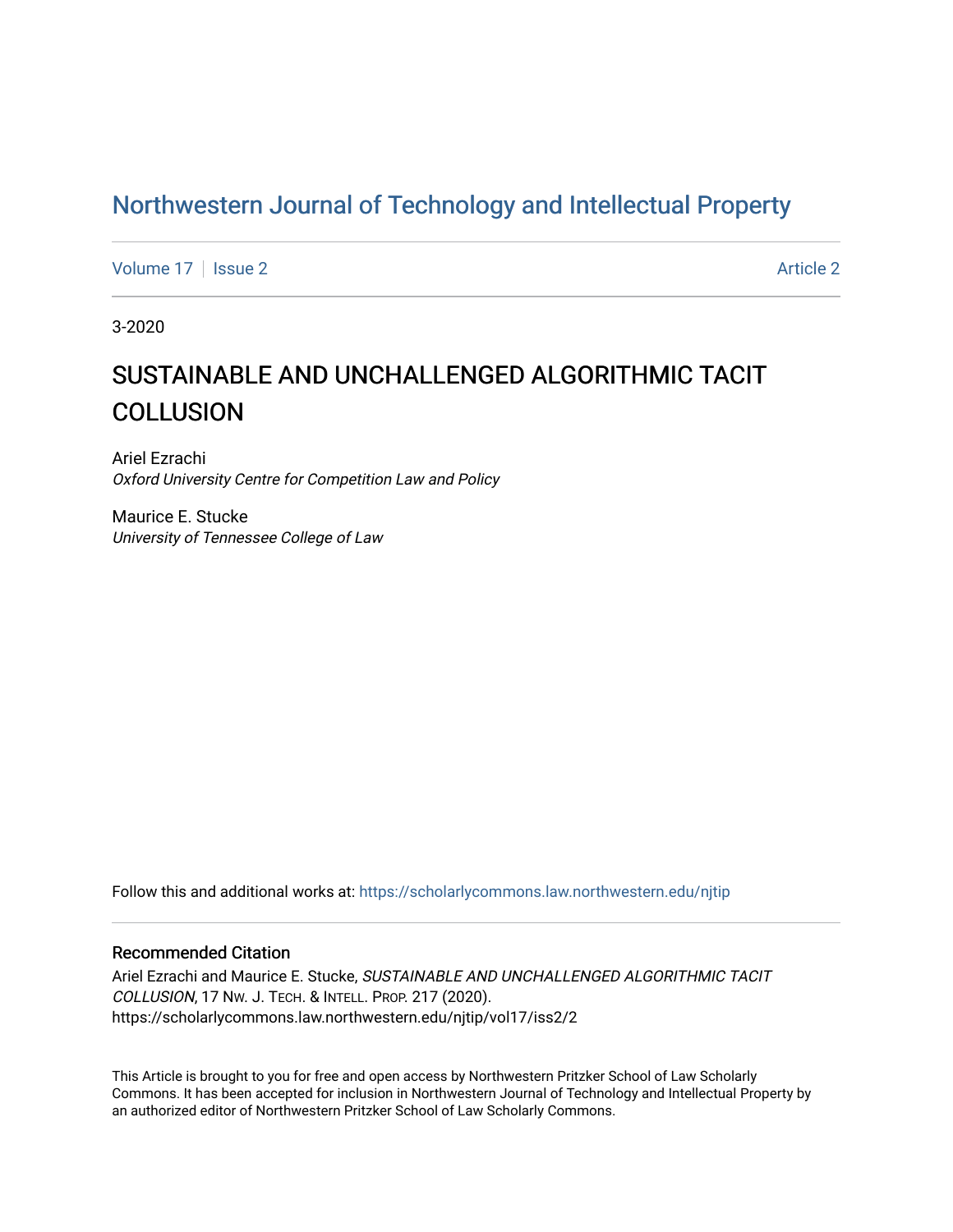## SUSTAINABLE AND UNCHALLENGED ALGORITHMIC TACIT COLLUSION

#### Cover Page Footnote

We are grateful for comments received from participants in the 2017 Organization for Economic Cooperation and Development [OECD] roundtable on "Algorithms and Collusion" and the 2018 Max Planck Round Table Discussion on Tacit Collusion.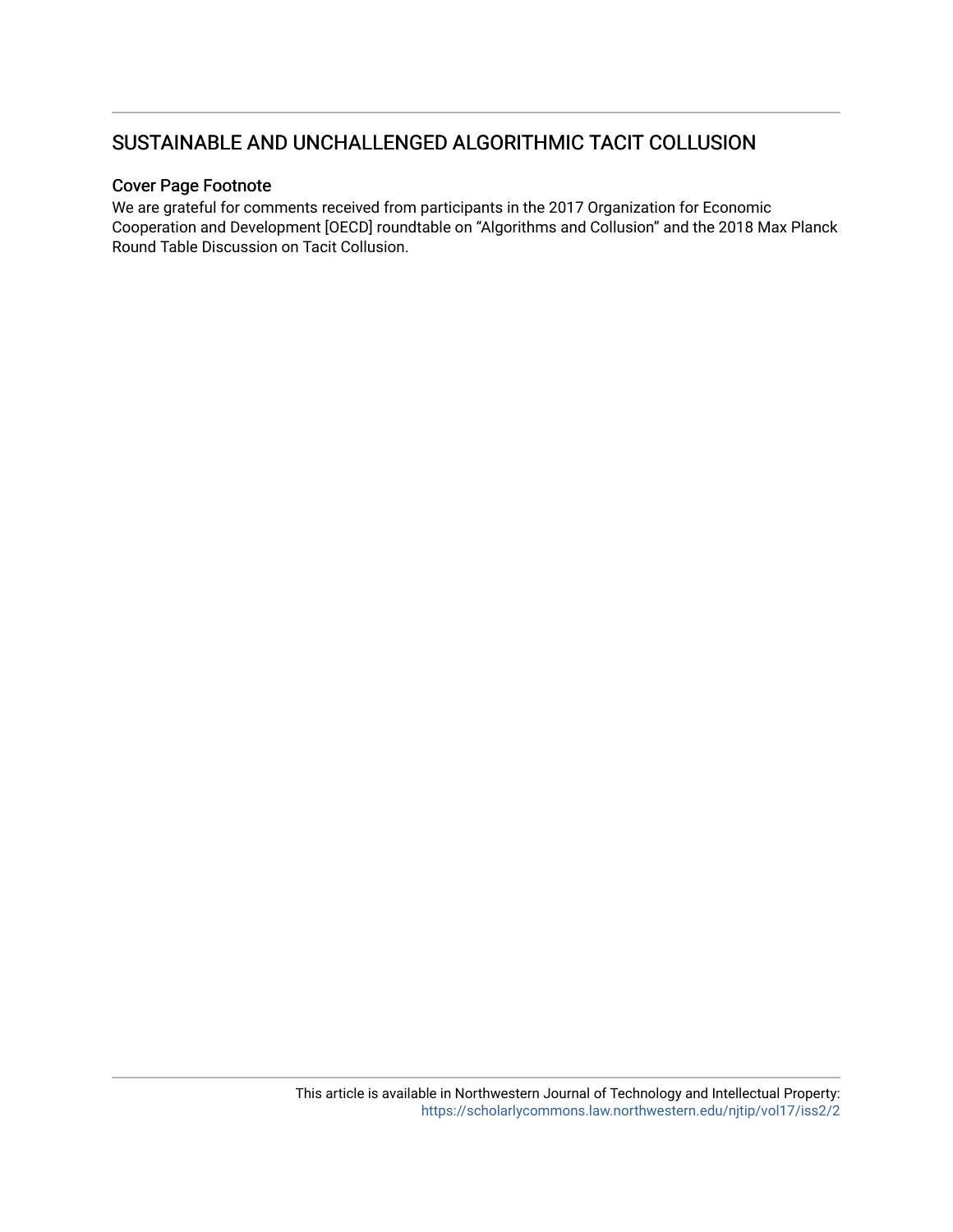## N O R T H W E S T E R N JOURNAL OF TECHNOLOGY AND INTELLECTUAL PROPERTY

# **SUSTAINABLE AND UNCHALLENGED ALGORITHMIC TACIT COLLUSION**

*Ariel Ezrachi & Maurice E. Stucke* 



March 2020 VOL. 17, NO. 2

© 2020 by Ariel Ezrachi & Maurice E. Stucke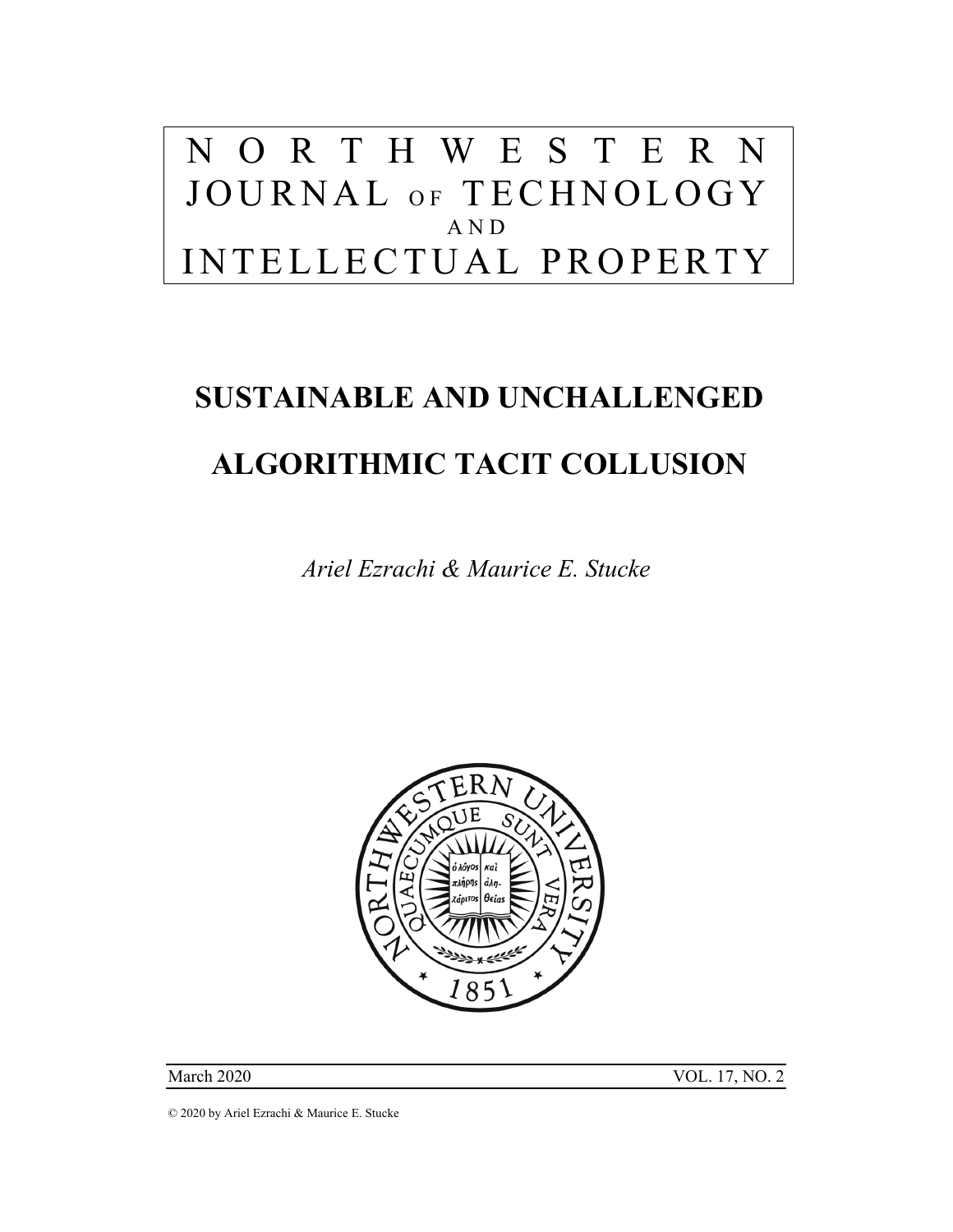Copyright 2020 by Ariel Ezrachi & Maurice E. Stucke Volume 17, Number 2 (2020) Northwestern Journal of Technology and Intellectual Property

### SUSTAINABLE AND UNCHALLENGED ALGORITHMIC TACIT COLLUSION

*Ariel Ezrachi\* & Maurice E. Stucke\*\** 

ABSTRACT—Algorithmic collusion has the potential to transform future markets, leading to higher prices and consumer harm. And yet, algorithmic collusion may remain undetected and unchallenged, in particular, when it is used to facilitate conscious parallelism. The risks posed by such undetected collusion have been debated within antitrust circles in Europe, the US, and beyond. Some economists, however, downplay algorithmic tacit collusion as unlikely, if not impossible. "Keep calm and carry on," they argue, as future prices will remain competitive. This paper explores the rise of algorithmic tacit collusion and responds to those who downplay it, by pointing to new emerging evidence and the gap between law and this particular economic theory. We explain why algorithmic tacit collusion is not only possible but warrants the increasing concerns of many enforcers.

*Keywords*: Competition law, Antitrust, Algorithms, Algorithmic Tacit Collusion, Hub and Spoke *JEL Classification*: D43, D50, D81, K21, L1, L13, L16, O30

| II. THE (IN) STABILITY OF TACIT COLLUSION ABSENT COMMUNICATION 230 |  |
|--------------------------------------------------------------------|--|
|                                                                    |  |
|                                                                    |  |
|                                                                    |  |
|                                                                    |  |
|                                                                    |  |
|                                                                    |  |

<sup>\*</sup> Slaughter and May Professor of Competition Law, The University of Oxford. Director, Oxford University Centre for Competition Law and Policy.

<sup>\*\*</sup> Douglas A. Blaze Distinguished Professor of Law, University of Tennessee College of Law.

We are grateful for comments received from participants in the 2017 Organization for Economic Cooperation and Development [OECD] roundtable on "Algorithms and Collusion" and the 2018 Max Planck Round Table Discussion on Tacit Collusion.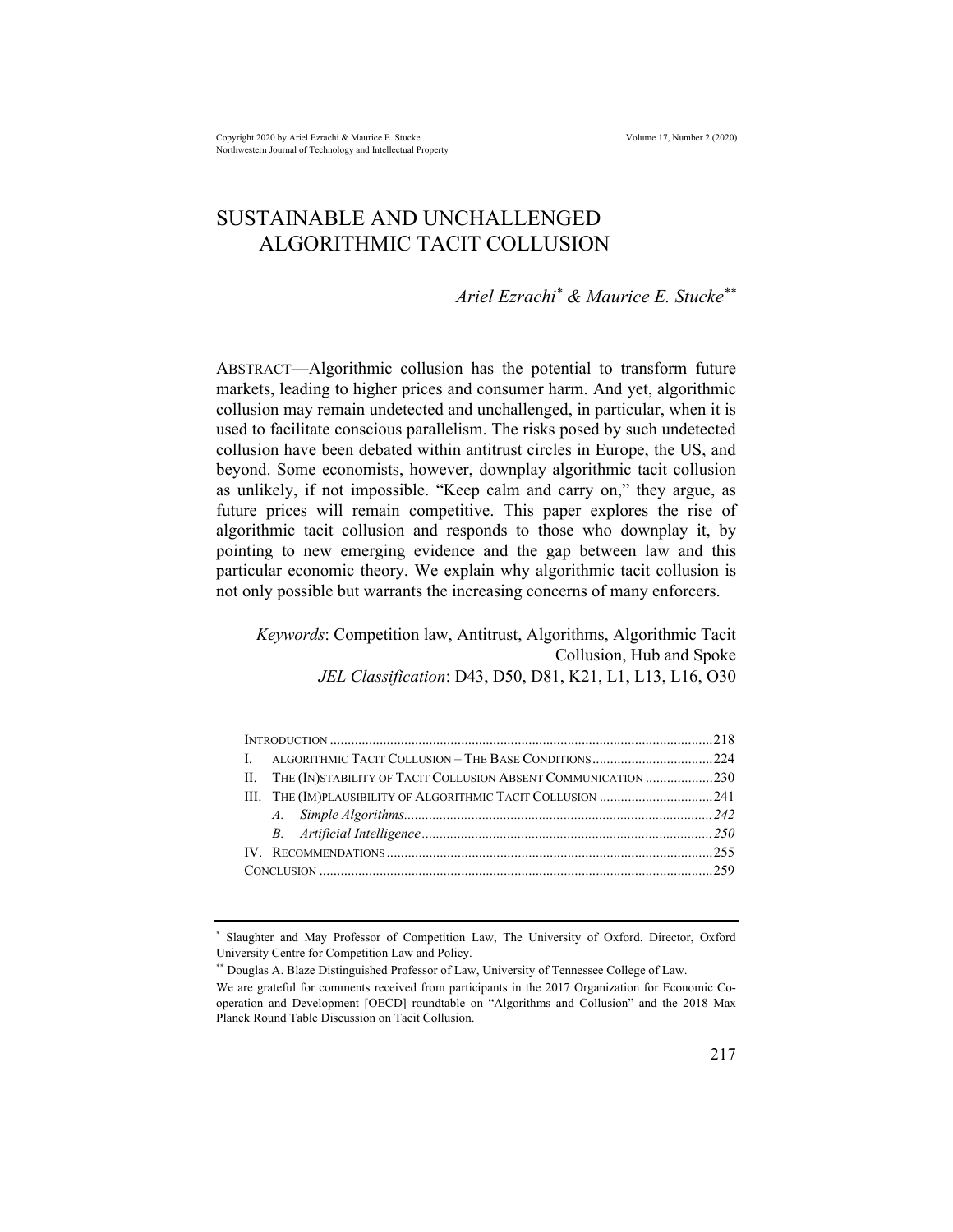#### **INTRODUCTION**

As one law firm noted in 2018, "[p]rice algorithms are clearly the 'talk of the town' in the European competition law community these days."1 During the summer of 2018, the law firm noted,

[B]oth the Federal Cartel Office and the Austrian Federal Competition Authority have addressed the question of whether the use of price algorithms can lead to excessive ticket prices in the airline industry. . . . [T]he French Autorité de la Concurrence and the Federal Cartel Office announced the launch of a joint research project to investigate algorithms and their implications on competition.<sup>2</sup>

The European Commission is seeking input on these issues, as well.<sup>3</sup> The German Monopolies Commission, in its 2018 report, recommended the government "to systematically investigate markets with algorithm-based pricing for adverse effects on competition."4 Among the key concerns raised are pricing algorithms that help competitors elude detection for their price-fixing or algorithms that  $-$  with or without the help of humans  $$ tacitly collude. With tacit collusion (also known as, "conscious parallelism"), there is not any illegal agreement or even any contact or communication among the competitors. Instead, each competitor acts unilaterally, in response to the behavior of its rivals, to raise price above competitive levels.

In our earlier writing, we outlined four key scenarios where algorithms may be used to facilitate collusion,<sup>5</sup> and in 2016, we provided further context and analysis in our book, *Virtual Competition: The Promise* 

<sup>1</sup> Christian Ritz & Lorenz Marx, *Digital Competition Policy on the Move: Price Algorithms in the German Monopolies Commission's Spotlight – European Commission Launches Consultation Process*, HOGAN LOVELLS: FOCUS ON REGULATION (July 11, 2018), https://www.hlregulation. com/2018/07/11/digital-competition-policy-on-the-move-price-algorithms-in-the-german-monopoliescommissions-spotlight-european-commission-launches-consultation-process/ [https://perma.cc/HRG8- 28ZN].

<sup>2</sup> *Id*.

<sup>3</sup> *See* Jean Tirole, *Shaping Competition Policy in the Era of Digitization*, EUR. COMM'N (Jan. 17, 2019), https://webcast.ec.europa.eu/shaping-competition-policy-in-the-era-of-digitisation [https://perma .cc/ZSL6-CXQP] (advance video to 03:30:27).

<sup>4</sup> Press Release, Monopolkommission [German Monopolies Commission], *Digital Change Requires Legal Adjustments Regarding Price Algorithms, The Media Sector and the Supply of Medicines*, MONOPOLIES COMM'N (July 3, 2018), https://www.monopolkommission.de/images/ HG22/PM\_HG\_2018\_EN.pdf [https://perma.cc/QW5S-UB8Z].

<sup>5</sup> Ariel Ezrachi & Maurice E. Stucke, *Artificial Intelligence & Collusion: When Computers Inhibit Competition*, 2017 U. ILL. L. REV. 1775, 1782-84 (2017); *see also* Ariel Ezrachi & Maurice E. Stucke, *Emerging Antitrust Threats and Enforcement Actions in the Online World*, 13 COMPETITION L. INT'L 125, 129 (2017).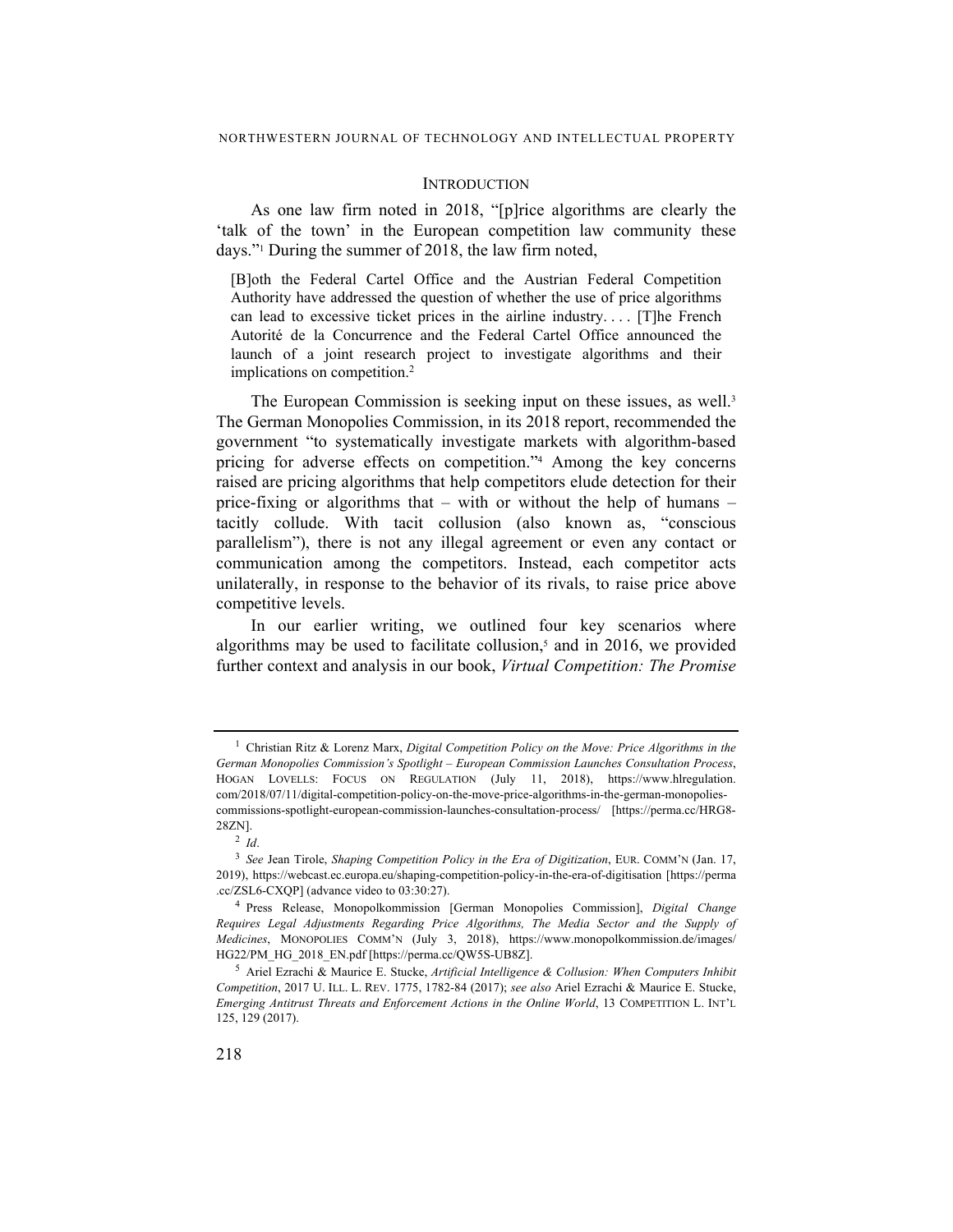*and Perils of the Algorithm-Driven Economy*. 6 Finally, we engaged in further thematic development in our submissions to the U.K. House of Lords<sup>7</sup> and OECD,<sup>8</sup> and testimony at the Federal Trade Commission hearings on algorithmic collusion.<sup>9</sup>

Broadly, we have gleaned general consensus over our first two scenarios: *Messenger*, where humans agree to collude by fixing the price for their competing products and use algorithms to facilitate their collusion; 10 and *Hub and Spoke*, where a common intermediary facilitates pricefixing among competitors who use the intermediary's services.<sup>11</sup> Indeed, the European Commission and United States antitrust authorities, among others, raised concerns that algorithms could facilitate collusion<sup>12</sup> and have

12 Note from the European Union*, Algorithms and Collusion*, OECD Doc. DAF/COMP/WD(2017)12, at 7 (June 14, 2017), https://one.oecd.org/document/DAF/COMP/WD

<sup>6</sup> ARIEL EZRACHI & MAURICE E. STUCKE, VIRTUAL COMPETITION: THE PROMISE AND PERILS OF THE ALGORITHM-DRIVEN ECONOMY (2016).

<sup>7</sup> Written evidence from Professor Ariel Ezrachi and Professor Maurice E. Stucke Submitted to Select Committee on European Union Internal Market Subcommittee, *Online Platforms and the EU Digital Single Market*, U.K. PARLIAMENT (Oct. 16, 2015), http://data.parliament.uk/writtenevidence/ committeeevidence.svc/evidencedocument/eu-internal-market-subcommittee/online-platforms-and-theeu-digital-single-market/written/23223.html [https://perma.cc/6NDQ-TEVF]; SELECT COMMITTEE ON EUROPEAN UNION, ONLINE PLATFORMS AND THE DIGITAL SINGLE MARKET, 2015-16, HL 129 *passim* (UK).

<sup>8</sup> Note by Ariel Ezrachi & Maurice E. Stucke*, Algorithmic Collusion: Problems and Counter-Measures*, OECD Doc. DAF/COMP/WD(2017)25 (May 31, 2017), https://one.oecd.org/document/ DAF/COMP/WD(2017)25/en/pdf [https://perma.cc/53AY-V74Y].

<sup>9</sup> *Transcript of FTC Hearings Session No. 7: Competition and Consumer Protection in the 21st Century - Day 2*, U.S. FED. TRADE COMM'N 19-84 (Nov. 14, 2018), https://www.ftc.gov/system/files/ documents/public\_events/1418693/ftc\_hearings\_session\_7\_transcript\_day\_2\_11-14-18\_0.pdf [https://perma.cc/5V8Y-NQXA].

<sup>&</sup>lt;sup>10</sup> Here humans agree to collude and turn to pricing algorithms to help implement their cartel. The commonly programmed algorithm can reduce the incentives of cartel members to deviate and thereby contribute to the cartel's stability, by implementing the agreed upon price, improving the detection of any cheating from this price, and enabling the other cartel members' algorithms to quickly retaliate by matching or lowering price. From an enforcement perspective, the law is straight-forward, but the agency's detection of the cartel may be harder, when the use of similar pricing algorithms reduces the need of humans to regularly communicate to monitor their cartel.

 $11$  At times, a seller may outsource its ongoing dynamic pricing adjustments to a third party whose advanced algorithms continually process market data to update prices and optimize profits. Such agreements enable a seller that lacks the algorithms and market data to benefit from dynamic pricing. When competitors increasingly use the same third-party pricing algorithm, one company, the "hub," can materially impact the industry price and dampen competition. *See* Opinion of Advocate General Szpunar delivered on 11 May 2017, Case C-434/15, Asociación Profesional Elite Taxi v. Uber Systems Spain SL, ECLI:EU:C:2017:364, at 13 n. 23 (noting that "the use by competitors of the same algorithm to calculate the price is not in itself unlawful, but might give rise to hub-and-spoke conspiracy concerns when the power of the platform increases"); *see also* Meyer v. Kalanick, 174 F. Supp. 3d 817, 822-27 (S.D.N.Y. 2016) (finding that plaintiffs plausibly alleged a hub-and-spoke conspiracy in which drivers sign up for Uber precisely on the understanding that the other drivers were agreeing to the same pricing algorithm, and in which drivers' agreements with Uber would be against their own interests were they acting independently), *reconsideration denied in part*, 185 F. Supp. 3d 448 (S.D.N.Y. 2016).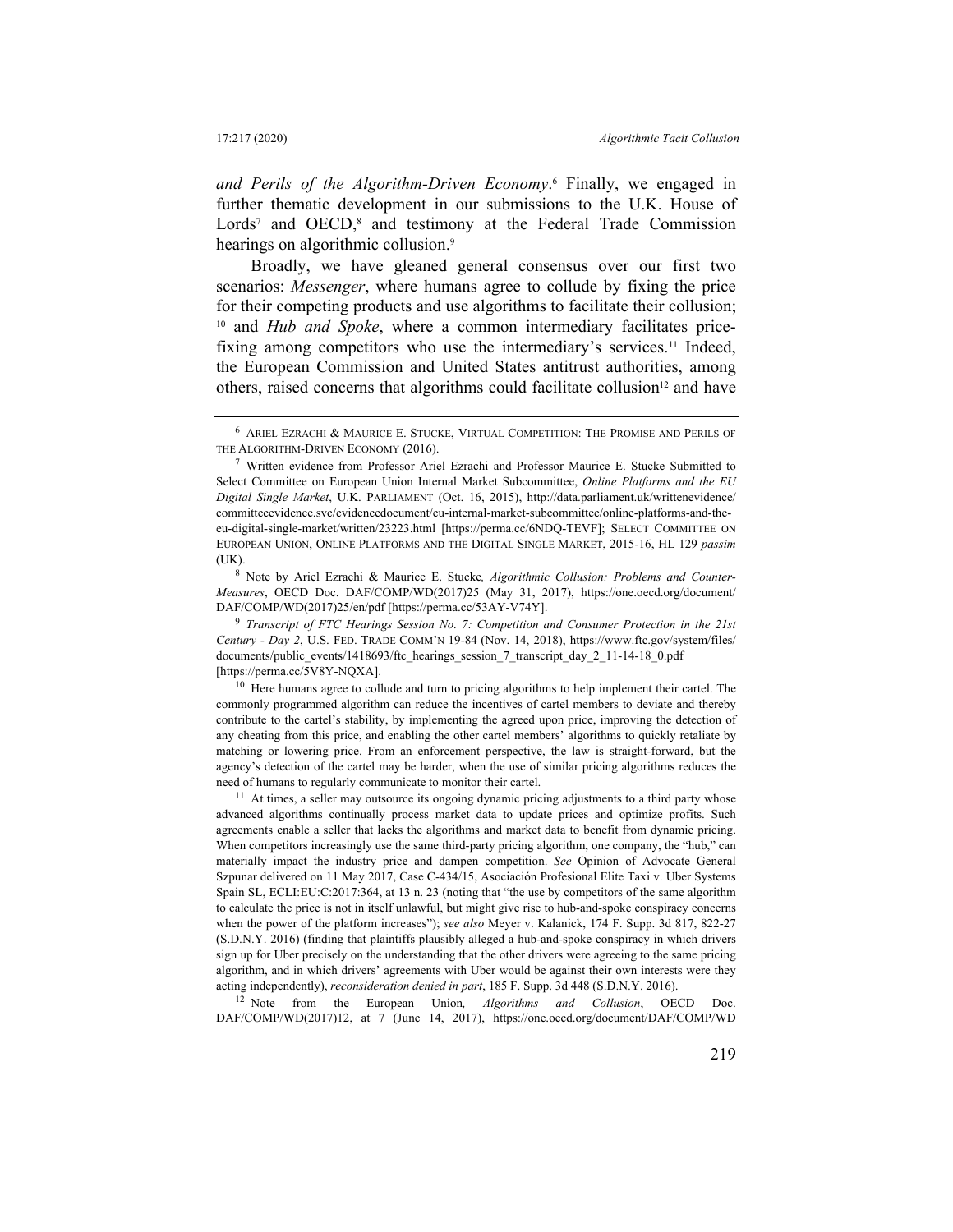opened investigations on these scenarios.13 Most policy makers recognize how "pricing algorithms may make price fixing attempts more frequent and potentially more difficult to detect."14 Most say "with confidence . . . that the rise of pricing algorithms and AI software will require changes in our enforcement practices;" and most would agree that enforcers "need to understand how algorithms and AI software work in particular markets."15

What has sparked debate, however, are our third and fourth scenarios, namely *Tacit Collusion on Steroids –* where humans program their pricing algorithms to monitor and respond to rivals' pricing and other keys terms of sale, and they know that the likely outcome will be conscious parallelism and higher prices (without the need of the rivals to communicate with each other or otherwise enter into an illegal cartel agreement), and *Artificial Intelligence and the Digital Eye* – where we predict that advances in machine learning and increases in market transparency may eventually enable self-learning algorithms to unilaterally determine the profitmaximizing price. Under the right market conditions, the self-learning algorithms may independently arrive at tacit collusion, without the knowledge or intent of their human programmers.

<sup>(2017)12/</sup>en/pdf [https://perma.cc/9CCF-S72G]; Note by United States, *Algorithms and Collusion*, OECD Doc. DAF/COMP/WD(2017)41, at 6 (May 26, 2017), https://one.oecd.org/document/DAF/ COMP/WD(2017)41/en/pdf [https://perma.cc/8U89-NJL8] ("[I]f competing firms each entered into separate agreements with a single firm (for instance a platform) to use a particular pricing algorithm, and the evidence showed they did so with the common understanding that all of the other competitors would use the identical algorithm, that evidence could be used to prove an agreement among the competitors that violates U.S. antitrust law."). But if the competitors independently and unknowingly adopted the same or similar pricing algorithms, this would "unlikely to lead to antitrust liability even if it makes interdependent pricing more likely." *Id.* An interesting issue is whether the competitors would be liable if they intentionally but unilaterally adopted the same algorithm knowing that this would make interdependent pricing more likely.

<sup>13</sup> *See, e.g.*, Daniel Mandrescu, *When Algorithmic Pricing Meets Concerted Practices- the Case of Partneo*, CORE BLOG (June 7, 2018), http://coreblog.lexxion.eu/when-algorithmic-pricing-meetsconcerted-practices-the-case-of-partneo/ [https://perma.cc/H6LS-NFFF] (discussing the car makers' use of Accenture's car part pricing algorithm, Partneo, which was "designed to identify the maximum price consumers would be willing to pay for (visible) cars parts such as fenders or bumpers where there is almost no inter or intra brand competition" and how during the period of 2008 to 2013 the five major carmakers "boosted their revenues by more than 1 billion dollars thanks to using Partneo, which increased the prices of their inventory with 15% on average"); Tom Bergin & Laurence Frost, *RPT-INSIGHT-Software and Stealth: How Carmakers Hike Spare Parts Prices*, REUTERS (June 4, 2018, 1:02 AM), https://www.reuters.com/article/autos-software-pricing/rpt-insight-software-and-stealthhow-carmakers-hike-spare-parts-prices-idUSL5N1T60H9 [https://perma.cc/HTU6-DFZV]. No formal findings, however, have been found against the carmakers or Accenture.

<sup>14</sup> Terrell McSweeny, Comm'r, U.S. Fed. Trade Comm'n, *Algorithms and Coordinated Effects*, Remarks at U. Oxford Ctr. for Competition L. Pol'y, U.S. FEDERAL TRADE COMM'N (May 22, 2017), https://www.ftc.gov/system/files/documents/public\_statements/1220673/mcsweeny\_-

oxford cclp remarks - algorithms and coordinated effects 5-22-17.pdf [https://perma.cc/D2RN-T969].

<sup>15</sup> *Id.*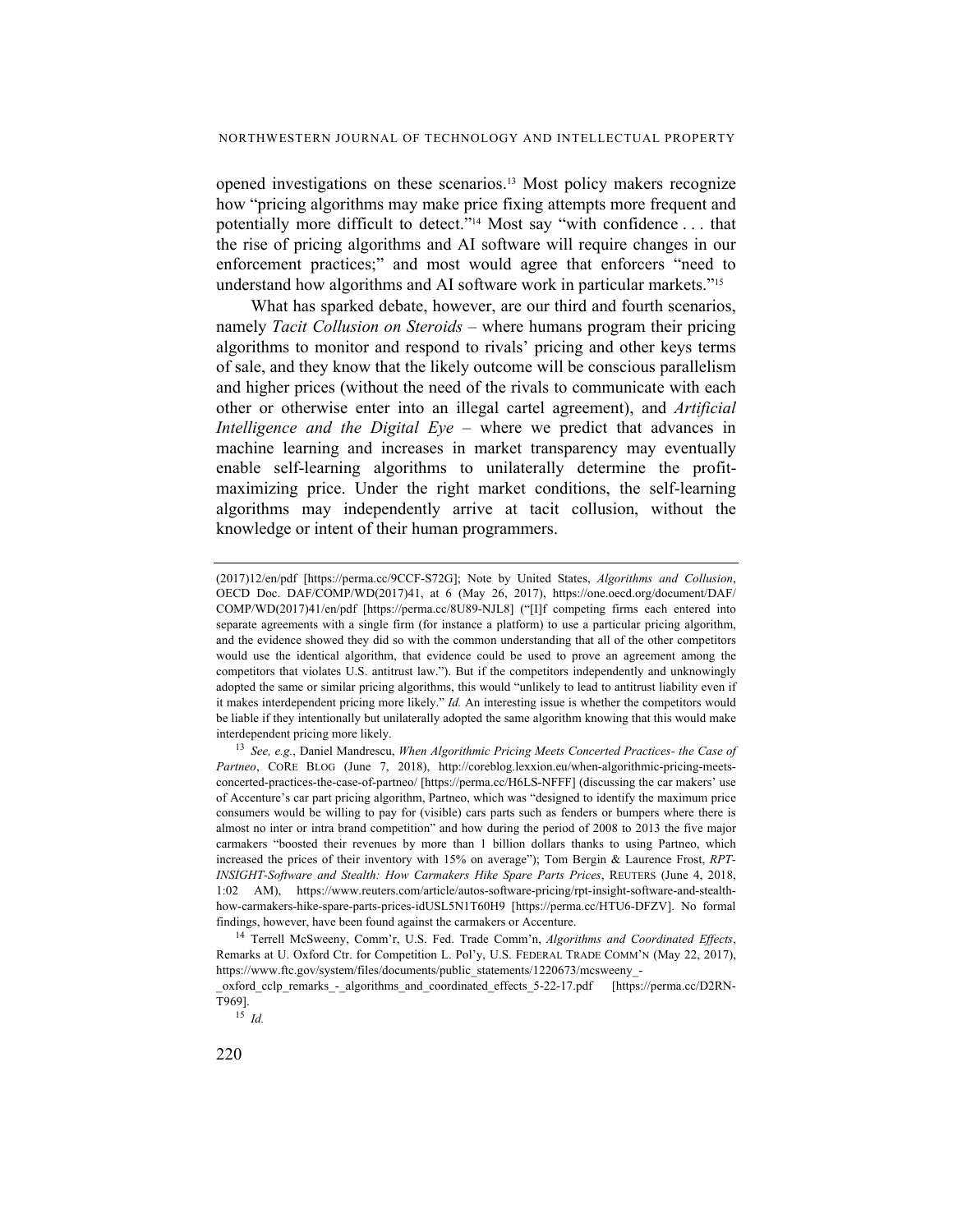These two categories raise significant policy issues, as they suggest that in the future, pricing algorithms may facilitate higher (supracompetitive) prices, without triggering antitrust intervention. Furthermore, such algorithmic tacit collusion can arise in markets where such tacit collusion previously among humans would have been unstable. As we elaborate below, the possible use of algorithms for price coordination, below the antitrust radar screen, raises challenging policy questions. Among them:

- Should our current antitrust policy towards conscious parallelism (which was designed based on human interaction) apply when price optimization algorithms enhance the competitors' ability to tacitly collude?
- Is the legal concept of agreement outdated for computer algorithms? Are our current antitrust laws sufficient to deter and prevent algorithmic tacit collusion?
- How can the agencies identify when algorithmic collusion occurs, especially when pricing is dynamic?
- What additional measures should be considered to reduce the additional risks associated with the industry-wide use of price optimization algorithms?
- In what way should firms be obligated to integrate ethics and legality into a computer program?
- Should companies have an affirmative duty to program the computers so as to not tacitly collude?

While competition agencies and international organizations have debated these challenging questions, some have argued that the issue is moot. Several economists put forward the claim that the likelihood, in practice, of tacit collusion in either the brick-and-mortar economy or digital economy, is minimal. They argue that algorithmic tacit collusion should not pose any concern because collusion is unsustainable without supporting communications between humans.16 According to this view, tacit collusion with three or more rivals - whether by algorithms or humans - is unlikely,

<sup>16</sup> Ulrich Schwalbe, *Algorithms, Machine Learning, and Collusion*, 14 J. COMPETITION L. ECON. 568, 600 (2019); Thibault Schrepel, *Here's Why Algorithms Are NOT (Really) A Thing*, CONCURRENTIALISTE (May 15, 2017), https://leconcurrentialiste.com/2017/05/15/algorithms-basedpractices-antitrust/ [https://perma.cc/P4CX-XVK8]; Kai-uwe Kühn & Steve Tadelis, *Algorithm Collusion,* CRESSE (2017), http://www.cresse.info/uploadfiles/2017\_sps5\_pr2.pdf [https://perma.cc/ Y2G5-5A4K]; *Transcript of FTC Hearings Session No. 7: Competition and Consumer Protection in the 21st Century - Day 1*, U.S. FED. TRADE COMM'N (Nov. 13, 2018), https://www.ftc.gov/system/ files/documents/public\_events/1418693/ftc\_hearings\_session\_7\_transcript\_day\_1\_11-13-18\_0.pdf [https://perma.cc/EZZ8-BRYX]; *Transcript of FTC Hearings Session No. 7: Competition and* 

*Consumer Protection in the 21st Century - Day 2, supra* note 9.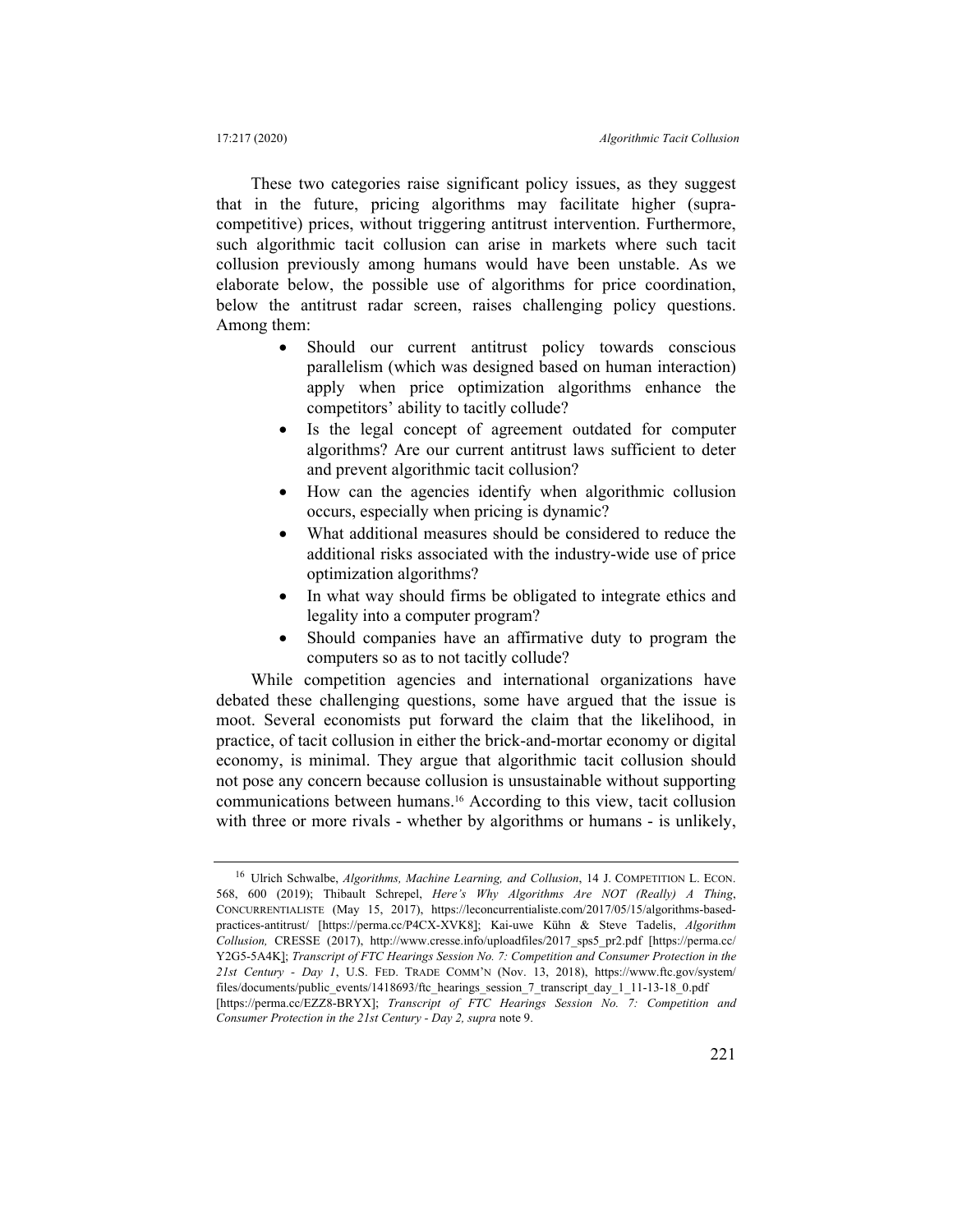as the "coordination problems are hard to solve without communication, even in simple static games."17 These communications, the argument goes, can be captured under current antitrust laws such as Article 101 of the Treaty on the Functioning of the European Union (TFEU) – and US antitrust provision – Section 1 of the Sherman Act. And so, because pricing algorithms cannot tacitly collude without rivals actually communicating with each other, the antitrust laws would capture these communications among humans, and thus the current antitrust tools would suffice for the digital economy.

In this paper, we elaborate on the phenomenon of algorithmic tacit collusion and consider it in light of the claim that, in practice, such collusion is unlikely without communications. We note how this claim has not slowed the enforcers' interest and momentum to tackle the policy issues underlying algorithmic tacit collusion.

In Part I, we outline the theory and the way pricing algorithms, in specific market conditions, may foster tacit collusion (also referred to as conscious parallelism or oligopolistic price coordination).

In Part II*,* we tackle the instability of tacit collusion. We consider the claim that absent some human communication, tacit collusion is inherently unsustainable. This belief is based on experimental economics and the difficulty of sustaining tacit collusion under certain laboratory conditions. According to this view, the model of tacit collusion will rarely manifest itself in the real world without some supporting communication.

We explain how the economic observations at the core of this claim diverge from antitrust law and enforcement policies. When observing the market reality, courts and enforcers on both sides of the Atlantic have seen, in the brick-and-mortar economy, durable tacit collusion that seemingly occurs without any human communication between rivals. Basically, competitors, watching each other like hawks, steadily raise their prices above competitive levels. Because this durable tacit collusion can occur without any human communication, the courts require from the enforcer or private plaintiff proof of express collusion, namely, sufficient direct or circumstantial evidence of an agreement or illicit communication among the competitors. Absent this evidence, the courts say that the rivals' parallel behavior is legal. Because the conduct is otherwise legal, the primary mechanism to prevent tacit collusion is merger review.18 To put it simply,

<sup>17</sup> *See* Kühn & Tadelis, *supra* note 16; *see also* Schwalbe, *supra* note 16, at 592.

<sup>&</sup>lt;sup>18</sup> As we discuss *infra* in Part II, enforcers, when appraising proposed acquisitions, may block mergers that significantly increase the risk of tacit collusion. They expect "industry awareness" would allow rivals to engage in conscious parallelism post-merger without the need of any illicit communications.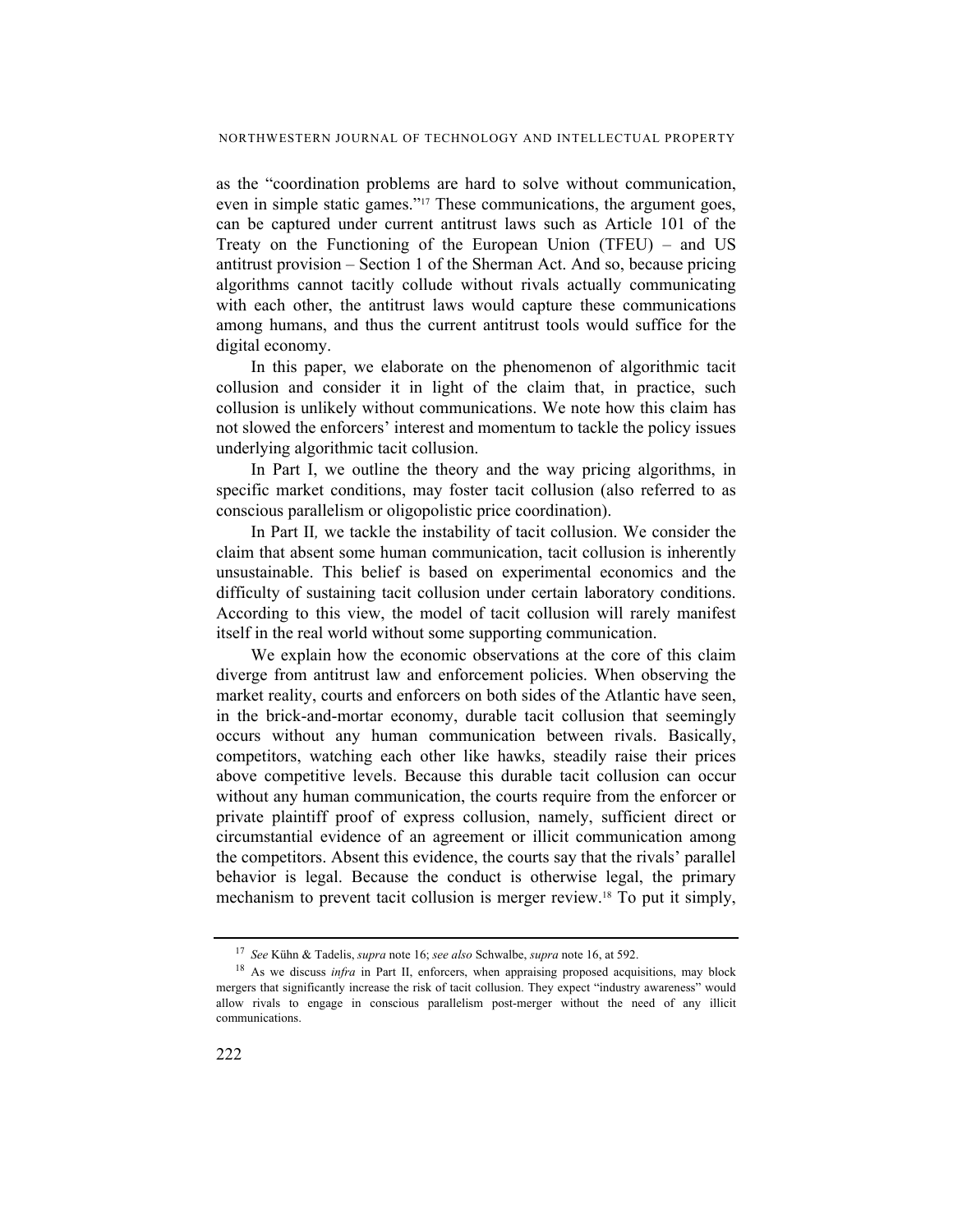enforcers and antitrust plaintiffs search hard for evidence of express collusion and communication, but these parties and courts ultimately recognize that anticompetitive parallel behavior can arise without communications among the rivals, and thus, comfortably occur within the zone of legality. Indeed, this parallel behavior among competitors happens with sufficient frequency that neither the EU nor US law presume any illicit communication.

Part III addresses the debate as to the added risk offered by algorithms (without express communication). We note how humans may program algorithms to reflect the logic behind conscious parallelism - punish deviations and follow price increases. We note how the use of similar algorithms by competitors and the ability to identify the strategy employed by others, may further stabilize conscious parallelism. Importantly, we explain that when executed carefully, and absent illicit communication, these unilateral strategies would not trigger antitrust intervention under current laws.

As part of this discussion, we also consider possible future technologies and the capacity of self-learning algorithms to adopt a strategy, which may lead to price increases (absent illegal collusion). The question here is whether in some future markets, tacit collusion could be sustained without human intervention.

In Part IV we offer policy makers tools to better understand the risks of algorithmic tacit collusion. Interestingly, some scholars, taking up our suggestion to develop algorithmic tacit collusion incubators, are doing just that, and we report some of their recent findings. While still in the early stages of research, their findings, which illustrate the possibility for algorithmic tacit collusion, suggest that competition authorities have reasonable grounds for their concerns.

This issue is both timely and important. If an antitrust agency accepts the view that tacit collusion is impossible without human communication, then it need not worry about algorithms tacitly colluding. This can play out two ways. First, rather than keep a close eye on these technological developments and consider potential policy responses, the enforcer would, as some urge, do nothing. It will not develop algorithmic tacit collusion incubators or conduct market inquiries. It will not even distinguish between legitimate human tacit collusion and enhanced algorithmic tacit collusion, nor would it consider what forms of enhancement may be caught as facilitating practices or signaling, or which action may qualify as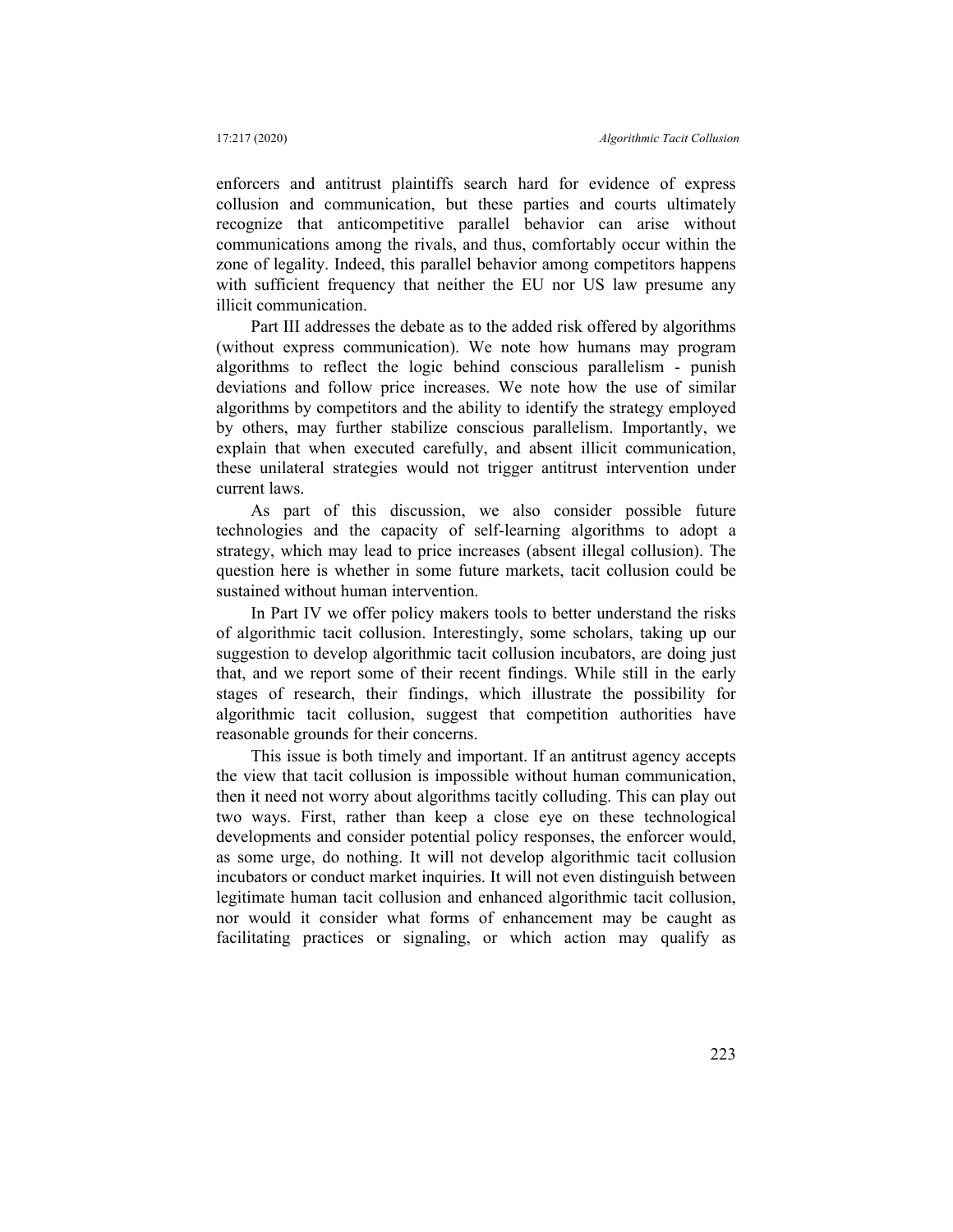collusion.19 In short, the agency would continue with its leniency program for price fixers<sup>20</sup> and sniff out cases where humans still conspire.

Second, the agency's merger review will remain incomplete, as it will not appreciate the increased likelihood for tacit collusion in industries dominated by pricing algorithms. At present, agencies lack good predictive models of when a merger significantly increases the likelihood of tacit or express collusion. As one economist explained it to the entering Honors Program lawyers at the US Department of Justice Antitrust Division in the mid 1990s, "*the merger occurs and s\*\*\* happens.*" Not surprisingly, merger review in recent decades has primarily focused on unilateral effects, which are relatively easier to model and estimate.<sup>21</sup> However, as more markets become more concentrated and more susceptible to tacit collusion, the harm from ignoring (or downplaying) this risk in merger review increases.

#### I. ALGORITHMIC TACIT COLLUSION – THE BASE CONDITIONS

Let us first consider the general consensus on tacit collusion. Everyone agrees that it is a challenging area for antitrust enforcement, as it leads to an anticompetitive outcome (namely, higher prices, reduced output, or allocated markets) without any illegal agreement among competitors.22 As the OECD noted, "Although there is great variance in how jurisdictions interpret the notion of agreement, they traditionally require some sort of proof of direct or indirect contact showing that firms

<sup>19</sup> Joseph E. Harrington Jr, *Developing Competition Law for Collusion by Autonomous Price-Setting Agents*, 14 J. COMPETITION L. & ECON. 331 (2018).

<sup>20</sup> *See generally Corporate Leniency Policy*, U.S. DEP'T OF JUSTICE, https://www.justice.gov/ atr/corporate-leniency-policy [https://perma.cc/DSU8-MR9V].

<sup>21</sup> *See, e.g*., Malcolm B. Coate, The Merger Review Process in the Federal Trade Commission from 1989 to 2016 (Feb. 28, 2018) (unpublished working paper), https://ssrn.com/abstract=2955987 [https://perma.cc/A9QS-VLK8] (identifying for FTC mergers a trend toward unilateral effects analysis and increase in efficiency findings after 1994, although dropping for challenged mergers after 2004).

<sup>22</sup> *See, e.g*., Background Note by the Secretariat, *Algorithms and Collusion,* OECD Doc. DAF/COMP(2017)4, at 17 (June 9, 2017), https://one.oecd.org/document/DAF/COMP(2017)4/en/pdf [https://perma.cc/29VF-2RFT] (noting that tacit collusion "refers to forms of anti-competitive coordination which can be achieved without any need for an explicit agreement, but which competitors are able to maintain by recognising their mutual interdependence. In a tacitly collusive context, the noncompetitive outcome is achieved by each participant deciding its own profit-maximising strategy independently of its competitors"); Brooke Grp. Ltd. v. Brown & Williamson Tobacco Corp., 509 U.S. 209, 227 (1993) (describing "the process, not in itself unlawful, by which firms in a concentrated market might in effect share monopoly power, setting their prices at a profit-maximizing, supracompetitive level by recognizing their shared economic interests and their interdependence with respect to price and output decisions" and subsequently unilaterally set their prices above the competitive level); *Glossary of Industrial Organisation Economics and Competition Law*, OECD (1993), http://www.oecd.org/dataoecd/8/61/2376087.pdf [https://perma.cc/ZF68-G4N5].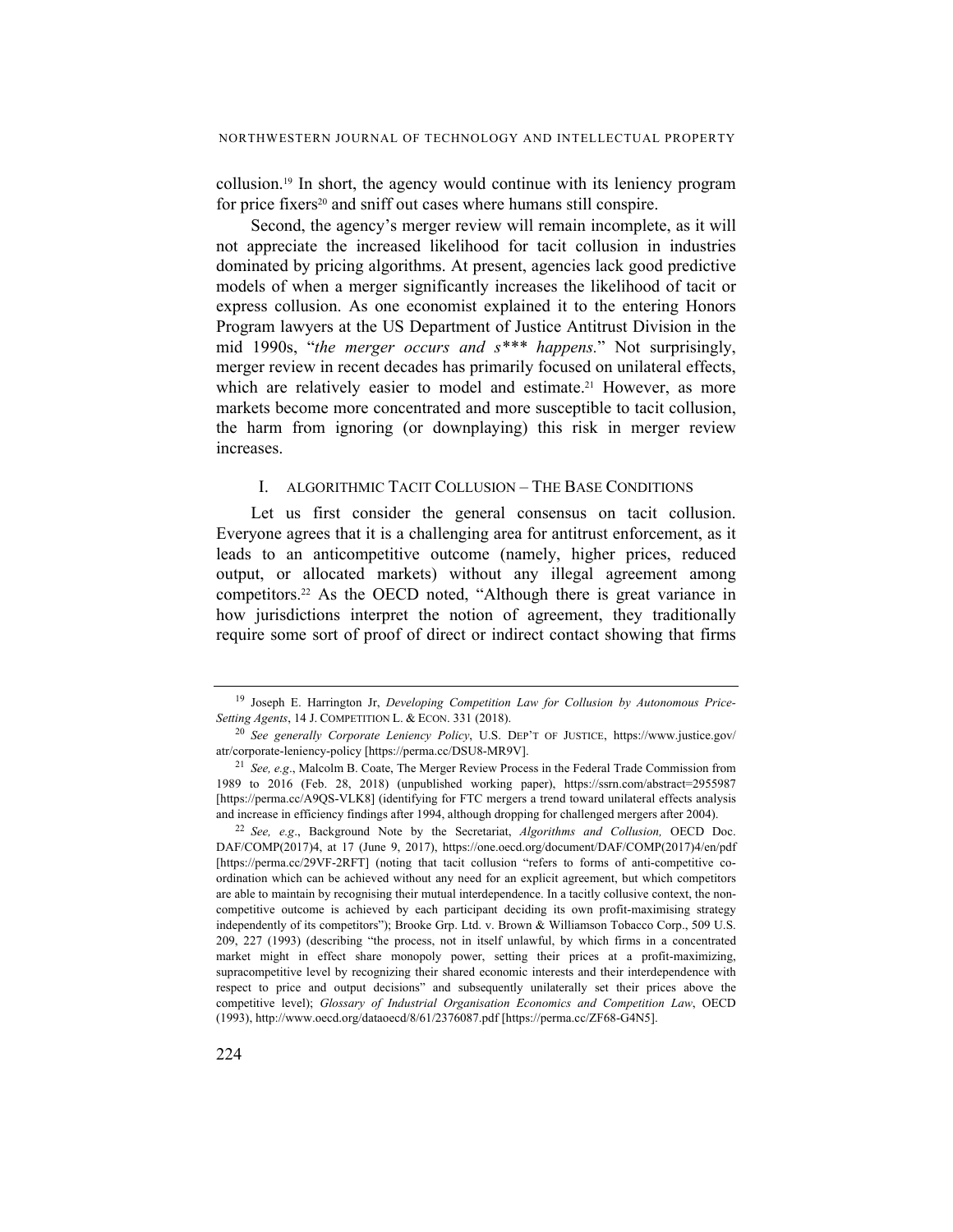have not acted independently from each other (the so-called, 'meeting of the minds')."23

tacit collusion has taken another dimension with the proliferation of pricing algorithms. Many competition authorities recognize the risk that algorithms can facilitate and enhance tacit collusion. The OECD in 2016, for example, commented that these "strategies may pose serious challenges to competition authorities in the future, as it may be very difficult, if not impossible, to prove an intention to coordinate prices, at least using current antitrust tools."24 With the industry-wide use of computer algorithms and artificial intelligence, the concern is that algorithmic tacit collusion can arise in markets where such collusion previously would have been unstable. The OECD in 2017 reached the following two conclusions:

Firstly, algorithms are fundamentally affecting market conditions, resulting in high price transparency and high-frequency trading that allows companies to react fast and aggressively. These changes in digital markets, if taken to a certain extent, could make collusive strategies stable in virtually any market structure. Secondly, by providing companies with powerful automated mechanisms to monitor prices, implement common policies, send market signals or optimise joint profits with deep learning techniques, algorithms might enable firms to achieve the same outcomes of traditional hard core cartels through tacit collusion.25

Similar concerns as to the possible use of algorithms to sustain tacit collusion have been raised by policy makers and competition agencies (among them, Germany, Italy, France, United Kingdom, Russia, Israel, and Australia).26

<sup>23</sup> Background Note by the Secretariat, *supra* note 22, at 17.

<sup>24</sup> Ania Thiemann & Pedro Gonzaga, OECD Competition Div., Background Note by the Secretariat, *Big Data: Bringing Competition Policy to the Digital Era*, OECD Doc. DAF/COMP(2016)14 (Oct. 27, 2016), https://one.oecd.org/document/DAF/COMP(2016)14/en/pdf [https://perma.cc/KL28-QS5D].

<sup>25</sup> Background Note by the Secretariat, *supra* note 22, at 49-50. 26 *See e.g.,* Antonio Capobianco et al., OECD, *Algorithms and Collusion: Competition Policy in the Digital Age*, OECD (2017), http://www.oecd.org/daf/competition/Algorithms-and-colllusioncompetition-policy-in-the-digital-age.pdf [https://perma.cc/KJ2C-AEZQ]; Press Release, Monopolkommission, *supra* note 4; Press Release, Autorité de la Concurrence [French Competition Authority] & Bundeskartellamt [German Federal Cartel Office], *The French Autorité de la Concurrence and the German Bundeskartellamt Launch A Joint Project on Algorithms and Their Implications on Competition*, BUNDESKARTELLAMT (Jun. 19, 2018) (Fr. & Ger.), https://www.bundeskartellamt.de/SharedDocs/Publikation/EN/Pressemitteilungen/2018/19\_06\_2018\_A lgorithmen.pdf?\_\_blob=publicationFile&v=2 [https://perma.cc/V7GL-LSWD]; Note from Italy, *Algorithms and Collusion*, OECD Doc. DAF/COMP/WD(2017)18, at 2 (2 June 2017), https://one. oecd.org/document/DAF/COMP/WD(2017)18/en/pdf [https://perma.cc/66GU-ZUKV]; Competition and Mkt. Auth., *Pricing algorithms*: *Economic Working Paper on the Use of Algorithms to Facilitate Collusion and Personalised Pricing* 5 (CMA 94, 2018) (UK), https://assets.publishing.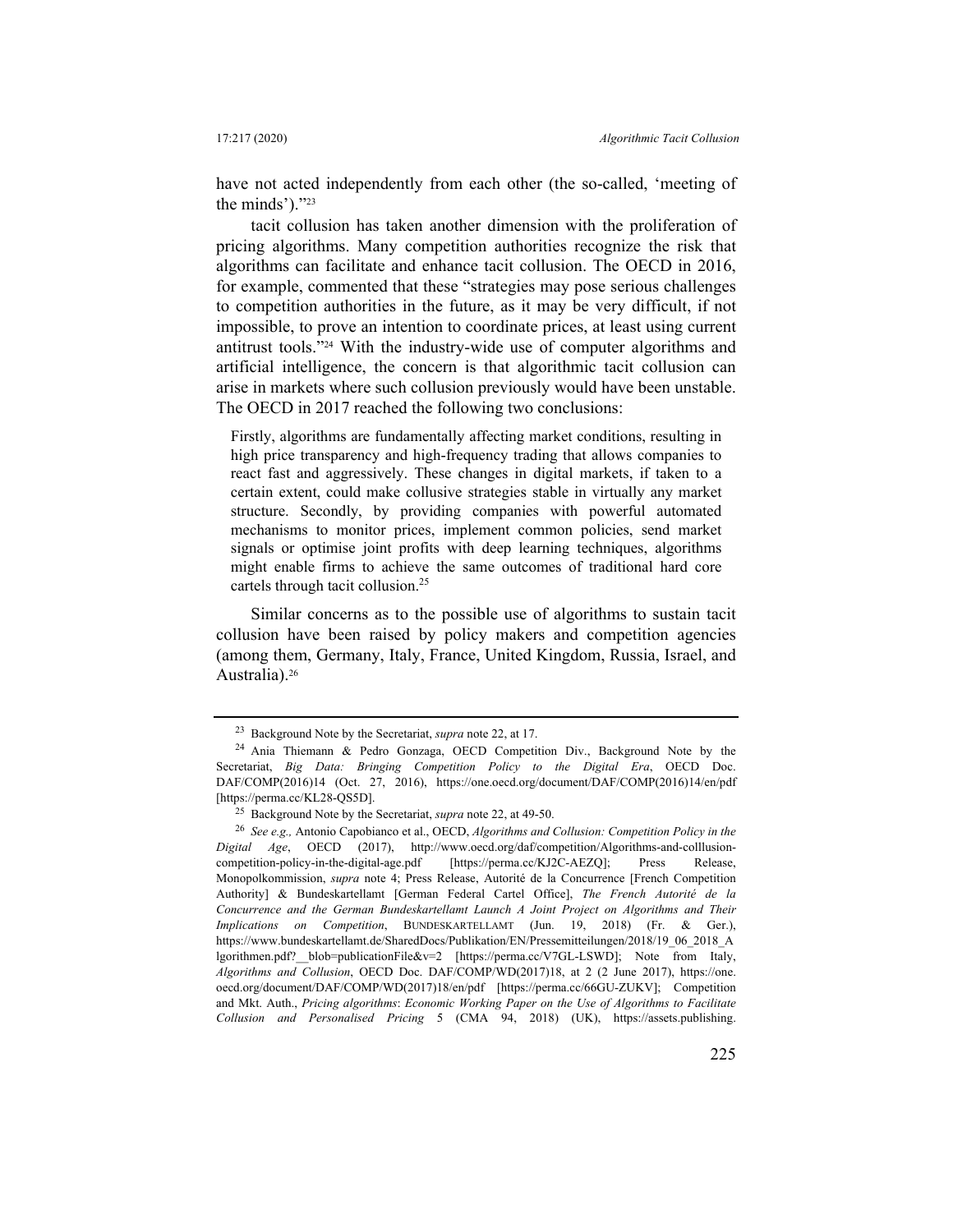Algorithmic tacit collusion - that is, the use of algorithms to execute unilateral and rational reactions to market characteristics that reflect interdependence - will not affect every (or even most) markets. As *Virtual Competition* explores*,* 27 one would expect to observe algorithmic tacit collusion in markets with several important characteristics:

*First*, algorithmic tacit collusion likely would arise in concentrated markets involving homogenous products where the algorithms can monitor, to a sufficient degree, the competitors' pricing, other keys terms of sale, and any deviations from the current equilibrium.28 Software may be used to report and take independent action when faced with a rival's deviation, be it from the supra-competitive or recommended retail price. Conscious parallelism would be facilitated and stabilized to the extent (i) these the rivals' reactions are predictable, or (ii) through repeated interactions, the firms' pricing algorithms "could come to 'decode' each other, thus allowing each one to better anticipate the other's reaction."29 As the OECD observed,

The increase of market transparency is not only a result of more data being available, but also of the ability of algorithms to make predictions and to reduce strategic uncertainty. Indeed, complex algorithms with powerful data mining capacity are in a better place to distinguish between intentional deviations from collusion and natural reactions to changes in market conditions or even mistakes, which may prevent unnecessary retaliations.<sup>30</sup>

27 EZRACHI & STUCKE, *supra* note 6.

service.gov.uk/government/uploads/system/uploads/attachment\_data/file/746353/Algorithms\_econ\_rep ort.pdf (noting that "algorithmic pricing may be more likely to facilitate collusion in markets which are already susceptible to coordination, ... For these 'marginal' markets, the increasing use of data and algorithmic pricing may be the 'last piece of the puzzle' that could allow suppliers to move to a coordinated equilibrium. There could also be greater scope for coordination where algorithmic pricing takes place in an online context where price monitoring and response can happen particularly quickly."); SELECT COMMITTEE ON EUROPEAN UNION, *supra* note 7,  $\P$ <sup>[</sup>] 178-79; Note by the Russian Federation, *Algorithms and Collusion*, OECD Doc. DAF/COMP/WD(2017)22 (May 15, 2017),<br>https://one.oecd.org/document/DAF/COMP/WD(2017)22/en/pdf [https://perma.cc/4CM2-SSK3]; https://one.oecd.org/document/DAF/COMP/WD(2017)22/en/pdf Report by Israel, *Annual Report on Competition Policy Developments in Israel,* OECD Doc. DAF-COMP-AR(2018)9 (May 2, 2018), https://one.oecd.org/document/DAF/COMP/AR(2018)9/en/pdf [ https://perma.cc/KCB9-PM94]; Rod Sims, Chairman, Australian Competition and Consumer Comm'n [ACCC], *The ACCC's Approach to Colluding Robots*, Remarks at "Can robots collude?" Conference, ACCC (Nov. 16, 2017) (Austl.), https://www.accc.gov.au/speech/the-accc's-approach-to-colludingrobots [https://perma.cc/54GC-C3BZ].

<sup>&</sup>lt;sup>28</sup> Guidelines on the Assessment of Horizontal Mergers under the Council Regulation on the Control of Concentrations between Undertakings, 2004 O.J. (C 31) 5, ¶ 41 [hereinafter EC Merger Guidelines]; Note from Singapore*, Algorithms and Collusion*, OECD Doc. DAF/COMP/WD(2017)24, at 2 (May 31, 2017), https://one.oecd.org/document/DAF/COMP/WD(2017)24/en/pdf [https://perma.cc/ 7HFV-AYTU].

<sup>29</sup> Note from the European Union, *supra* note 12, at 8.

<sup>30</sup> Background Note by the Secretariat, *supra* note 22, at 20.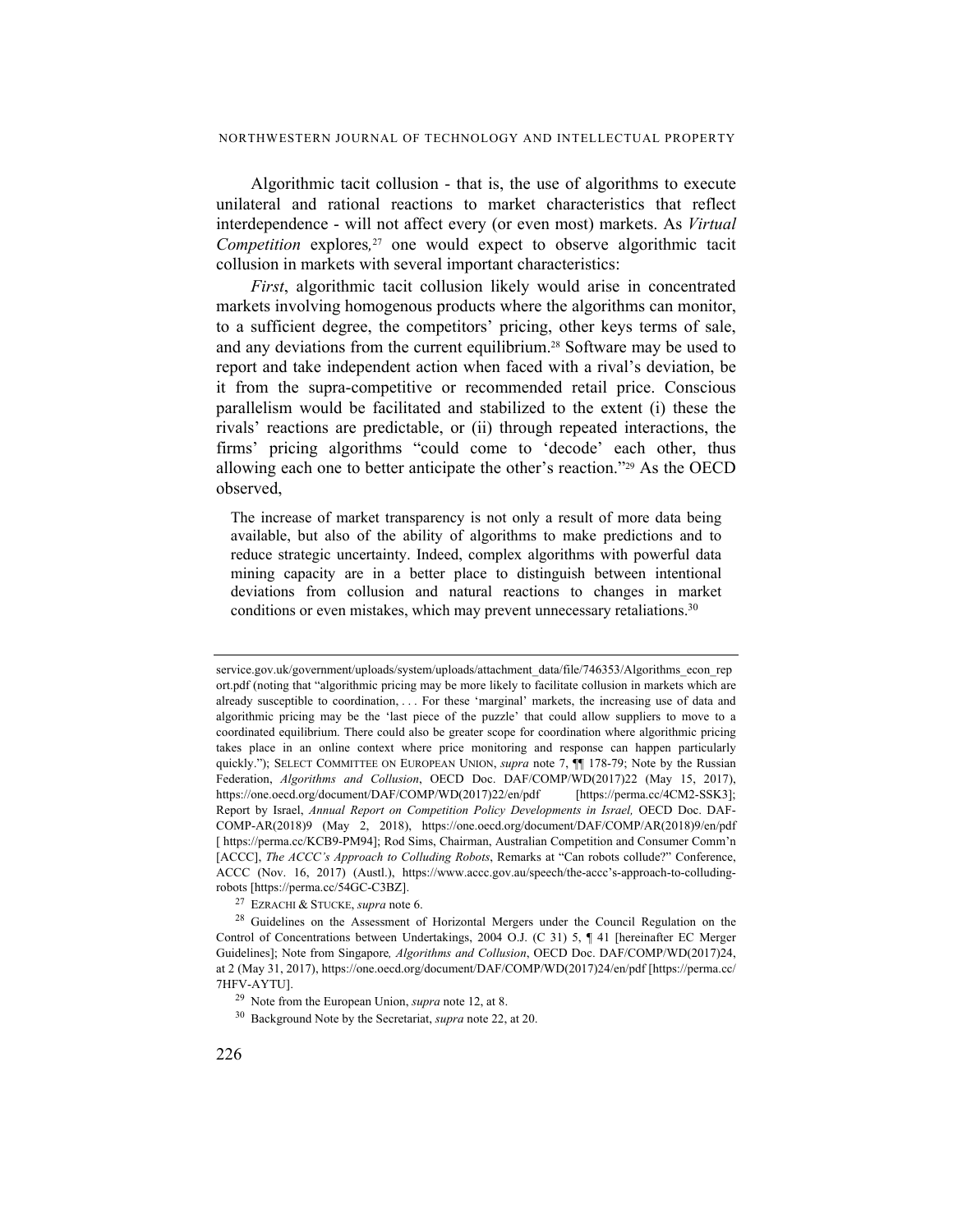A *second* important market condition is that once deviation (e.g., discounting) is detected, a credible deterrent mechanism exists.31 Unique to an algorithmic environment is the speed of retaliation.<sup>32</sup> Computers can rapidly detect deviations, and calculate the profit implications of a myriad of moves and counter-moves to punish deviations.<sup>33</sup> The speed of calculated responses effectively deprives discounting rivals of any significant sales. The speed also means that the tacit collusion can be signalled in seconds. The greater the improbability that the first-mover will benefit from its discounting, the greater the likelihood of tacit collusion.<sup>34</sup> Thus, if each algorithm can swiftly match a rival's discount and eliminate its incentive to discount in the first place, the threat of future retaliation keeps the coordination sustainable.35 Noteworthy are the European Commission's observations in its 2015-16 e-commerce sector inquiry,

About half of the retailers track online prices of competitors. In addition to easily accessible online searches and price comparison tools, both retailers and manufacturers report about the use of specific price monitoring software, often referred to as 'spiders', created either by third party software specialists or by the companies themselves. This software crawls the internet and gathers large amounts of price related information. 67% of those retailers that track online prices use (also) automatic software programmes for that purpose. Larger companies have a tendency to track online prices of competing retailers more than smaller ones . . . some software allows companies to monitor several hundred online shops extremely rapidly, if not in real time ... Alert

<sup>31</sup> EC Merger Guidelines, *supra* note 31; Note from the European Union, *supra* note 12, at 8 (noting that "tacit collusion requires effective retaliation, which in turn requires spare capacity" as a "capacity-constrained firm cannot initiate a price war as a means of retaliation to enforce tacit collusion").

<sup>32</sup> *But see* EC Merger Guidelines, *supra* note 31, ¶ 53 ("The speed with which deterrent mechanisms can be implemented is related to the issue of transparency. If firms are only able to observe their competitors' actions after a substantial delay, then retaliation will be similarly delayed and this may influence whether it is sufficient to deter deviation.").

<sup>33</sup> Jill Priluck, *When Bots Collude*, NEW YORKER (Apr. 25, 2015), http://www.newyorker.com/ business/currency/when-bots-collude [https://perma.cc/35D6-CMB4].

<sup>34</sup> Samuel B. Hwang & Sungho Kim, Dynamic Pricing Algorithm for E-Commerce*, in* ADVANCES IN SYSTEMS, COMPUTING SCIENCES AND SOFTWARE ENGINEERING 149-155 (Khaled Elleithy & Tarek Sobh eds., 2006); Naoki Abe & Tomonari Kamba, *A Web Marketing System with Automatic Pricing*, 33 COMPUTER NETWORKS 775 (2000); Lusajo M. Minga et al., Dynamic Pricing: E-Commerce-Oriented Price Setting Algorithm*, in* PROCEEDINGS OF THE 2003 INTERNATIONAL CONFERENCE ON MACHINE LEARNING AND CYBERNETICS 893 (2003).

<sup>&</sup>lt;sup>35</sup> Commission Decision of 20 December 2001 Declaring a Concentration to be Compatible with the Common Market and the EEA Agreement (Case COMP/M.2389 Shell/DEA), 2003 O.J. (L 15) 35, ¶ 121 ("The retaliation mechanism must be sufficiently plausible and effective to counterbalance the existing degree of probability and incentives to deviate in the market situation of the individual case . . . If the parties take the view that retaliation is costly, then the cost of deviating by winning a contract in deviation from a coordinated pattern in the first place is very high, too, and reduces the likelihood of such action.").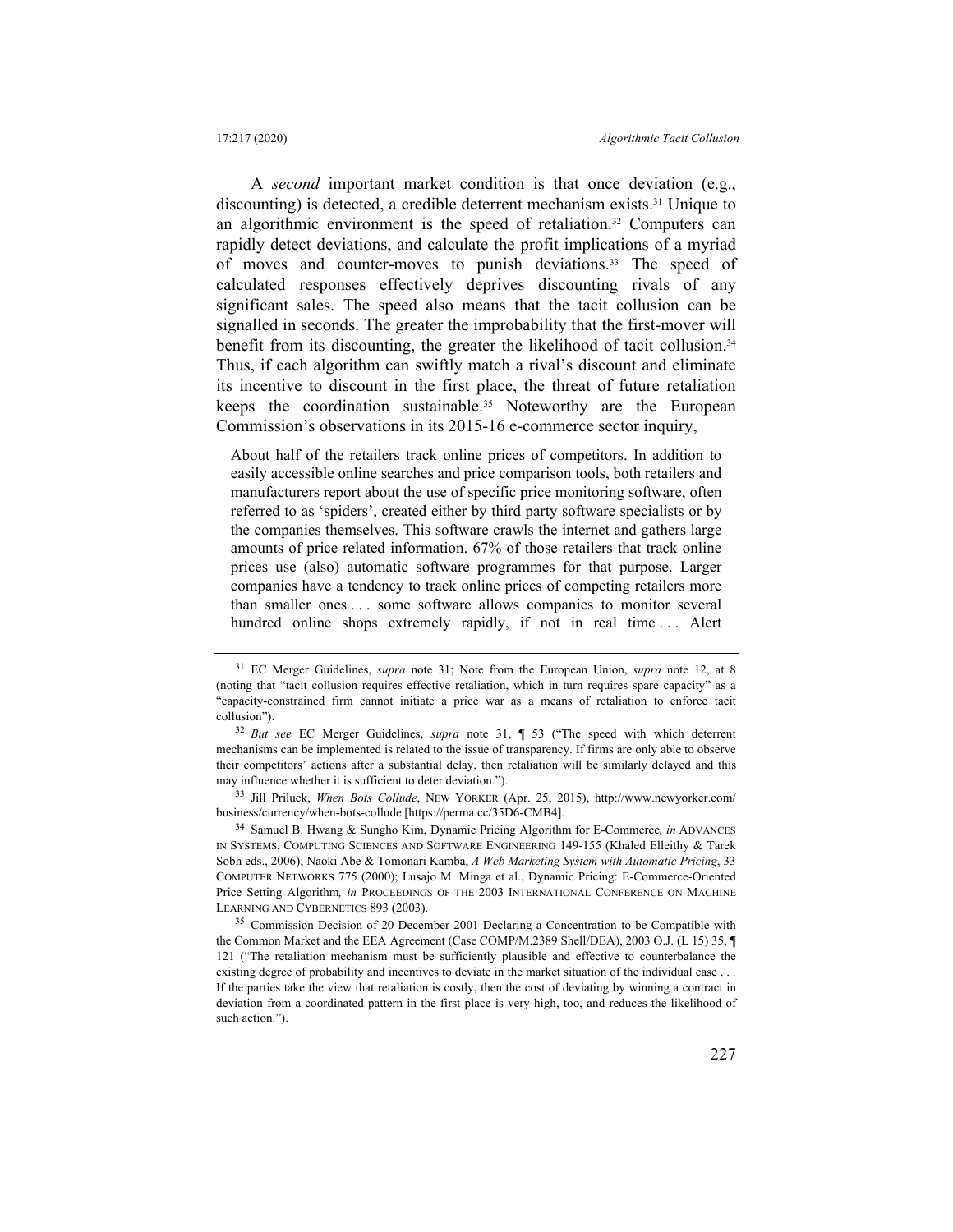functionalities in price monitoring software allow companies to get alerted as soon as a retailer's price is not in line with a predefined price.<sup>36</sup>

In such an environment, deviation would likely be unprofitable. The algorithm, in maximizing profits, "would need to decide that it is a better course of action than competitive pricing, especially if competitive pricing leads to drastically larger sales volumes."37

A *third* condition is that "the reactions of outsiders, such as current and future competitors not participating in the coordination, as well as customers, should not be able to jeopardise the results expected from the coordination."38 Thus, algorithmic tacit collusion will likely arise in concentrated markets where buyers cannot exert buyer power (or entice sellers to defect), sales transactions tend to be "frequent, regular, and relatively small,"39 and the market in general is characterized by high entry barriers.

To be clear, no bright line exists of when an industry becomes sufficiently concentrated for either express or tacit collusion.<sup>40</sup> Indeed, competition agencies often struggle in predicting when a merger may facilitate tacit collusion. In addition, it is important to stress that the above

38 EC Merger Guidelines, *supra* note 31, ¶ 41.

39 U.S. Fed. Trade Comm'n & U.S. Dep't of Justice, *Commentary on the Horizontal Merger Guidelines,* U.S. DEP'T OF JUSTICE 19 (Mar. 2006), https://www.justice.gov/atr/file/801216/download [https://perma.cc/3ATK-FEEQ].

<sup>36</sup> *Commission Staff Working Document: Preliminary Report on the E-commerce Sector Inquiry* ¶¶ 550-551, SWD(2016) 312 final (Sept. 15, 2016); *Ecossistemas Digitais, Big Data e Algoritmos* [*Digital Ecosystems, Big Data and Algorithms*], AUTORIDADE DA CONCORRENCIA [PORTUGUESE COMPETITION AUTH.] (July 2019), http://www.concorrencia.pt/vPT/Noticias\_Eventos/Comunicados/Documents/ Issues%20Paper\_%20Ecossistemas%20Digitais%20Big%20Data%20Algoritmos.pdf [https://perma.cc/ J3VC-JELK] (Portuguese competition authority finding that 37% of surveyed companies used specific software to track competitor prices, and of those 79% adjusted their prices in reaction to the information obtained through the algorithm).

<sup>37</sup> Note by the European Union, *supra* note 12, at 8. As the OECD noted, "market stagnation characterised by declining demand and the existence of business cycles may hinder collusion. This is because firms have strong incentives to profitably deviate when demand is high and reducing the costs of retaliation in future periods when demand is low." Background Note by the Secretariat, *supra* note 22, at 20.

<sup>&</sup>lt;sup>40</sup> Note, for example, research by Levenstein and Suslow, who offer several explanations for the lack of a clear empirical relationship between industry concentration and cartels involving express collusion:

First, this ambiguity may reflect the bias introduced by focusing on cartels that were prosecuted by the U.S. Department of Justice; cartels with large numbers of firms or that had the active involvement of an industry association may have been more likely to get caught. Second, industries with a very small number of firms may be able to collude tacitly without resort to explicit collusion. Third, concentration is endogenous: collusion may have allowed more firms to survive and remain in the market.

Margaret C. Levenstein & Valerie Y. Suslow, *What Determines Cartel Success?*, 44 J. ECON. LITERATURE 43, 58 (2006).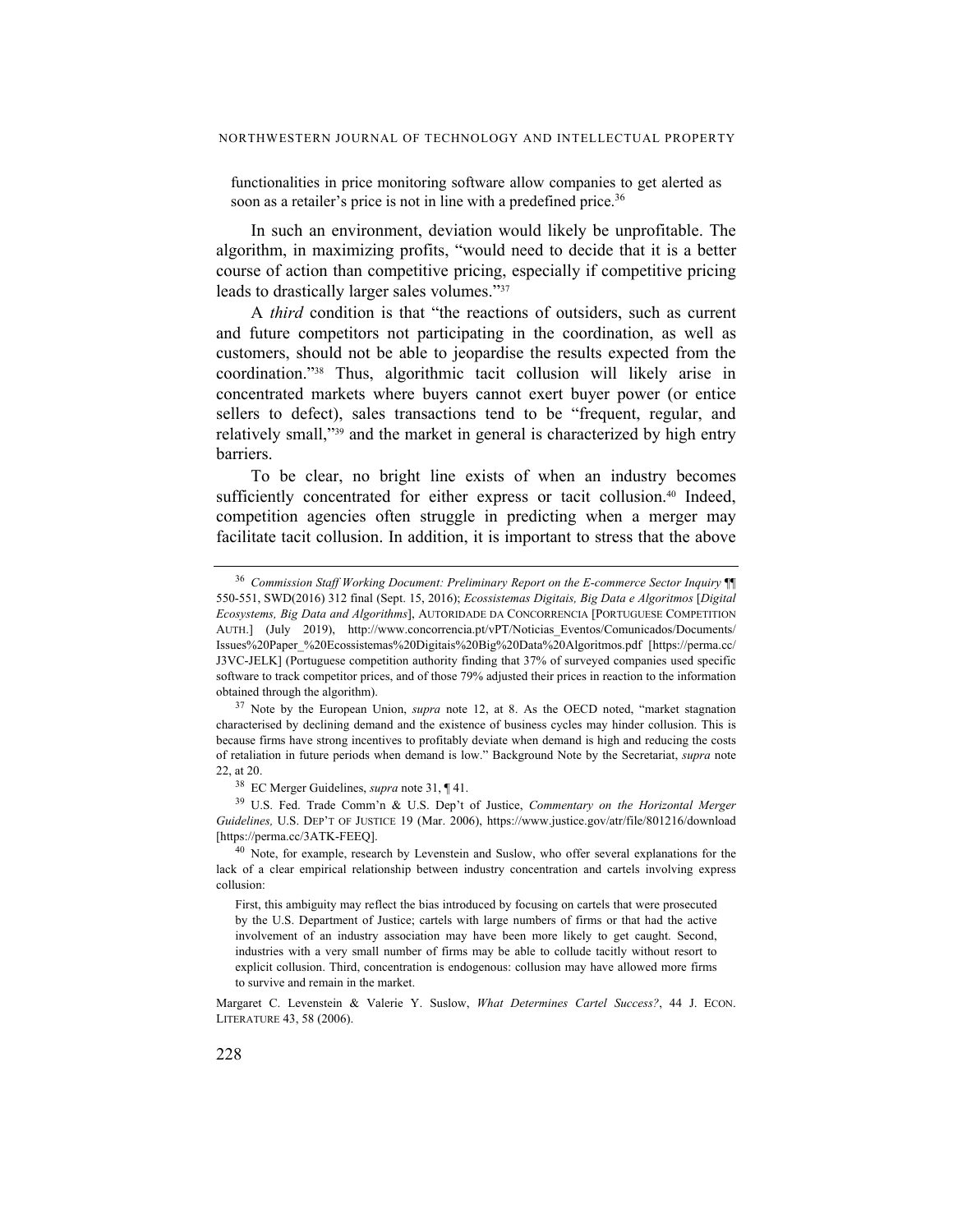phenomenon will affect a select number of markets. Still, when the above three conditions are present, the risk of tacit collusion is greater.

Importantly, the nature of electronic markets, the availability of data, and the adoption of similar algorithms by key providers will likely push some markets that were just outside the realm of tacit collusion into interdependence.41 Furthermore, in such circumstances, tacit collusion is likelier to be sustained over time. The market stability needed for tacit collusion (that is, the absence of significant price deviations from the tacitly collusive price) is enhanced by the fact that computer algorithms are unlikely to exhibit human biases.<sup>42</sup> Human biases, of course, may be reflected in the programming code. But biases will not necessarily affect decisions on a case-by-case basis: a computer does not fear detection and possible financial penalties or incarceration; nor does it respond in anger.43 Once programmed to execute a certain pricing policy, the computer will follow the plan. "We're talking about a velocity of decision-making that isn't really human," said Terrell McSweeny, a former Commissioner with the US Federal Trade Commission. "All of the economic models are based on human incentives and what we think humans rationally will do. It's entirely possible that not all of that learning is necessarily applicable in some of these markets."44

Looking at the market for pricing algorithms, one can see software vendors who are currently promoting their price optimization algorithms as a way to avoid price wars and increase prices and margins. Boomerang, for example, promotes how its price optimization software can "put an end to price wars before they even begin."<sup>45</sup> As the Italian competition authority

<sup>&</sup>lt;sup>41</sup> One would expect tacit collusion to be feasible with a larger number of participants than commonly assumed. On the common market assumptions, see generally Reinhard Selten, *A Simple Model of Imperfect Competition, Where Four Are Few and Six Are Many*, 2 INT'L J. GAME THEORY 141 (1973); Steffen Huck et al., *Two Are Few and Four Are Many: Number Effects in Experimental Oligopolies*', 53(4) J. ECON. BEHAV. & ORG. 435 (2004).

<sup>42</sup> EC Merger Guidelines, *supra* note 31, ¶ 44 (observing that "[c]oordination is more likely to emerge if competitors can easily arrive at a common perception as to how the coordination should work. Coordinating firms should have similar views regarding which actions would be considered to be in accordance with the aligned behaviour and which actions would not."); Note from Singapore, *supra* note 28, at 2.

<sup>43</sup> Maurice E. Stucke & Ariel Ezrachi, *How Pricing Bots Could Form Cartels and Make Things More Expensive*, HARV. BUS. REV. (Oct. 27, 2016), https://hbr.org/2016/10/how-pricing-bots-couldform-cartels-and-make-things-more-expensive [https://perma.cc/D946-EMMP].

<sup>44</sup> David Lynch, *Policing the Digital Cartels*, FIN. TIMES (Jan. 29, 2017), http://www.pros.com/ about-pros/news/financial-times-policing-digital-cartels/ [https://perma.cc/M49X-F9SW].

<sup>45</sup> Abhijeet Sathe, *How Retailers and Brands Can Avoid the Race to the Bottom in Online Pricing*, INTERNET RETAILER (July 9, 2018), https://www.digitalcommerce360.com/2018/07/09/how-retailersand-brands-can-avoid-the-race-to-the-bottom-in-online-pricing/ [https://perma.cc/3YDF-EZXY].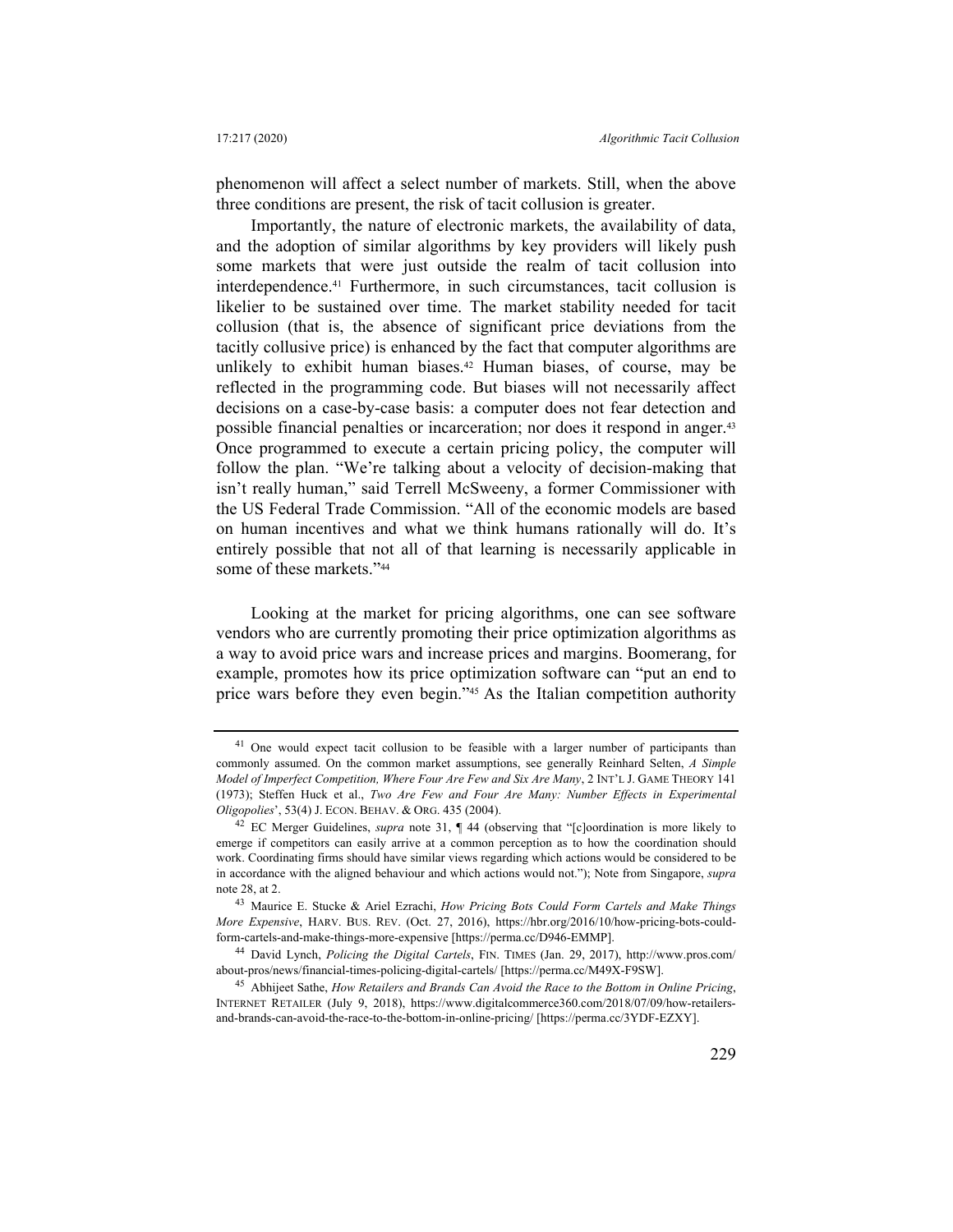observed, "a number of specialized software developers offer solutions that allow even small companies to implement 'strategic' dynamic pricing strategies, offering tools to 'auto-detect pricing wars' as well as to 'help drive prices back up across all competition.'"46

Ultimately, we may see more instances in which similar pricing is not the result of fierce competition, nor the result of cartel activity, but rather the result of algorithmic tacit collusion. In those affected markets, one may witness the same result as express collusion, namely higher prices, with antitrust enforcers powerless to intervene.

#### II. THE (IN)STABILITY OF TACIT COLLUSION ABSENT COMMUNICATION

Algorithmic tacit collusion does not pervade the entire digital economy. It will likely only arise in markets with the characteristics discussed in Part I. Some critics, however, have questioned the likelihood of sustainable algorithmic tacit collusion even in these markets. As we explain below, their arguments, however, have failed to persuade enforcers and courts with respect to tacit collusion in the brick-and-mortar economy. Nor are they likely to gain traction in the digital economy.

In discounting the possibility of tacit collusion—whether by humans or algorithms—several economists point to earlier scholarship, which highlights the important role of communications in stabilizing and optimizing collusion.47 They argue that while collusion without communication may be possible, it is highly unlikely. To their minds, the increase in transparency, speed in retaliation, and frequency in contacts are insufficient, even under the three market conditions outlined in Part I. According to this view, markets with more than two companies need some kind of explicit coordination (like communications) to enter into and sustain collusion. In extending the consensus that communication facilitates alignment (the exact level of communication needed remains unclear),<sup>48</sup> and that complex market realities would make collusion and tacit collusion difficult,<sup>49</sup> they argue that absent communication, tacit collusion is unlikely. Their argument is that "firms are unlikely to develop a mutual

<sup>46</sup> Note from Italy, *supra* note 26, at 3.

<sup>47</sup> *See* Kühn & Tadelis, *supra* note 16; Schwalbe, *supra* note 16. 48 Kai-Uwe Kühn et al., *Fighting Collusion by Regulating Communication Between Firms*, 16 ECON. POL'Y 167 (2001); Yu Awaya & Vijay Krishnay, On Tacit Versus Explicit Collusion (November 3, 2014) (unpublished working paper, Pennsylvania State University), https://ssrn.com/abstract= 2518707 [https://perma.cc/X647-778Y].

<sup>&</sup>lt;sup>49</sup> For instance, where the environment is dynamic, demand is uncertain, and competition is not limited to price. *See* Edward Green et al., *Tacit Collusion in Oligopoly*, 2 OXFORD HANDBOOK INT'L ANTITRUST ECON. 464-97 (2014).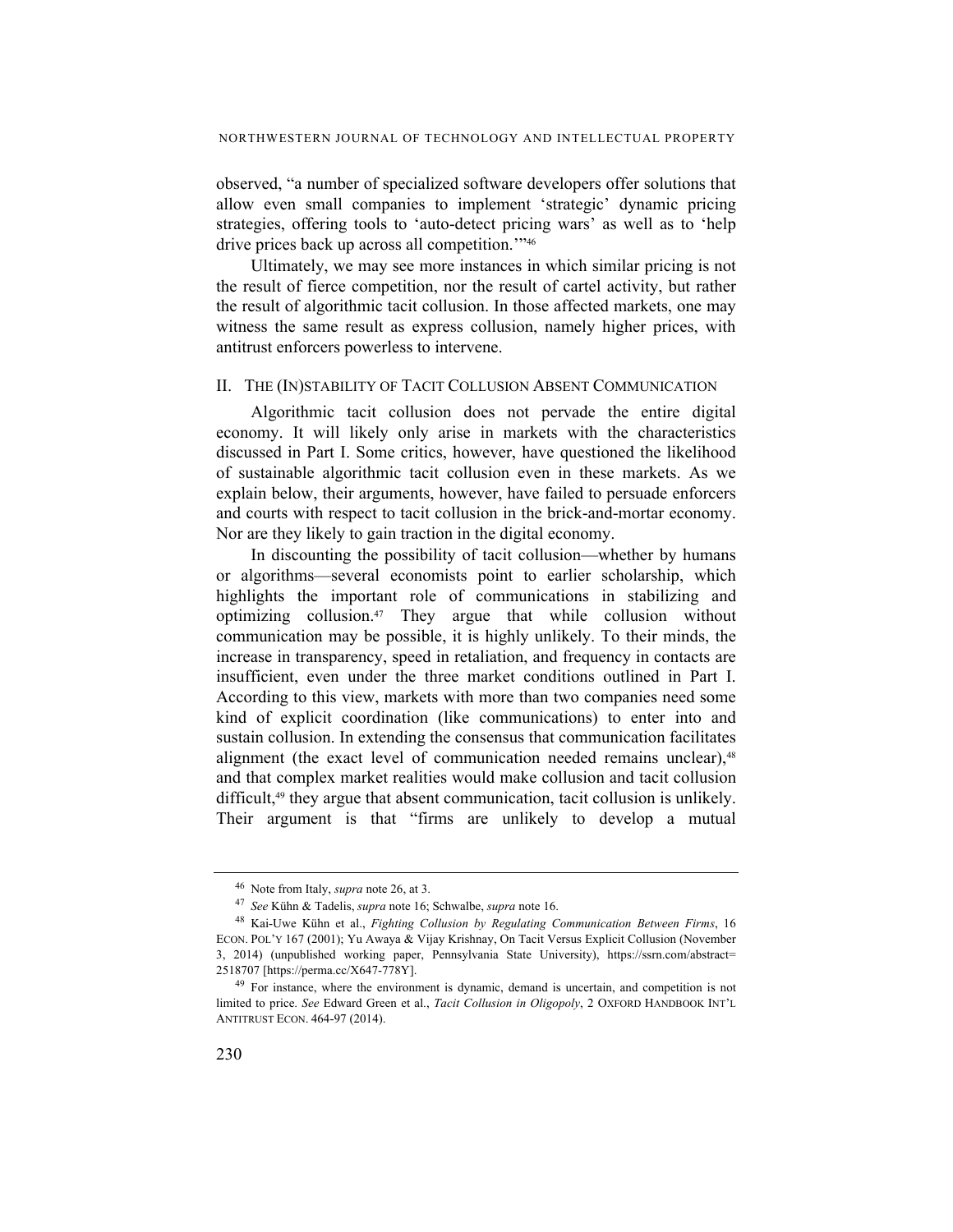understanding over a collusive strategy absent direct communication in the initiation phase."50

According to this view, even in simple markets that exhibit the characteristics outlined in Part I, a coordination problem exists in markets with more than two rivals.<sup>51</sup> Accordingly, to increase the likelihood of stable tacit collusion, one would require some form of communication either to kickstart or sustain the collusion.52

The issue is principal and goes beyond the discussion of algorithmic collusion. This body of scholarship suggests that, many times, tacit coordination is unlikely absent some form of illicit communication or centralized orchestration, even in markets with three rivals.53 These findings are often based on empirical observations under laboratory conditions with perfect control and transparency over communications. Permitting the human subjects to communicate, even briefly, increased their ability to enter into and sustain coordination, and higher prices with higher numbers of participants. Absent communications, collusion in these experiments was difficult, if not impossible, to reach and sustain.

If one accepts this claim, the unavoidable need for communication among firms would bring the parallel behavior into the realm of antitrust enforcement and enable agencies to condemn it as an anticompetitive agreement or concerted practice under well-established case law. Thus, if algorithms do not (or cannot) "communicate" with one another, then algorithmic tacit collusion is unlikely.<sup>54</sup> Thus, when we observe what appears to be tacit collusion in these markets, it is likely the result of illegal human communications.

<sup>52</sup> Independent of the discussion here, it has been shown that after a period of collusion supported by regular communication, firms are able to maintain collusive prices even when communication is no longer possible. *See* Fonseca & Normann, *supra* note 51.

<sup>50</sup> David P. Byrne & Nicolas de Roos, *Learning to Coordinate: A Study in Retail Gasoline*, 109 AM. ECON. REV. 591 (2019) (noting, but not necessarily agreeing, with economic theories of collusion that "presume collusive agreements are initiated through explicit communication or remaining agnostic as to how such an understanding emerges").

<sup>&</sup>lt;sup>51</sup> This is so, since the number of collusive equilibria present in a repeated game defies the simple alignment of prices. On the role of communications, see Joseph E. Harrington et al., *The Relative Efficacy of Price Announcements and Express Communication for Collusion: Experimental Findings*, 128 J. ECON. BEHAVIOR & ORG. 251 (2016); Miguel A. Fonseca & Hans-Theo Normann, *Explicit vs. Tacit Collusion–The Impact of Communication in Oligopoly Experiments*, 56 EUR. ECON. REV. 1759 (2011); David J. Cooper & Kai-Uwe Kühn, *Communication, Renegotiation, and the Scope for Collusion*, 6 AM. ECON. J.: MICROECONOMICS 247 (2016); Joseph Farrell & Matthew Rabin, *Cheap Talk*, 10 J. ECON. PERSPECTIVES 103 (1996); Vincent P. Crawford & Joel Sobel, *Strategic Information Transmission*, 50 ECONOMETRICA 1431 (1982).

<sup>53</sup> *See, e.g.*, Schwalbe, *supra* note 16.

<sup>54</sup> Indeed, the degree of coordination required to align the algorithms would increase the risk of exposure and civil (and potentially criminal) liability.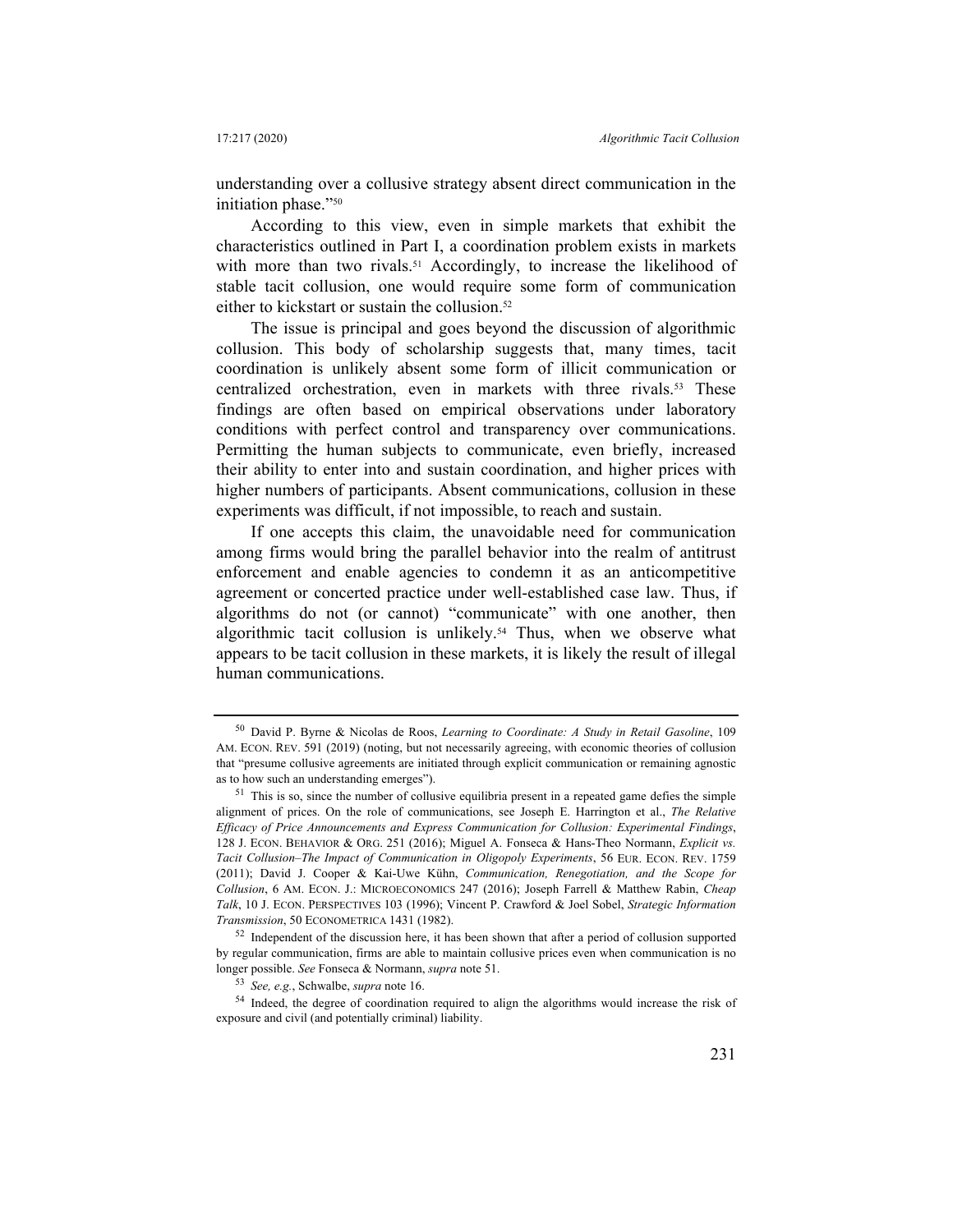So why have these criticisms failed to persuade enforcers and courts with respect to tacit collusion in the brick-and-mortar economy, and why are they unlikely to gain traction in the digital economy?

When competition agencies or courts observe conscious parallelism that yields supra-competitive pricing, they do not assume that the competitors must be communicating with each other to jump-start or sustain the tacit collusion. As we illustrate below, the law in both the US and EU recognizes that, under certain market conditions, companies can behave as rational agents and adjust to market characteristics without *any* communications. The classic example is one gas station in a remote town silently reacting to the pricing of its competitors across the street.<sup>55</sup> As courts note, "One does not need an agreement to bring about this kind of follow-the-leader effect in a concentrated industry."56 Such phenomenon, while dampening price competition, is legal and will not trigger intervention. As the US Supreme Court held:

Tacit collusion, sometimes called oligopolistic price coordination or conscious parallelism, describes the process, not in itself unlawful, by which firms in a concentrated market might in effect share monopoly power, setting their prices at a profit-maximizing, supracompetitive level by recognizing their shared economic interests and their interdependence with respect to price and output decisions.<sup>57</sup>

Both EU and US antitrust law recognizes that anticompetitive "behavior can sometimes be coordinated without any communication or other observable and reprehensible behavior."58 That is why "[t]acit coordination is feared by antitrust policy even more than express collusion, for tacit coordination, even when observed, cannot easily be controlled directly by the antitrust laws."<sup>59</sup> In recognizing this possibility, antitrust plaintiffs in the EU and US can only attack this tacit collusion indirectly.60

<sup>55</sup> *In re* Nexium (Esomeprazole) Antitrust Litig., 42 F. Supp. 3d 231, 250 (D. Mass. 2014), *aff'd*, 842 F.3d 34 (1st Cir. 2016) (noting how "[g]as stations in a geographically isolated region, for example, are likely to engage in parallel supracompetitive pricing behavior because each gas station understands that matching the highest price in the region encourages prices to stay uniformly high without hurting demand, and that all local competitors are likely to independently reach the same conclusion.").

<sup>56</sup> *See id.* (quoting Clamp–All Corp. v. Cast Iron Soil Pipe Inst., 851 F.2d 478, 484 (1st Cir. 1988)).

<sup>57</sup> Brooke Group v. Brown & Williamson Tobacco Corp., 509 U.S. 209, 227 (1993) (citations omitted); *see also* F.T.C. v. H.J. Heinz Co., 246 F.3d 708, 725 (D.C. Cir. 2001).

<sup>58</sup> CITY OF COLUMBIA V. OMNI OUTDOOR ADVERT., INC., 499 U.S. 365, 396 N. 10 (1991) (QUOTING 6 PHILLIP E. AREEDA, ANTITRUST LAW ¶1400, AT 3-4 (REV. ED. 1986)).

<sup>59</sup> *Heinz*, 246 F.3d at 725 (quoting 4 PHILLIP E. AREEDA ET AL., ANTITRUST LAW ¶ 901b2, at 9 (rev. ed. 1998)).

<sup>60</sup> *Heinz*, 246 F.3d at 725; Max Huffman, *Marrying Neo-Chicago with Behavioral Antitrust*, 78 ANTITRUST L.J. 105, 134–35 (2012) ("Consciously parallel conduct does not provide a basis for Section 1 liability under the current state of the law, but the potential for conscious parallelism is relevant to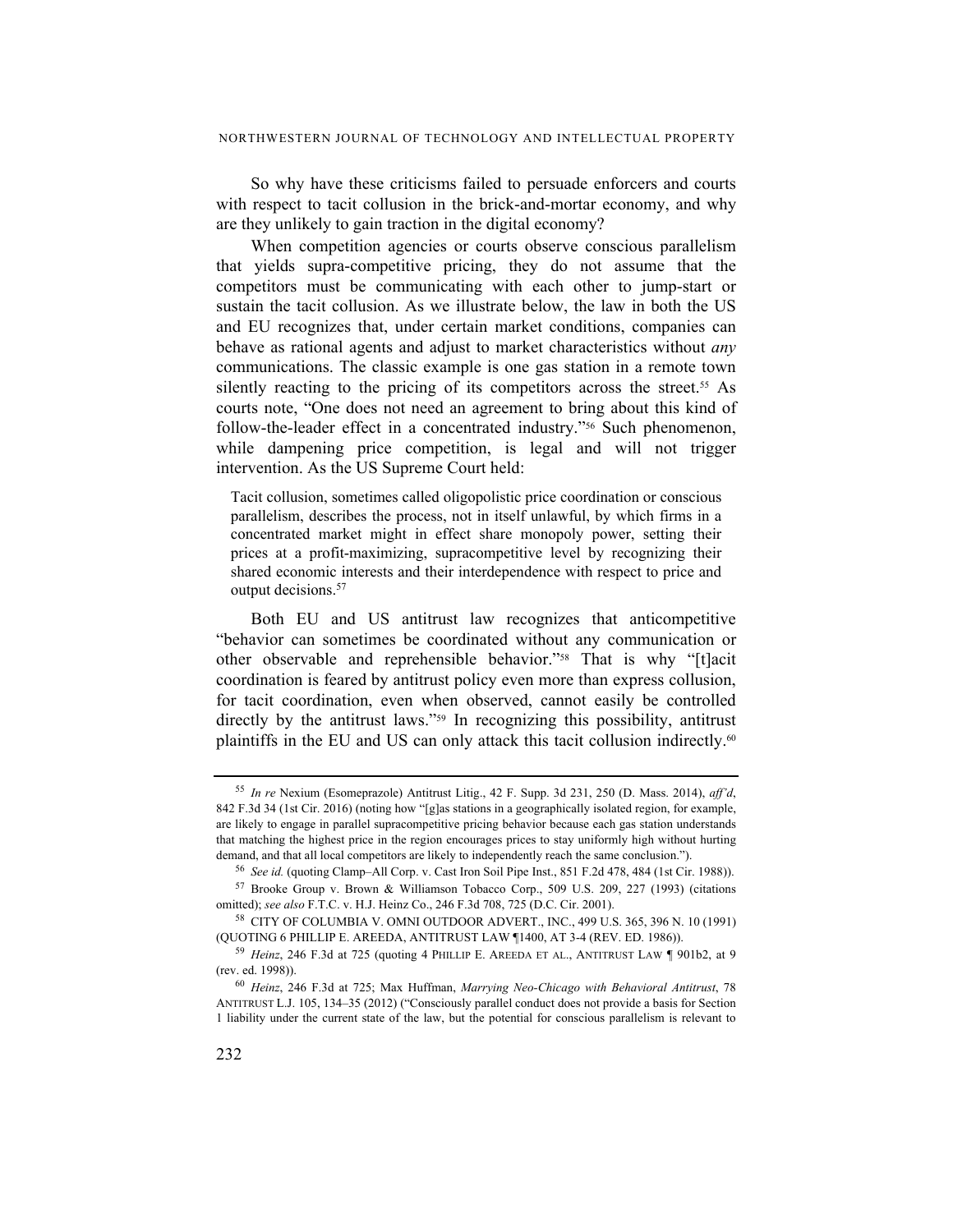One way is for the US Federal Trade Commission to attack practices that facilitate tacit collusion under its broader powers under Section 5 of the FTC Act, which it hasn't actively pursued in the past few decades.<sup>61</sup> Another way is to target mergers that foster tacit collusion, precisely because this behavior, which can be accomplished without any communications or agreement among rivals, is otherwise difficult to prosecute.62

With the above in mind, we observe a gap between the law and the criticism according to which, communication is needed to enter into or stabilize conscious parallelism, and industry awareness will not suffice to support a common strategy. The law posits that anticompetitive parallel behavior among a few firms can naturally occur in markets with the conditions outlined in Part I. Indeed, it can occur with sufficient frequency in these markets that the law will not presume any underlying communications. For if the courts believed that communications often accompanied conscious parallelism, a legal presumption would likely arise.63

This notion affects both ex ante merger review and ex post antitrust enforcement. In the case of merger review, the realization that tacit collusion may emerge when the market conditions in Part I are present will justify careful scrutiny of proposed transactions that would foster conscious

<sup>62</sup> *Heinz*, 246 F.3d at 725 (quoting 4 PHILLIP E. AREEDA, HERBERT HOVENKAMP & JOHN L. SOLOW, ANTITRUST LAW ¶ 901b2, at 9 (rev. ed. 1998)) ("It is a central object of merger policy to obstruct the creation or reinforcement by merger of such oligopolistic market structures in which tacit coordination can occur."); *FTC Commissioner McSweeny: FTC Must Use All Available Tools to Evaluate Mergers*, THOMSON REUTERS PRACTICAL LAW LEGAL UPDATE W-000-6233 (Sept. 30, 2015) ("Commissioner McSweeny explained that because antitrust enforcers can do little to remedy conscious parallelism and other forms of coordination in an already concentrated market, they should use the coordinated effects theory to predict and potentially prevent tacit collusion. Commissioner McSweeny noted that the guidelines allow agencies to challenge mergers without specific evidence of how potential coordination would manifest, and listed market factors that may link higher concentration with an increased risk of coordination, including: ease of entry or expansion; product homogeneity; market elasticity; customer switching costs; contract duration; transaction transparency.").

63 Eastman Kodak Co. v. Image Tech. Servs., Inc., 504 U.S. 451, 466-67 (1992) ("Legal presumptions that rest on formalistic distinctions rather than actual market realities are generally disfavored in antitrust law.").

merger review under Clayton Act Section 7, and there have been calls for FTC Act Section 5 enforcement against conscious parallelism.").

<sup>61</sup> Rudolph J.R. Peritz, *Toward A Dynamic Antitrust Analysis of Strategic Market Behavior*, 47 N.Y.L. SCH. L. REV. 101, 117 (2003); Spencer Weber Waller, *Prosecution by Regulation: The Changing Nature of Antitrust Enforcement*, 77 OR. L. REV. 1383, 1390 n. 31 (1998) ("The high (or low) point of FTC enforcement of Section 5 of the FTC Act challenging tacit collusion and oligopoly came in the late 1970s and early 1980s in three unsuccessful cases against the oil, fuel additives, and cereal industries. The oil investigation was eventually dropped after years of investigation. The FTC lost the other two matters. *See* E.I. Du Pont de Nemours & Co. v. FTC, 729 F.2d 128 (2d Cir. 1984); In re Kellogg Co., 99 F.T.C. 8 (1982).").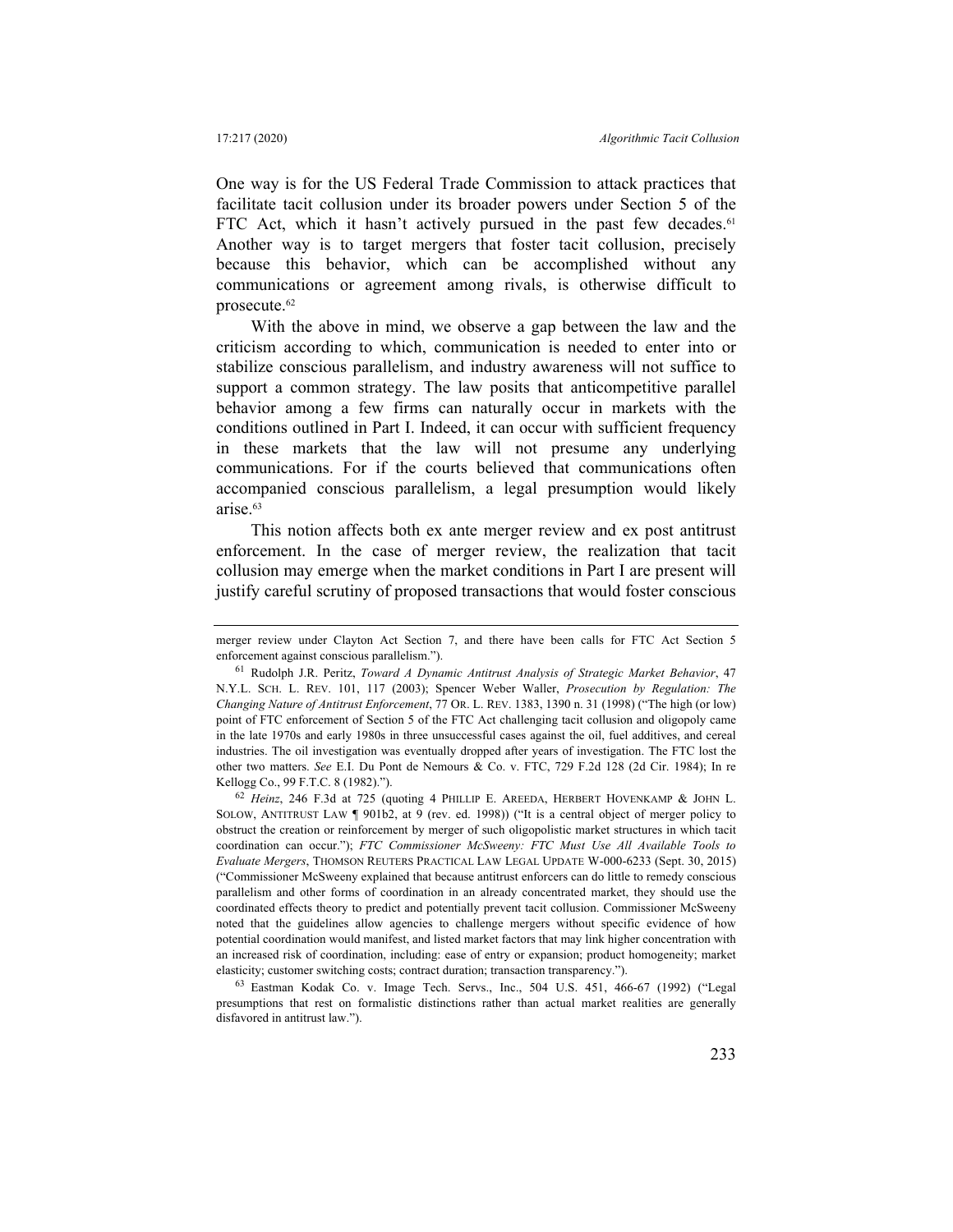parallelism. In the case of ex-post antitrust enforcement, the realization that tacit collusion may emerge when market conditions are present may provide an explanation to the parallel conduct and bring it outside the scope of Section 1 of the Sherman Act and Article 101 of the EU's TFEU. Accordingly, even when private plaintiffs, the Department of Justice (DOJ), or European agencies have ample evidence of anticompetitive parallel behavior, that in itself, will not serve as proof of an agreement or illicit concerted practice, when the market conditions for tacit collusion are present.64 Courts instead will assume that tacit collusion is likely and will require additional proof, which often include evidence of illicit communication.65 It is only when parallel behavior cannot be explained as the outcome of tacit collusion (or due to other factors), that it may serve as proof of illegal collusion. As the European Court of Justice held:

Although parallel behaviour may not by itself be identified with a concerted practice, it may however amount to strong evidence of such a practice if it leads to conditions of competition which do not correspond to the normal conditions of the market, having regard to the nature of the products, the size and number of the undertakings, and the volume of the said market.<sup>66</sup>

It is for the competition agency and private plaintiff to establish that no other explanation for the parallel behavior is present, which is difficult to prove in oligopolistic markets.67 This is because the market may display the conditions for tacit collusion which can explain the parallel behavior. And so, the case law puts the onus on the antitrust plaintiff to prove the implausibility of rational unilateral reaction to market characteristics.<sup>68</sup> But

<sup>64</sup> *See, e.g*., Bell Atl. Corp. v. Twombly, 550 U.S. 544, 554 (2007) ("The inadequacy of showing parallel conduct or interdependence, without more, mirrors the ambiguity of the behavior: consistent with conspiracy, but just as much in line with a wide swath of rational and competitive business strategy unilaterally prompted by common perceptions of the market."); Harlem River Consumers Coop., Inc. v. Associated Grocers of Harlem, Inc., 408 F. Supp. 1251, 1278 (S.D.N.Y. 1976) ("It is well established that consciously parallel business behavior does not of itself constitute a violation of the antitrust laws.").

<sup>65</sup> *See, e.g., In re* Chocolate Confectionary Antitrust Litig., 801 F.3d 383, 398 (3d Cir. 2015) ("[E]vidence of conscious parallelism cannot alone create a reasonable inference of a conspiracy," so in order to "move the ball across the goal line, a plaintiff must also show that certain plus factors are present," as these "plus factors are 'proxies for direct evidence' because they 'tend to ensure that courts punish concerted action—an actual agreement—instead of the unilateral, independent conduct of competitors.'" The court highlighted "traditional non-economic evidence of a conspiracy as the most important plus factor," which looks for "proof that the defendants got together and exchanged assurances of common action or otherwise adopted a common plan even though no meetings, conversations, or exchanged documents are shown.").

<sup>66</sup> Case 48/69, Imperial Chemical Industries Ltd. v. Comm'n, 1972 E.C.R. 619, 655.

<sup>67</sup> *See In re* Flat Glass Antitrust Litig.*,* 385 F.3d 350, 360-61 (3d Cir. 2004).

<sup>68</sup> *See, e.g.,* Case T‑442/08, CISAC v. Comm'n, ECLI:EU:T:2013:188, ¶182 (2013).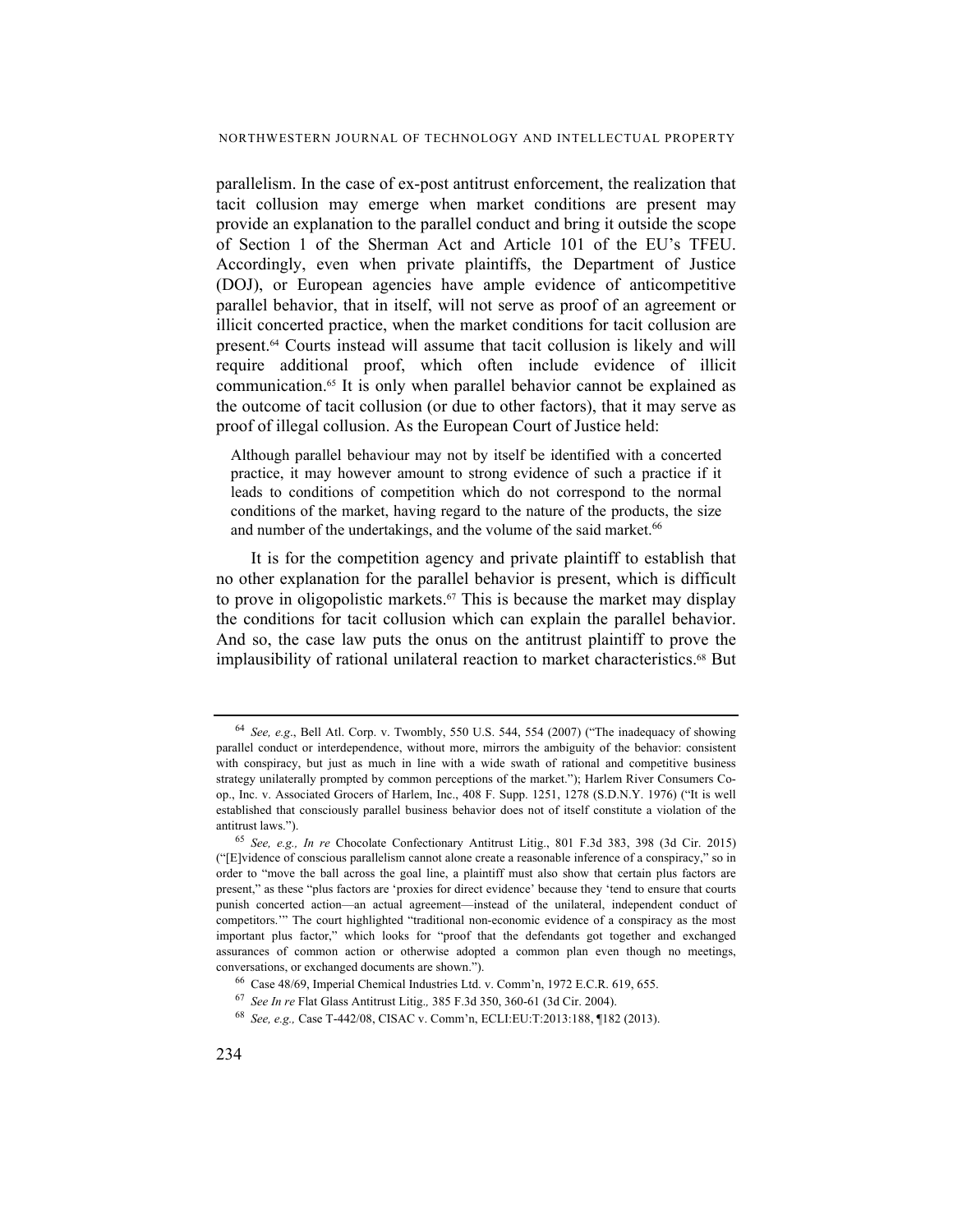the "most important evidence will generally be non-economic evidence that there was an actual, manifest agreement not to compete."<sup>69</sup>

One example is *CISAC v. Commission* where the European General Court quashed a finding by the European Commission that parallel behavior between collecting societies was the result of illegal collusion with the aim of dividing the market.<sup>70</sup> The Court held that the Commission did not establish the requisite legal standard of the existence of collusion between the collecting societies to fix the national territorial limitations. The evidence relied upon by the Commission was not sufficient to render implausible the explanation that the national territorial limitations were the result of individual, carefully considered, and rational decisions, given the specific conditions of the market and not the result of a concerted practice.71 The Court held that "the Commission must show precise and consistent evidence in order to establish the existence of the infringement."72 Indeed, it is settled case law that "where the Commission's reasoning is based on the supposition that the facts established in its decision cannot be explained other than by concentration between the undertakings, it is sufficient for the applicants to prove circumstances which cast the facts established by the Commission in a different light and thus allow another explanation of the facts to be substituted for the one adopted by the Commission."73

Thus, the case law accepts that absent proof of express collusion or communication, parallel action and tacit collusion may be the only explanation of the market outcome.74 Consumers may be harmed by the

<sup>69</sup> *In re Flat Glass Antitrust Litig.*, 385 F.3d at 361 (citations omitted).

<sup>70</sup> Case T‑442/08, CISAC v Comm'n, 5 C.M.L.R. 15 (2013).

<sup>71</sup> *Id.* ¶ 95. 72 *Id.* ¶ 96.

<sup>73</sup> *Id*. ¶ 99.

<sup>74</sup> *See, e.g.*, Washington Cty. Health Care Auth., Inc. v. Baxter Int'l Inc., 328 F. Supp. 3d 824, 832 (N.D. Ill. 2018). The court stated:

For several reasons, the probative force of plaintiffs' allegations of parallel conduct is particularly weak. Chief among them is that the IV saline market is an oligopoly in which "conscious parallelism"—"a common reaction of firms in a concentrated market that recognize their shared economic interests and their interdependence with respect to price and output decisions"—is to be expected. In other words, absent additional factual allegations, the mere fact that Baxter and Hospira restricted their own production of IV saline solution output after learning of output reductions by the other sheds little light on the existence *vel non* of an unlawful agreement. Yes, it is possible that Baxter and Hospira's behavior stemmed from a violation of the antitrust laws—*i.e.,* that it was the result of an agreement. But the nature of an oligopoly makes it such that there is a substantial likelihood that—even absent an agreement— Baxter and Hospira would have tried to capitalize on output restrictions signaled by the other, as it was in their independent interests to restrict supply and drive up prices. In short, parallel conduct in an oligopolistic market is not particularly probative of collusion.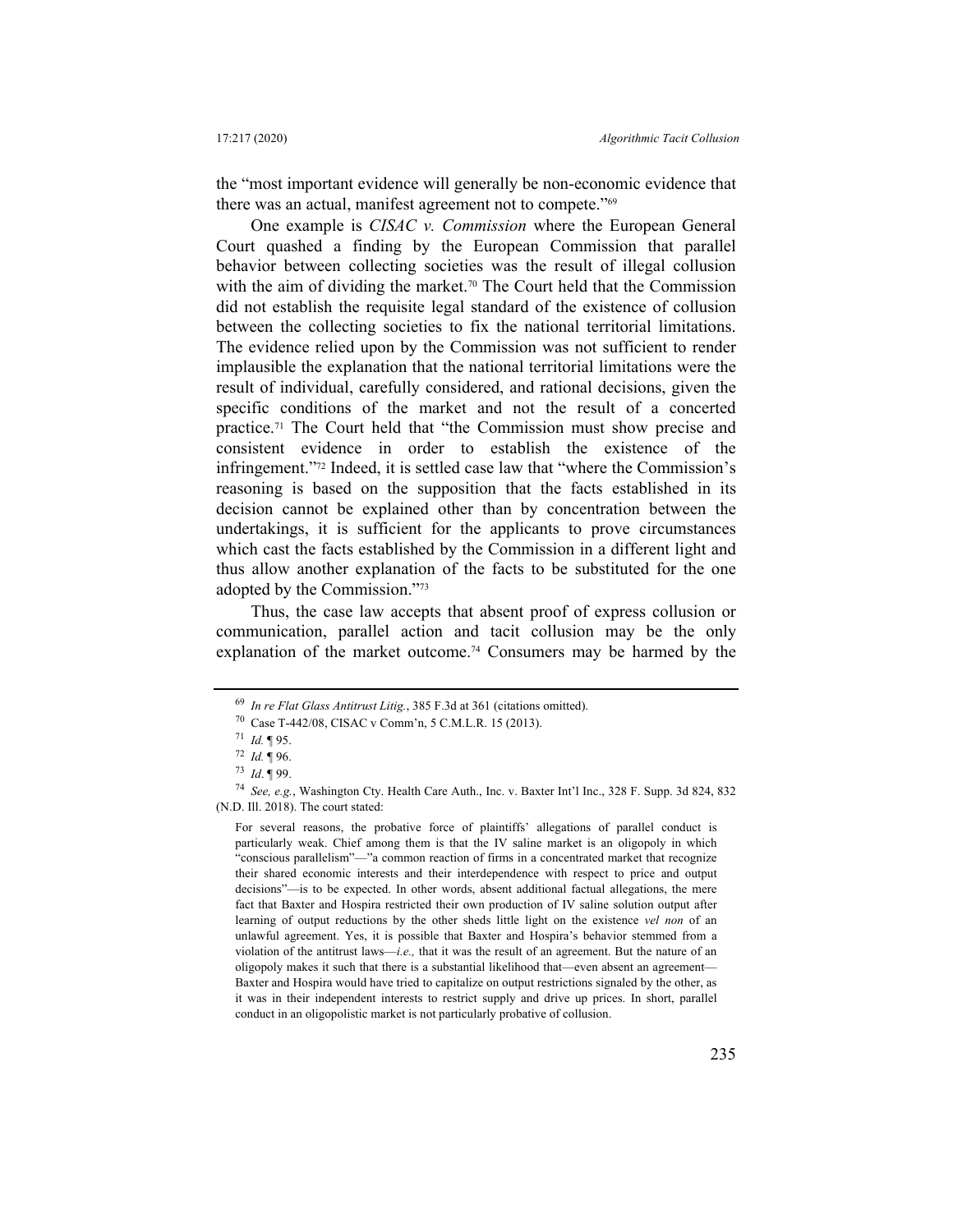higher prices, yet the law cannot condemn the parallelism as illegal.<sup>75</sup> In other words, the courts and agencies accept that tacit collusion is not only legal, but likely and sustainable in concentrated industries. Absent proof of an agreement, the plaintiff cannot challenge the anticompetitive conduct.

In an interesting case from 2015, the Court of Appeals for the Seventh Circuit explored price alignment without any actual communications among the parties. The opinion is noteworthy as its author, Judge Richard Posner, in his earlier writings, thought that it was "improbable that prices could long be maintained above cost in a market, even a highly oligopolistic one, without some explicit acts of communication and implementation."76

Nonetheless, writing for the Seventh Circuit, Judge Posner accepted the notion that anticompetitive tacit collusion can occur without any such communication:

As for the apparent anomaly of competitors' raising prices in the face of falling costs, that is indeed evidence that they are not competing in the sense of trying to take sales from each other. However, this may be not because they've agreed not to compete but because all of them have determined independently that they may be better off with a higher price. That higher price, moreover—the consequence of parallel but independent decisions to raise prices—may generate even greater profits (compared to competitive pricing) if costs are falling, provided that consumers do not have attractive alternatives.77

In this case, the action taken by the companies was deemed unilateral and reflected an economic rationale, in light of each firm's demand function.78 The Seventh Circuit recognized that anti-competitive pricing could arise from purely tacit collusion: "There isn't even evidence that [an

*Id.* (citations omitted). *See also* Case 48/69, Imperial Chemical Industries Ltd. v. Comm'n, 1972 E.C.R. 619, ¶ 8 ("Although parallel behaviour may not by itself be identified with a concerted practice, it may however amount to strong evidence of such a practice if it leads to conditions of competition which do not correspond to the normal conditions of the market, having regard to the nature of the products, the size and number of the undertakings, and the volume of the said market.").

<sup>75</sup> *See, e.g., In re* Flat Glass Antitrust Litig., 385 F.3d 350,360 (3d Cir. 2004) (noting how the Supreme Court has described conscious parallelism in dicta as "the process, *not in itself unlawful*, by which firms in a concentrated market might in effect share monopoly power, setting their prices at a profit-maximizing, supracompetitive level by recognizing their shared economic interests and their interdependence with respect to price and output decisions.").

<sup>76</sup> Richard A. Posner, *Oligopoly and the Antitrust Laws: A Suggested Approach*, 21 STAN. L. REV. 1562, 1574 (1969).

<sup>77</sup> *In re* Text Messaging Antitrust Litig., 782 F.3d 867, 871-72 (7th Cir. 2015).

<sup>78</sup> *Id*. at 876.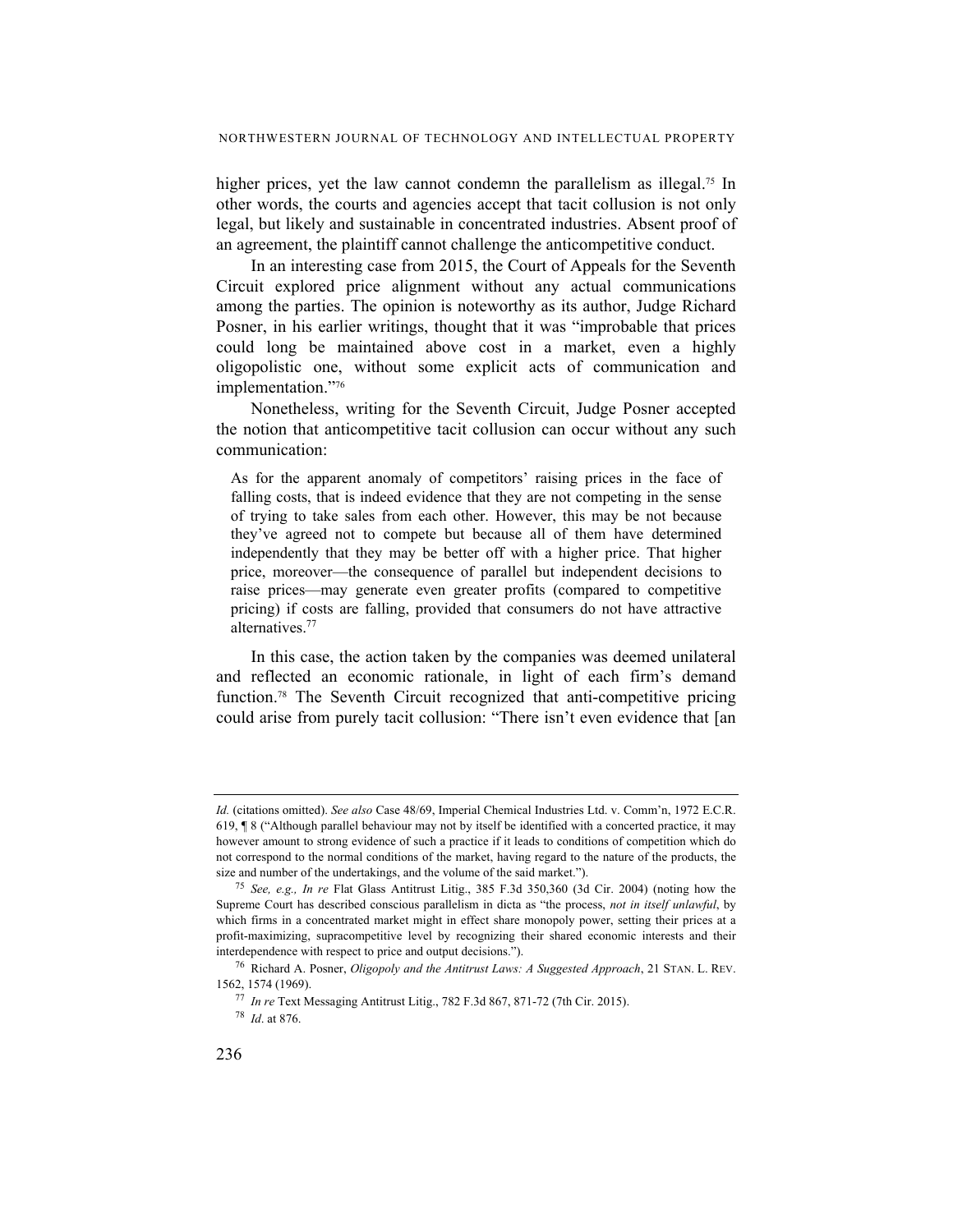employee of the defendant] had ever communicated on any subject with any employee of any of the other defendants."79 As the court noted,

[T]he Sherman Act imposes no duty on firms to compete vigorously, or for that matter at all, in price. This troubles some antitrust experts, such as Harvard Law School Professor Louis Kaplow, whose book Competition Policy and Price Fixing (2013) argues that tacit collusion should be deemed a violation of the Sherman Act. That of course is not the law, and probably shouldn't be. A seller must decide on a price; and if tacit collusion is forbidden, how does a seller in a market in which conditions (such as few sellers, many buyers, and a homogeneous product, which may preclude nonprice competition) favor convergence by the sellers on a joint profitmaximizing price without their actually agreeing to charge that price, decide what price to charge?<sup>80</sup>

The courts assume that "[c]ompetitors in concentrated markets watch each other like hawks."81 Each competitor will copy or respond to competitive responses without necessarily communicating with one another. And "it is not a violation of antitrust law for a firm to raise its price, counting on its competitors to do likewise (but without any communication with them on the subject) and fearing the consequences if they do not."82

How does one reconcile the views of the courts and enforcers on the one hand and the discrete subset of economists on the other hand?

One explanation is that the case law is simply wrong. Tacit collusion is unlikely and communications are occurring, but the colluders are effectively covering their tracks. We are presented with a case of a Type II error (false negative) where courts are dismissing cases when they should be finding liability.

For example, in the *Text Messaging Antitrust Litigation,* the parties were embroiled in three years of discovery, culminating in the district judge's grant of the defendants' motion for summary judgment.<sup>83</sup> The heart of the plaintiffs' case were two emails between two T-Mobile executives. In the first e-mail, the executive writes, "Gotta tell you but my gut says raising messaging pricing again is nothing more than a price gouge on consumers. I would guess that consumer advocates groups are going to come after us at some point. It's not like we've had an increase in the cost to carry message to justify this or a drop in our subscription SOC rates? I

<sup>79</sup> *Id*. at 873.

<sup>80</sup> *Id*. at 873-74.

<sup>81</sup> *Id*. at 875.

<sup>82</sup> *Id.* at 876.

<sup>83</sup> *Id.* at 869.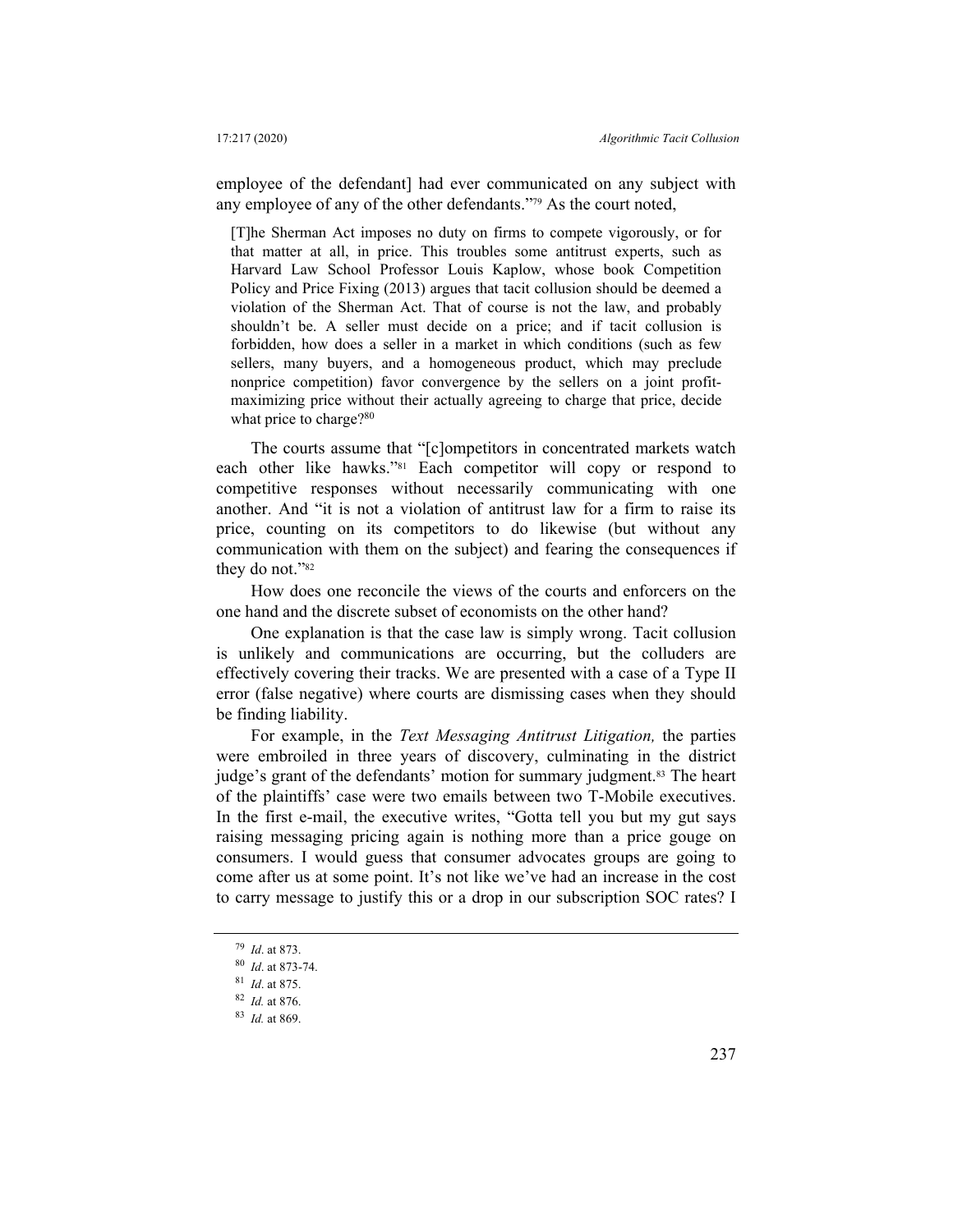know the other guys are doing it but that doesn't mean we have to follow."84 The second e-mail -- sent in the wake of a congressional investigation of alleged price gouging by the defendants – noted said that "at the end of the day we know there is no higher cost associated with messaging. The move [the latest price increase by T–Mobile] was colusive [sic] and opportunistic."<sup>85</sup> Judge Posner summarily disposed of this "smoking gun" evidence:

the plaintiffs' counsel demonstrate a failure to understand the fundamental distinction between express and tacit collusion. Express collusion violates antitrust law; tacit collusion does not. There is nothing to suggest that [the T-Mobile executive] was referring to (or accusing his company of) express collusion. In fact the first email rather clearly refers to tacit collusion[.]<sup>86</sup>

While some economists doubt the ability to enter and sustain conscious parallelism, $87$  the law assumes that it is possible without illicit communication and does not intervene.

The problem is that if one were to reject the prevailing legal viewpoint, we may quickly shift to a Type I error (false positive), where courts reach a positive result (finding the defendants liable for price-fixing) when they should reach a negative one (finding the defendants not liable because they never agreed with one another). All the plaintiff would have to show in markets with more than two competitors is an anticompetitive outcome – whether by tacit or express collusion. If anticompetitive conscious parallelism/tacit collusion is considered implausible without communication, the court would infer communications among the competitors. Once the court makes this inference, it is a small step to infer from the unobserved communications -- along with the observed anticompetitive behavior – an agreement among the rivals, and thus liability under EU and US law. Under such approach, the distinction between express and tacit collusion would fade as the agencies, antitrust plaintiffs, and courts would assume an illegal agreement whenever observing conscious parallelism with anticompetitive outcomes.<sup>88</sup> This, of

88 One potential rebuttal is that the antitrust plaintiffs should still have to hunt for evidence of the communications. But why? When there is fire, why would the court require plaintiffs to prove independently the existence of smoke? If what you are observing—namely the anticompetitive coordination—is only possible with communications, then why would the courts require the plaintiff to

<sup>84</sup> *Id.* at 872.

<sup>85</sup> *Id.*

<sup>86</sup> *Id.*

<sup>87</sup> *See* Schwalbe, *supra* note 16; Schrepel, *supra* note 16; Kühn & Tadelis, *supra* note 16; *Transcript of FTC Hearings Session No. 7: Competition and Consumer Protection in the 21st Century - Day 1*, *supra* note 16; *Transcript of FTC Hearings Session No. 7: Competition and Consumer Protection in the 21st Century - Day 2, supra* note 9.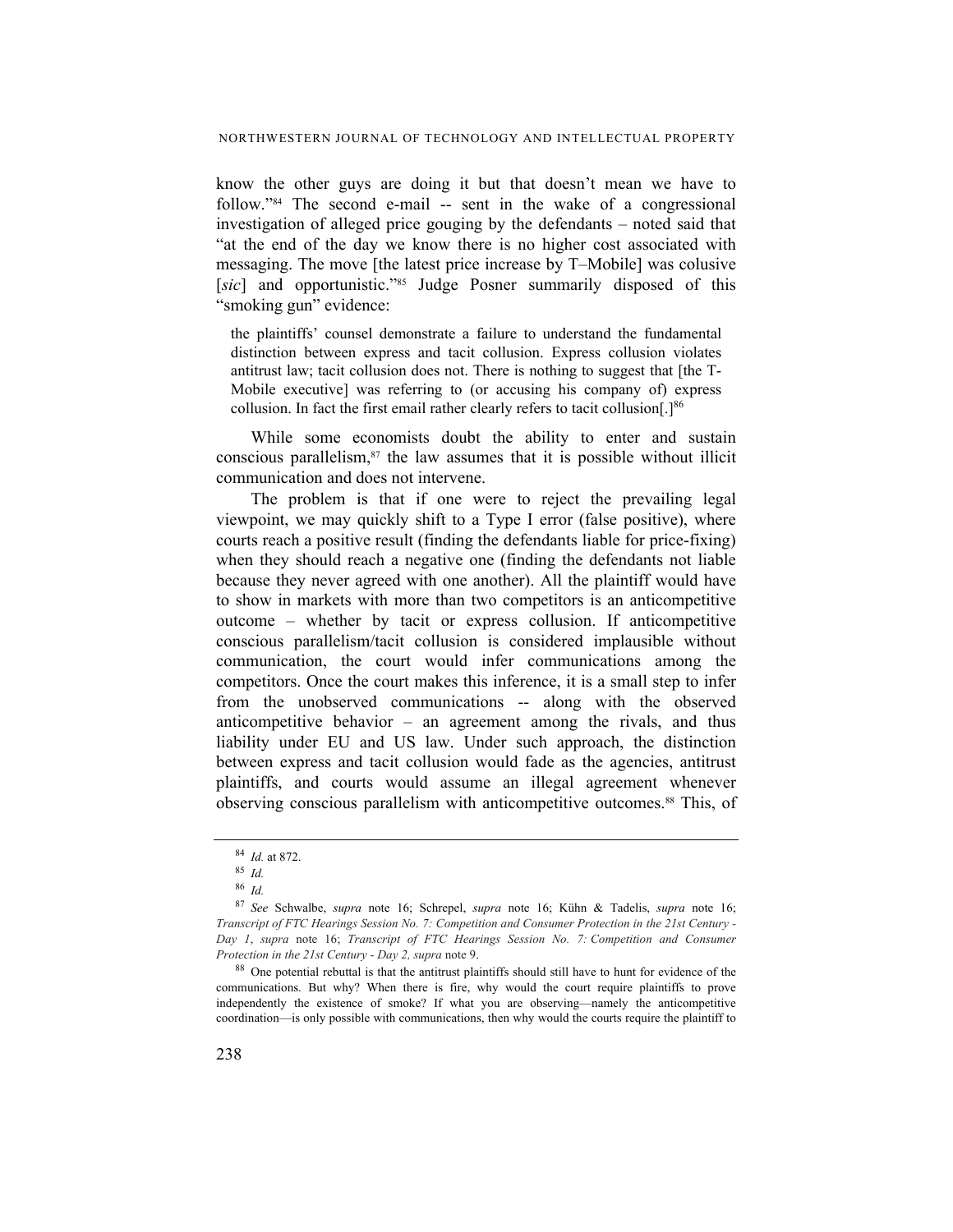course, would send shivers down the defense bar's and their clients' spines. Courts would presume that firms communicated, even when they have not. And how would they prove that they did not communicate? To avoid prosecution, firms will be required to operate irrationally in the market.

A second explanation focuses on the misalignment between market realities and the experimental evidence upon which some economists rely. According to this explanation, economic experiments, carried in laboratories with test subjects that interact over a period of a few hours (and with absolute control over communications), do not necessarily provide a good proxy for actual market behavior where awareness of interdependence exists absent illicit communications. The lab experiments do not reflect the interdependence of tacit collusion (and often discount the stability of actual collusion). In practice, firms can sustain tacit collusion without illicit communication as they operate with awareness that develops over time, as to the market dynamics, and the benefit they may attain from parallelism and the avoidance of price wars. Firms that operate over long periods of time in these highly concentrated markets benefit from "industry awareness" and understand the interdependence among their actions.<sup>89</sup> That awareness emerges from a large number of abstract signals and observations, none of which triggers antitrust intervention, and can reduce uncertainty about future actions with long-lasting effects on coordination. This awareness may substitute communication in a laboratory setting and, at the very least, provide a plausible explanation to the durable conscious parallelism.

Whichever explanation one favors, either way – when determining illegality – the law rejects the argument that communication is essential to establish tacit collusion. Quite the contrary, the law accepts that when market conditions for tacit collusion are present, conscious parallelism yielding anticompetitive outcomes may be sustained. Put simply, tacit coordination can exist "without any actual communication among competitors."90

expend time and resources to prove the communication? In the end, tacit collusion would always violate Section 1 of the Sherman Act and Article 101 of TFEU.

<sup>89</sup> *See, e.g.*, Rumina Dhalla & Christine Oliver, *Industry Identity in an Oligopolistic Market and Firms' Responses to Institutional Pressures,* 34 ORG. STUD. 1803 (2013); Margaret Peteraf & Mark Shanley, *Getting to Know You: A Theory of Strategic Group Identity*, 18 STRATEGIC MGMT. J. 165 (1997).

<sup>90</sup> U.S. Fed. Trade Comm'n, Comment on Proposed Confidentiality Determinations for Data Required Under the Mandatory Greenhouse Gas Reporting Rule and Proposed Amendment to Special Rules Governing Certain Information Obtained Under the Clean Air Act (September 30, 2010), 2010 WL 9440202, at \*6 n.3; *In re* High Fructose Corn Syrup Antitrust Litigation, 295 F.3d. 651, 654 (7th Cir. 2002) (noting that a tacit agreement to fix prices is "an agreement made without any actual communication among the parties to the agreement").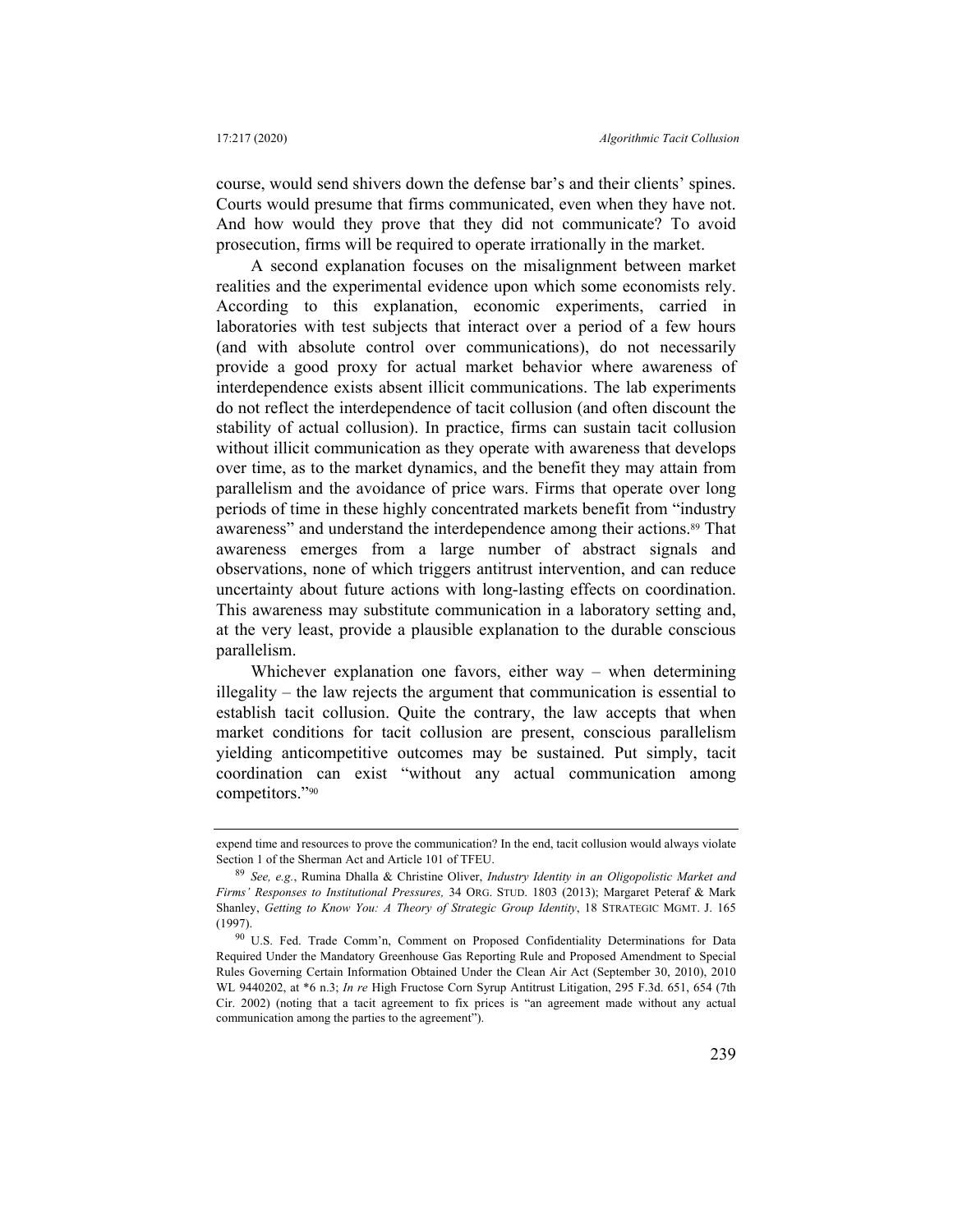#### NORTHWESTERN JOURNAL OF TECHNOLOGY AND INTELLECTUAL PROPERTY

Returning to our discussion of algorithms, the same legal approach applies. When we raised our scenarios of algorithmic tacit collusion, most enforcers, judges, and lawyers recognized this possibility. It derived naturally from the law and market reality that they encountered over the decades. Moreover, other economists and game theorists accept tacit collusion without communications.91 But, if one assumes that the skeptics are right, then the gap between their beliefs and the law has widened. If the skeptics are right, humans have somehow successfully skirted antitrust liability for decades by convincing enforcers that parallel behavior can naturally occur under some market conditions and is not the result of illicit communications. But because pricing algorithms cannot engage in this "stealth communication," algorithmic tacit collusion should be impossible. If true, then whenever enforcers observe what appears to be conscious parallelism in markets dominated by pricing algorithms, they have a stronger case to argue that the humans must have communicated. For any other explanation is impossible. But the enforcers and courts, to date, have not adopted this presumption. They recognize the possibility that humans may engage in illicit communication to limit competition (in which case they will prosecute them for cartel activity), but also recognize humans and algorithms may react unilaterally to market dynamics and tacitly collude without explicit (and illicit) communications.

Another anomaly emerges. If the critics are correct, in industries conducive to tacit collusion, firms would have little, if any, incentive to use pricing algorithms. These firms apparently have a golden ticket – they can charge supra-competitive prices through stealth human communications without the threat of antitrust liability. So, one would not expect industries characterized by such tacit collusion – like gas stations – to switch to pricing algorithms. For if they did, their prices and profits, without the stealth human communications, would likely drop. If the prices don't drop, then one must assume, under this economic theory, that the firms, as in the *Topkins* case in the US<sup>92</sup> and the *Trod* and *GBE* cases in the UK,<sup>93</sup> not only

<sup>91</sup> *See* Marc Ivaldi et al., *The Economics of Tacit Collusion - Final Report for Directorate General for Competition, European Commission* (Mar. 2003), https://ec.europa.eu/competition/mergers/ studies reports/the economics of tacit collusion en.pdf [https://perma.cc/C3CS-JYKL]; *see generally* 6 PHILLIP E. AREEDA & HERBERT HOVENKAMP, ANTITRUST LAW (3d ed. 2010); FREDERIC SCHERER & DAVID ROSS, INDUSTRIAL MARKET STRUCTURE AND ECONOMIC PERFORMANCE (3d ed.1990). 92 Plea Agreement at 1, United States v. Topkins, No. CR 15-00201 (N.D. Cal. 2015) (pleading

guilty to agreeing with his co-conspirators to fix the prices of certain posters sold in the United States through Amazon Marketplace, where the conspirators used specific pricing algorithms to implement their illegal oral agreement).

<sup>93</sup> The UK antitrust authority found in 2016 that Trod Ltd. and GB eye Ltd. infringed the competition law by agreeing that they would not, in certain specified circumstances, undercut each other's prices for posters and frames sold on Amazon's UK website, and used pricing algorithms to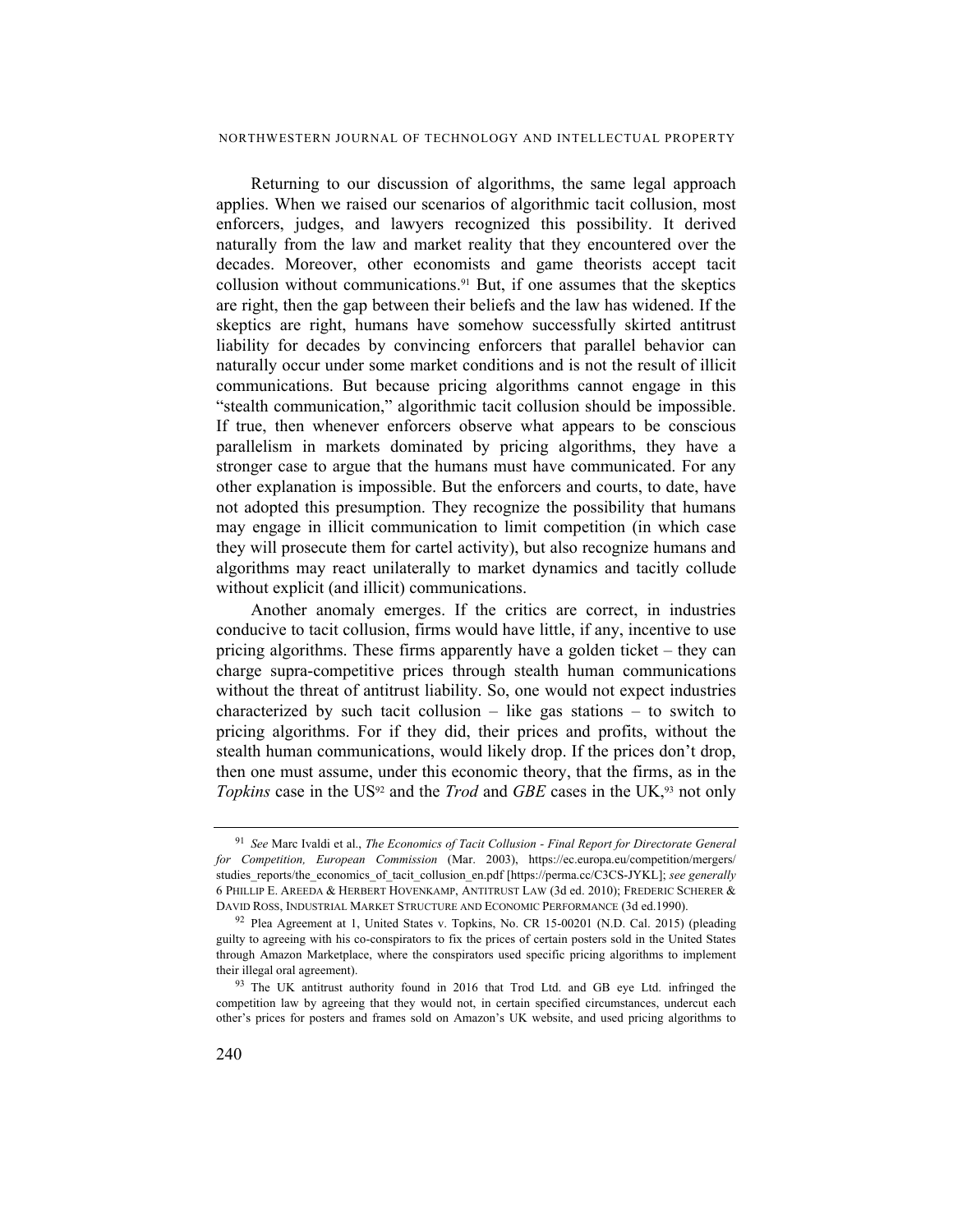agreed to collude, but also communicated with each regarding the algorithms needed to implement and sustain their collusion. Thus, the level of communications between competitors should significantly increase as firms switch to pricing algorithms.

Thus, courts and competition authorities have largely marginalized the "tacit collusion is impossible without communications" arguments. Indeed, as we discuss below, the emerging evidence justifies the courts' and agencies' skepticism of the skeptics.

#### III. THE (IM)PLAUSIBILITY OF ALGORITHMIC TACIT COLLUSION

Let us now move to a second, related issue which merits our attention – whether pricing algorithms can support anticompetitive conscious parallelism. If we accept the legal premise that conscious parallelism can occur without the communications that expose firms to antitrust liability, then the issue is whether algorithms can facilitate tacit collusion, and do so, in a superior manner to that of humans.

Some contend that even if tacit collusion without communication were possible in the brick-and-mortar economy when rivals watch each other like hawks, and react to each other's pricing and competitive moves, that does not mean it is possible in industries where prices are set by algorithms (and perhaps for some firms by humans). The potentially large number of pricing options presented by algorithms creates complexity, which will likely decrease the likelihood of alignment in a repeated game – that is, algorithms will unlikely obtain and sustain tacit collusion. In what follows, we consider this argument.

Let us start by stating the obvious. This discussion does not concern "the rise of the machines" nor the creation of "evil" algorithms that seek to profit at the expense of consumers. It is a somewhat less exciting debate about the possibility that human-designed algorithms might offer a superior instrument for the optimization of pricing decisions, in markets that may support conscious parallelism. In that respect, one should note the limits of the pricing algorithm. It will not necessarily change the basic characteristics of every market, nor will it overcome instability that results from lower barriers to entry, maverick companies, or fierce competition. The tool at hand, at times, will amplify the power to monitor and punish in instances when humans see a benefit in sustaining parallel behavior.

When discussing the extension of human will, it is helpful to distinguish between "simple" adaptive algorithms that are programmed to

facilitate their illegal agreement. *See* U.K. Competition & Mkts. Auth., *CMA Issues Final Decision in Online Cartel Case*, GOV.UK (Aug. 12, 2016), https://www.gov.uk/government/news/cma-issuesfinal-decision-in-online-cartel-case [https://perma.cc/U9GU-73MG].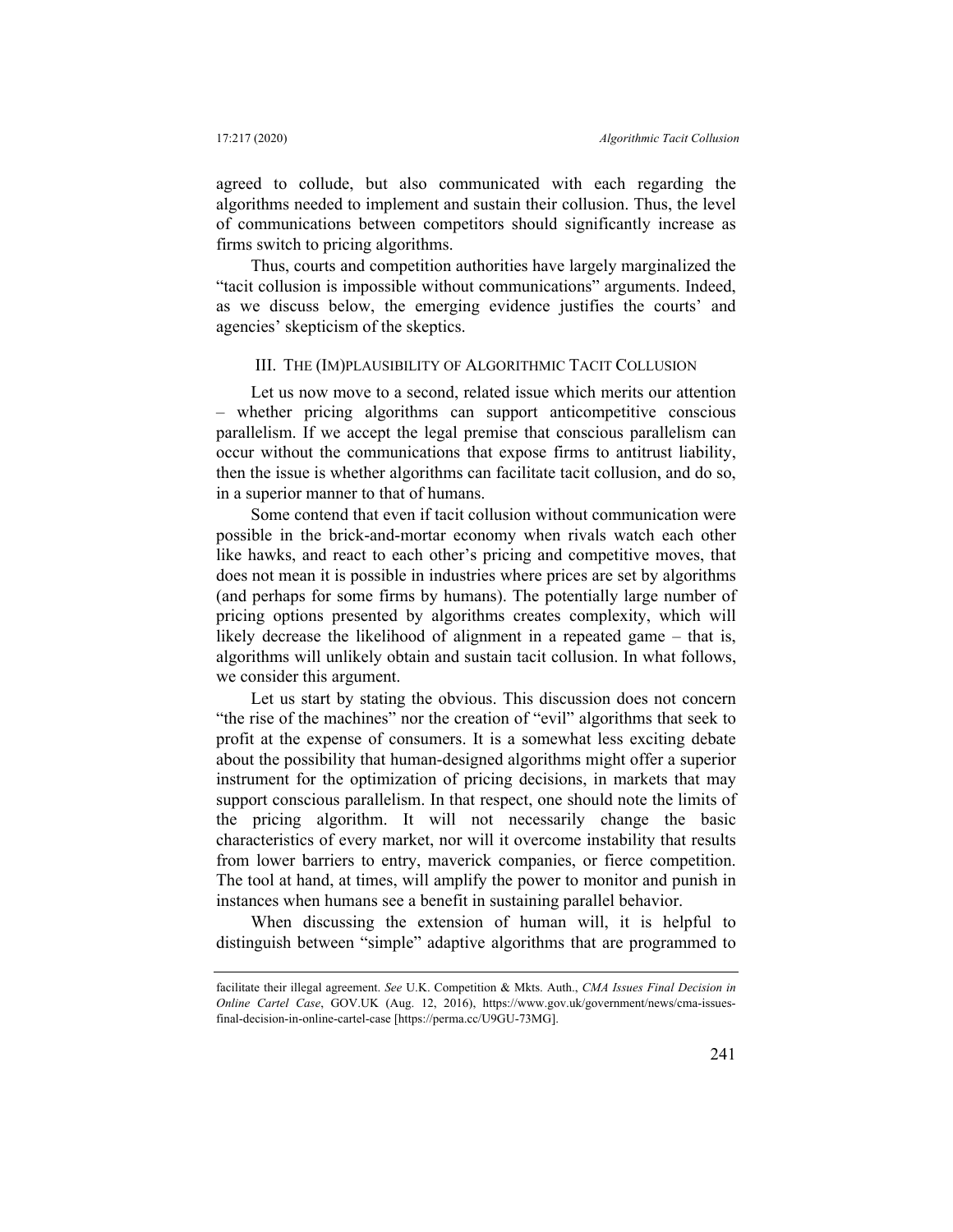monitor and "react," and more sophisticated self-learning algorithms that rely on artificial intelligence to autonomously determine the optimal strategy. That simplified distinction is of value for our discussion, as it helps identify instances in which the executives appreciated how their use of pricing algorithms would very likely foster conscious parallelism (thus, we have evidence of anticompetitive intent, but not necessarily communications), and instances in which humans do not intend to facilitate conscious parallelism through their use of algorithms. Let us explore both categories.

#### *A. Simple Algorithms*

Humans can program adaptive algorithms to reflect a pricing strategy that assumes interdependence on the market or is geared to push toward such interdependence. Humans observe the market dynamics and identify the desirability of parallelism. They subsequently program the algorithm to reflect the unilateral actions of a rational agent in this tight oligopoly. Detection and punishment of deviation are imbedded into the algorithmic pricing decision-making, in addition to the upward price adjustment that follows the price leader.

In essence, tacit collusion happens at the human level and leads humans to utilize technology in order to stabilize it. As we saw in Part II, the law in the US and EU accepts that when market conditions are apt, such conscious parallelism can be established unilaterally, as humans develop an awareness of market dynamics and appreciate the interdependence among the rivals. As a result, the enforcers (other than the FTC) and private plaintiffs cannot legally challenge the new equilibrium (absent evidence of express collusion). The FTC can attempt to reach the industry-wide use algorithms as a facilitating practice.

However, how likely is algorithmic tacit collusion without communications? To test the dynamic described above, let us start in the lab. Professors Nan Zhou, Li Zhang, Shijian Li, and Zhijian Wang devised a Linear Extortion to Collusion Algorithm (LECA) which can "enforce its human rival to collude."94 Professors Nan Zhou and his colleagues then designed an algorithm-human game, where a human competed against the LECA algorithm for  $600$  rounds.<sup>95</sup> In each round, the human and algorithm could decide the quantity of a product to produce. Importantly, for our purposes, they could not otherwise communicate with each other, nor did

<sup>94</sup> Nan Zhou et al., Algorithmic Collusion in Cournot Duopoly Market: Evidence from Experimental Economics (Feb. 21, 2018) (unpublished working paper, Zhejiang University), https://arxiv.org/pdf/1802.08061.pdf [https://perma.cc/7DHQ-MDBP].

<sup>95</sup> *Id*.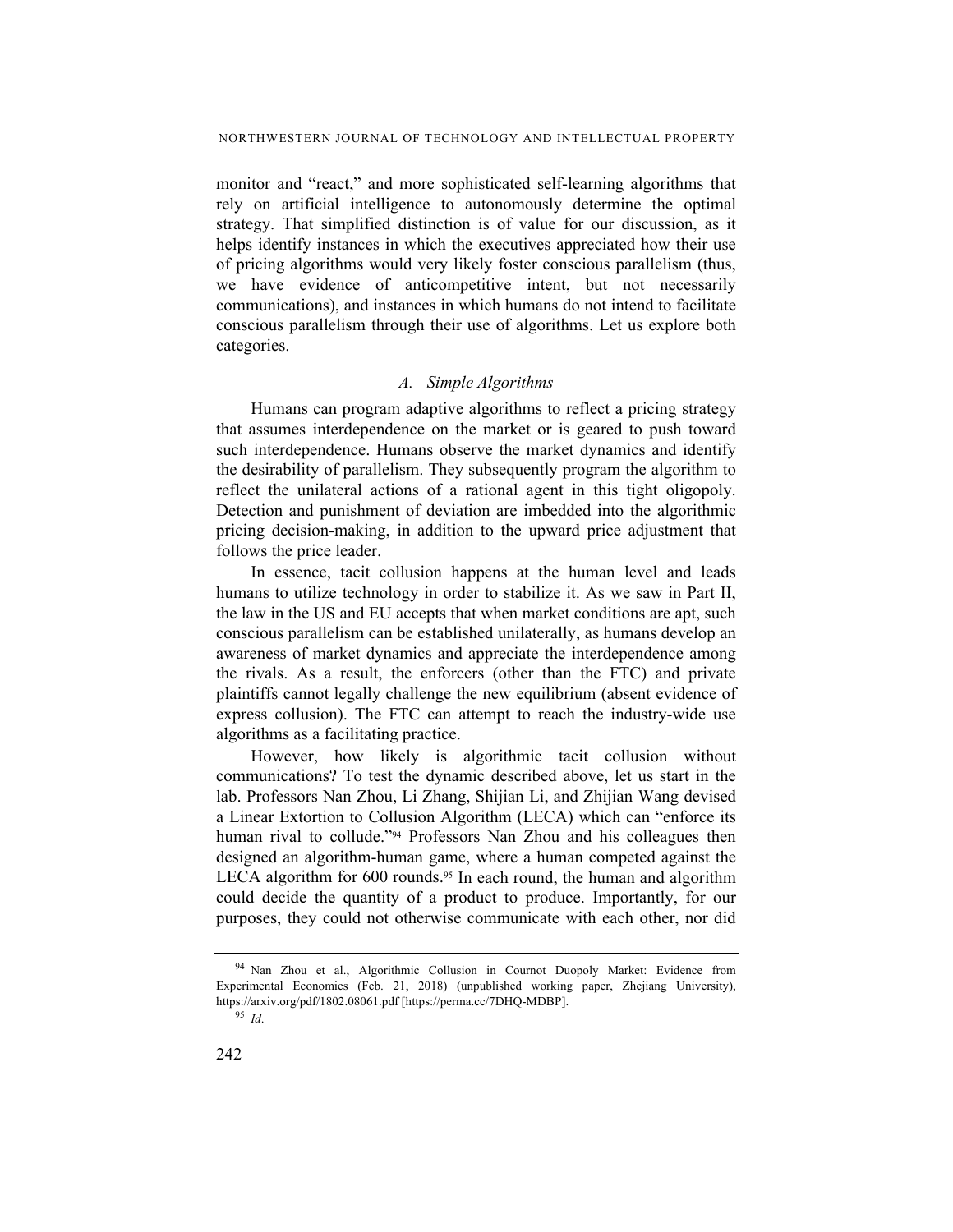the human know of the algorithm's pricing strategy. After they each select a quantity of products they wanted to produce, they were told the human subject's and algorithm's profits. Over the first 300 iterations of the competition game, the humans learned that reducing quantity to reach the almost fully collusive level would secure the greatest profits. After learning this, the humans kept their quantity at the collusive level thereafter. In their Algorithm-Human duopoly market, the degree of tacit collusion rose to nearly 100% in rounds 300 to 400. What is interesting is that the time to establish tacit collusion (about 400 rounds) in the algorithm-human experiment was far quicker than in the human-human collusion (about 800 rounds) experiments. Using an algorithm that is programed to achieve conscious parallelism resulted in a superior result than leaving that task to humans. From their experiments, the study's authors concluded that *first,* algorithms can facilitate tacit collusion more quickly, and *second*, there exists incentives for firms to use such algorithms in the market.

That experiment, as the authors recognized, involved a duopoly. Now let us consider tacit collusion in markets with multiple competitors.

Suppose an oligopolistic gas station market with limited transparency, such that prices are only visible when reaching each gas station. In this market, customers can mitigate the search costs by asking friends about any available deals, visit a few gas stations, and support the station with the lowest price. Here a gas station, by discounting, may increase its profits and develop a reputation for having a low (if not, the lowest) price. At times, competitors, aware of the price reductions and promotions would respond with their own initiative. Even when the gas prices are more transparent, there is a lag for rivals to discover the lower price, because of monitoring time and costs. Their delayed response is likely to benefit the station with the reputation as a discounter. Under these market conditions, conscious parallelism is harder to sustain. The firms will likely compete as expected. We see here how markets "need to be sufficiently transparent to allow the coordinating firms to monitor to a sufficient degree whether other firms are deviating, and thus, know when to retaliate."<sup>96</sup> This would especially be the case where customers are aware of the price, while competitors do not (for example, when there are significant and frequent discounts).

When transparency and the rivals' speed in responding to competitive behavior increase in concentrated markets with homogeneous goods, so too does the risk of tacit collusion. With computerized pricing, the process may be faster and more stable. To foster parallelism, companies may adopt a

<sup>96</sup> EC Merger Guidelines, *supra* note 31, ¶ 49.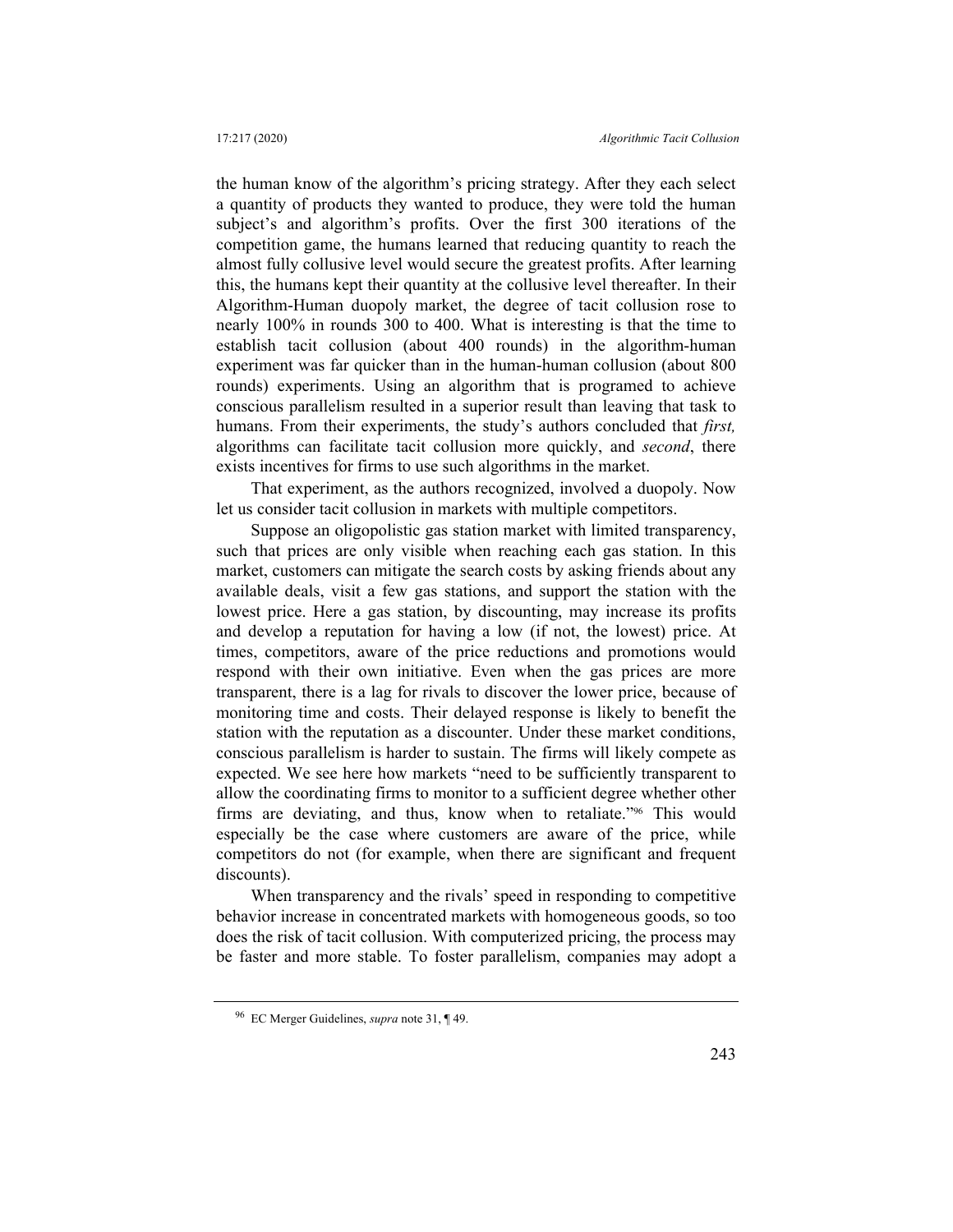pricing strategy that would be easy to decipher by competitors. Let us briefly illustrate with two examples.

First, in 2012, petrol stations in Chile were required to post their fuel prices on a government website and to keep prices updated as they changed at the pump. An economic study found that this Chilean regulation did not increase competition.97 On the contrary, the petrol stations' margins increased by 10%, on average, following the prices being posted on the government website.98

Second, in Germany, the government suspected that an oligopoly of five firms -- BP (Aral), ConocoPhillips (Jet), ExxonMobil (Esso), Shell, and Total – dominated the off-motorway petrol station business. $99$  To promote competition, the government required the petrol stations to report to its government's transparency unit any price changes for gasoline or diesel fuel in "real-time."100 The government's transparency unit then transmitted the price data to consumers, with the aim that they could easily find the cheapest petrol nearby. One economic study found that rather than lowering prices, the enhanced market transparency actually increased prices further. Compared to the control group, retail petrol prices increased by about 1.2 to 3.3 euro cents, and diesel increased by about 2 euro cents.101

Other studies also suggest an increase in transparency can facilitate tacit collusion.102

<sup>97</sup> Fernando Luco, *Who Benefits from Information Disclosure? The Case of Retail Gasoline*, 11 AM. ECON. J.: MICROECONOMICS 277 (2019).

<sup>&</sup>lt;sup>98</sup> Id. The softening of competition was common across brands and was not limited to a single Chilean city. Interestingly, although the stations' margins increased across Chile, the effect was not uniform: the petrol station margins "increased the most in areas with low or non-existent consumer search (low-income areas), while they increased the least, and even decreased, in areas with high search intensity (high-income areas)."

<sup>99</sup> *Fuel Sector Inquiry Final Report*, BUNDESKARTELLAMT (May 2011), http://www.bundeskartellamt.de/SharedDocs/Publikation/EN/Sector%20Inquiries/Fuel%20Sector%20I nquiry%20-%20Final%20Report.pdf?\_\_blob=publicationFile&v=14 [https://perma.cc/VE74-V289] (Together, the five companies had a combined share of approx. 64.6% of the annual fuel sales, with the remainder distributed among "a few other large oil companies and a large number of small and medium sized oil traders.").

<sup>100</sup> Ralf Dewenter et al., *The Impact of the Market Transparency Unit for Fuels on Gasoline Prices in Germany* (Düsseldorf Institute for Competition Economics Discussion Paper No. 220, 2016), http://www.dice.hhu.de/fileadmin/redaktion/Fakultaeten/Wirtschaftswissenschaftliche\_Fakultaet/DICE/ Discussion\_Paper/220\_Dewenter\_Heimeshoff\_Lueth.pdf [https://perma.cc/37Z2-RBLG].

<sup>&</sup>lt;sup>101</sup> *Id.* at 5. More generally, we also note another interesting study on the impact of price matching guarantee as stabilizing tacit collusive mechanism in petrol markets. *See* Luís Cabral et al., *Learning Collusion: Theory and Evidence from a Gasoline Market Price Matching Guarantee*, CRESSE 1 (March 2018), http://www.cresse.info/uploadfiles/2018\_ps11\_pa2.pdf [https://perma.cc/TKF8-XMEN].

<sup>102</sup> *See, e.g.*, David P. Byrne & Nicolas de Roos, *Learning to Coordinate: A Study in Retail Gasoline*, 109 AM. ECON. REV. 592 (2017) (finding the systematic use of prices rather than explicit communication as a tool for tacit coordination); Tabled Paper by Griffith University Submitted to the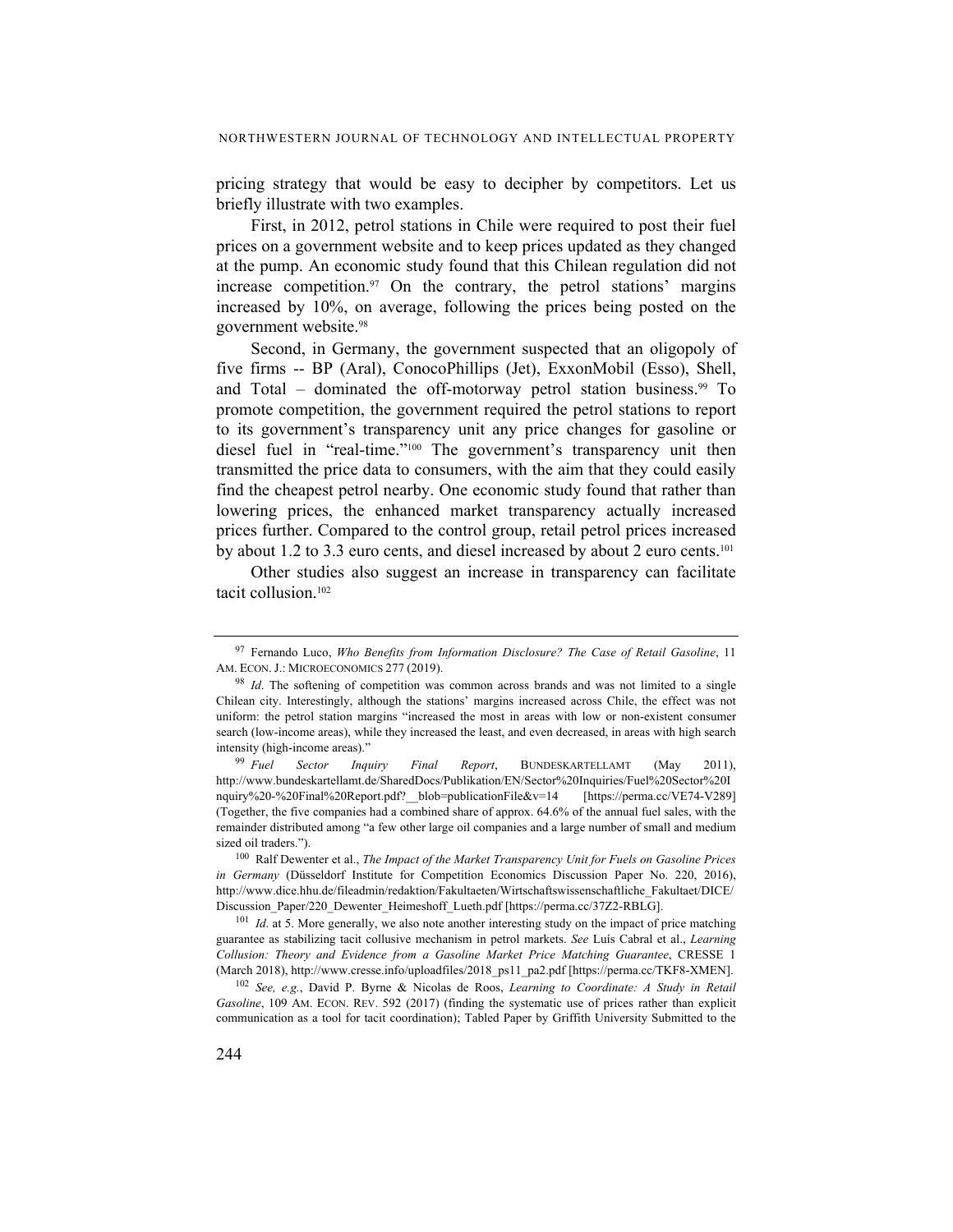First, these outcomes, which make sense under the legal standard, are harder to explain under the "no collusion absent communications" theory. Under this economic theory, the government's increase in transparency should not have prompted the rivals to increase prices further. Because sustaining tacit collusion among five competitors is implausible, in view of this economic theory, the oligopolists must have been actively communicating to sustain their supra-competitive pricing. They conceivably would have communicated their dissatisfaction with each other after their daily drive.

Rather, the result is consistent with the legal acknowledgment of sustained tacit collusion where each competitor watches the others like hawks. To monitor pricing, the gas station owners in Germany would drive past specified competitor gas stations several times a day and note their prices. The monitored prices were then fed into the respective gasoline company's electronic system. Generally, when one competitor increased its gas prices, rivals generally would respond between three to six hours later.103 Now, with increased transparency from the online pricing, the rivals can monitor and punish promptly.

So, the increase in fuel prices was not the likely result of "communications." Instead, it likely reflects tacit collusion, where firms who are aware of their interdependence, recognize that they will profit by acceding to the higher price rather than discounting.

With pricing algorithms, the retaliation time is further reduced. As each firm taps into its rivals' real-time pricing, no gas station likely profits

Legislative Assembly of Queensland, *The Impact of MyFuelNT on retail ULP prices in the Northern Territory*, QUEENSL. PARLIAMENT (May 2018), http://www.parliament.qld.gov.au/Documents/ TableOffice/TabledPapers/2018/5618T565.pdf [https://perma.cc/VUZ7-5YMC] (finding "that the MyFueINT scheme had a small but significant positive impact" on retail ULP prices in Australia's Northern Territory. Significant anticompetitive price effects were found across Darwin, Alice Springs and Katherine. As the authors note, the results of the study "should be treated with caution due to 1) limitations of the data, 2) changes in the sampling methodology 3) omitted variable bias.").

<sup>103</sup> Dewenter et al., *supra* note 100:

If a round of price increases is begun by Aral, Shell reacts in 90% of the cases exactly three hours later with a price increase in all of the regional markets, thereby adjusting its price level to that of Aral. Vice-versa, when Shell starts a round of price increases, in 90% of the cases Aral follows suit, again after exactly three hours. Total also generally reacts with price rises in all of the regional markets three or three-and-a-half hours after the start of the price round. Jet and Esso also react in the same way to rounds of price increases started by Aral or Shell, although the response patterns differ in some of the regional markets. Nevertheless, it can be concluded that Jet often also raises its prices five hours after the start of a round of price increases, whereby it generally observes a price difference of one eurocent/litre to Aral and Shell's prices. Esso reacts between three and six hours after the start of a round of price increases. It is also apparent that on some regional markets Jet and Esso only react to rounds of price increases started in the evenings on the morning of the following day.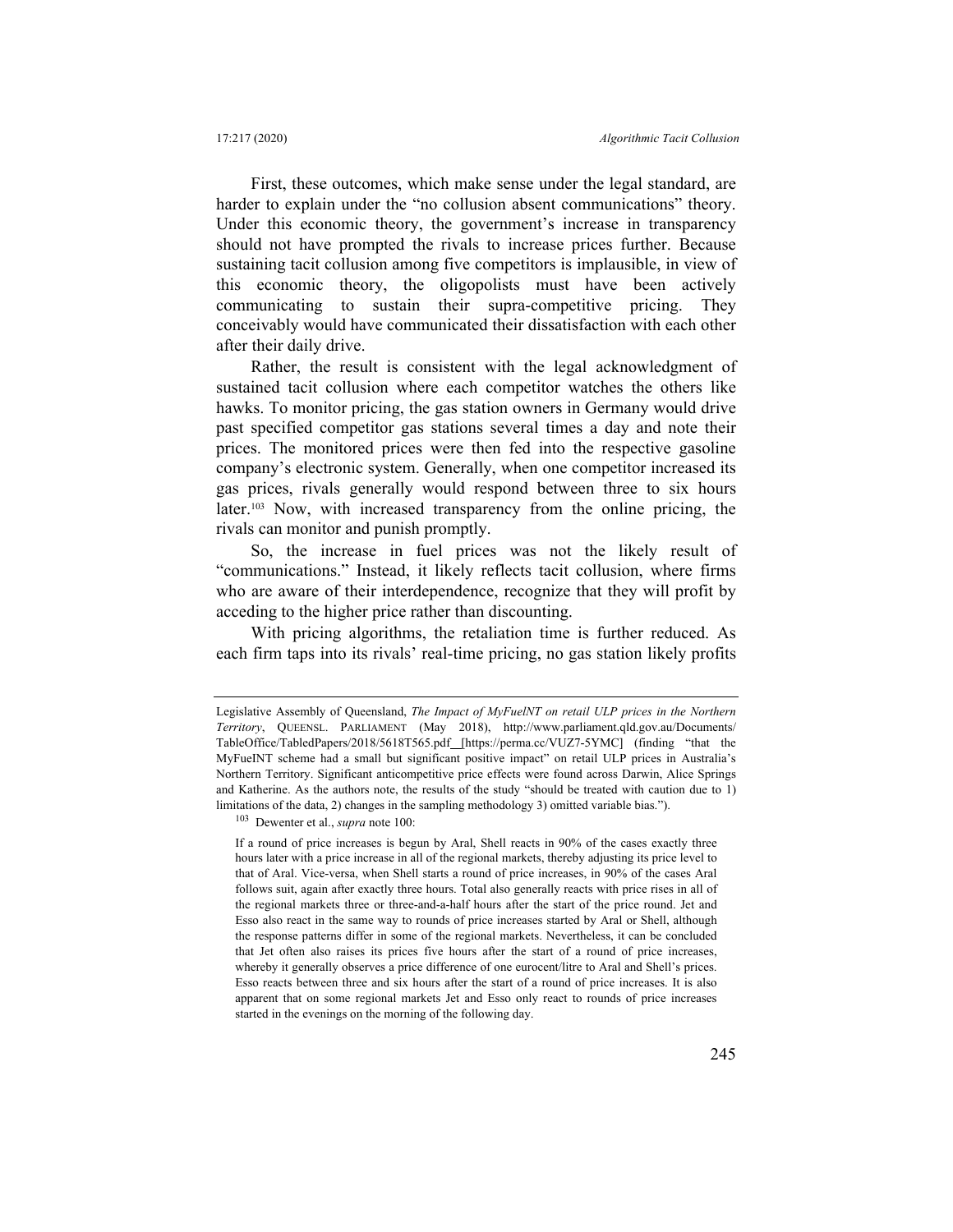by discounting. Given the velocity with which the pricing algorithms can adjust, each gas station will less likely develop among its customers a reputation as a price discounter. Accordingly, the competitors will have less incentive to discount.

On the flip side, the algorithms' velocity of pricing decisions can shorten the time period for signaling price increases in other industries. Firms would no longer have to rely on lengthy (e.g., thirty-day) advanced price announcements, where they wait and see what the competitive response is to decide whether to actually raise prices and to what extent. Computers can have multiple rounds whereby one firm increases prices and the rivals respond immediately and without the risk that the firm that initiates the price increase will lose many customers to rivals. Essentially, companies may now need only seconds, rather than days, to signal price increases to foster tacit collusion.

As we shift from a world where rivals drive around town to see the price that their rivals charge to a world in which pricing algorithms can achieve this same price monitoring mechanism within milliseconds, the human logic to maximize profits remains. Importantly, the algorithms help effectuate this logic. Needless to say, algorithms will not immunize market participants from disruptive technologies, entrants, or mavericks. However, absent such threats, the market participants can use pricing algorithms to sustain tacit collusion (and do so without entering into any illicit communication or concerted practice).

In an attempt to further stabilize the conscious parallelism, humans may use additional means. They could, for example, limit variations in the design of the algorithms, making it easier to follow. Such unilateral moves, even when undertaken by several firms, are unlikely to trigger antitrust liability under current laws, absent proof of illicit communication or lack of rational (and legal) strategy behind the move. Further, companies may invest in better tools to observe and imitate pricing decisions executed by other algorithms. Companies may, for example, introduce price matching guarantees to further support monitoring as deterrent mechanisms.104 The unilateral nature of the actions may well leave them outside the realm of Article 101 of TFEU, Section 1 of the Sherman Act, and even, Section 5 of the FTC Act.105 Going a step further, humans may use algorithms in a more

<sup>104</sup> Price match may create an incentive to follow price increases by the price leader. *See* Cabral et al., *supra* note 101, at 2.

<sup>105</sup> *See, e.g.*, E.I. du Pont de Nemours & Co. v. F.T.C., 729 F.2d 128, 139-40 (2d Cir. 1984) (stating that to challenge the facilitating device, like a price matching guarantee, the FTC had to show (1) evidence that defendants tacitly or expressly agreed to the facilitating device to avoid competition, or (2) oppressiveness, such as (a) evidence of defendants' anticompetitive intent or purpose or (b) the absence of an independent, legitimate business reason for defendants' conduct).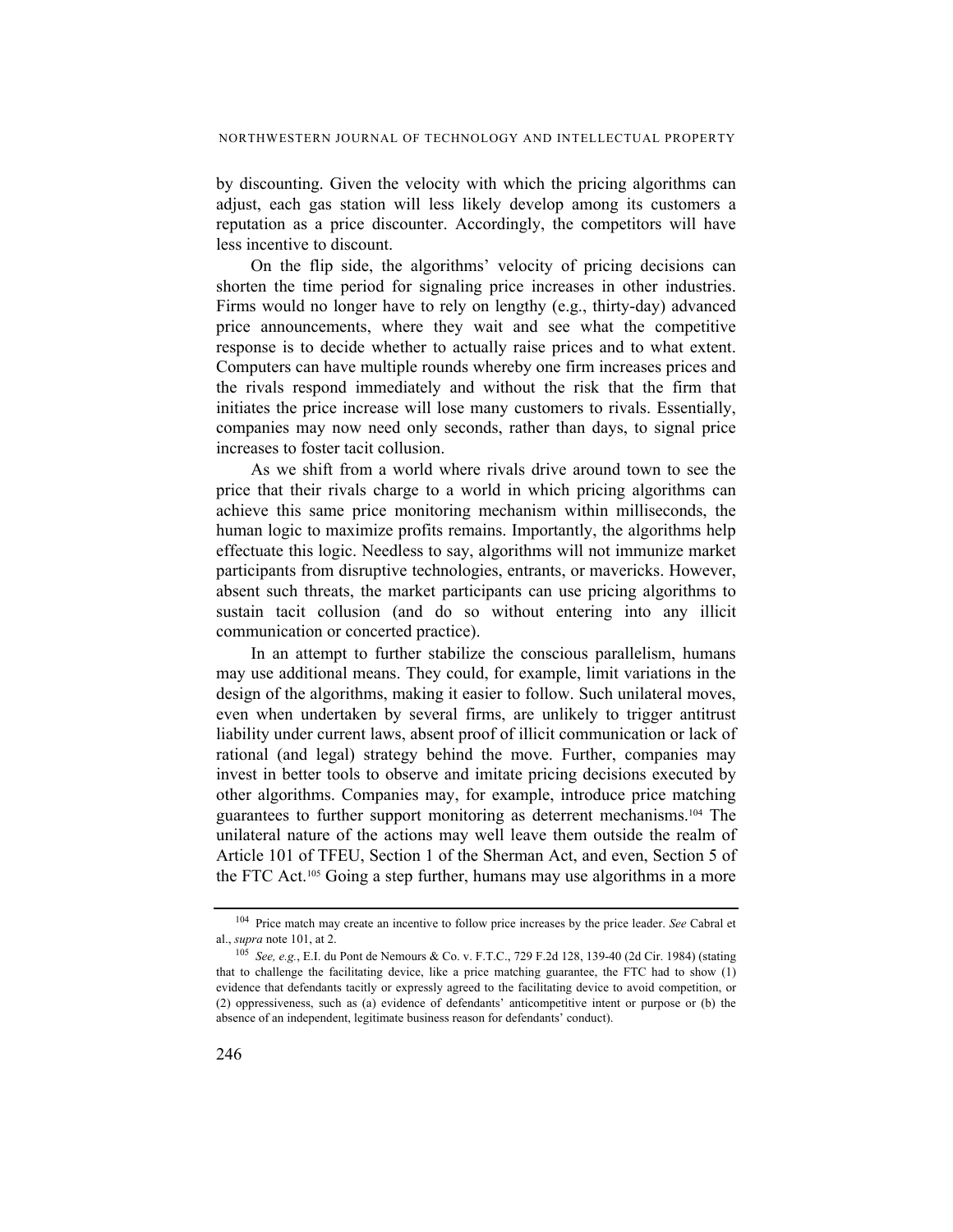aggressive way to decode the strategy used by competing algorithms and adjust accordingly.106 Depending on the technology used, this might trigger intervention. But if each company unilaterally decides to use an algorithm to help decode its rivals' strategy, then the courts may find it perfectly legal (if plaintiff cannot prove an agreement or that the companies' actions qualify as a "facilitating practice").<sup>107</sup>

To avoid the need to invest in decoding competing algorithms, companies may adopt a different approach and use the same provider for their pricing algorithm, or alternatively, the same provider for their dynamic pricing strategies. This move would create a hub-and-spoke interaction, like the one discussed in the introduction.108 Let us elaborate on this, using our example of gas stations.

Competing gas stations could use the same company for pricing decision-making. When multiple players use the same algorithm, data points, and values, the likelihood for alignment increases. According to the *Wall Street Journal*, one example is the market for petrol in Rotterdam, Netherlands, where a number of petrol stations used the same provider the Danish company a2i Systems—for advanced analytics to determine petrol prices.109 Importantly, note that the provision by the same company of dynamic pricing services, and the creation of a possible hub-and-spoke relationship, do not clearly infringe the competition laws. On its website, the company a2i Systems provides a case study to illustrate how it helped OK Benzin, Denmark's leading petrol station owner, avoid a price war:

<sup>106</sup> *See* Michal S. Gal, *Algorithms as Illegal Agreements*, 34 BERKELEY TECH. L.J. 67, 67 (2019) (noting that "the algorithms is a 'recipe for action,' which can be directly or indirectly observed by competitors"); *see also* Bruno Salcedo, Pricing Algorithms and Tacit Collusion (Nov. 1, 2015) (unpublished manuscript), http://brunosalcedo.com/docs/collusion.pdf [https://perma.cc/8K7L-2JXP].

<sup>107</sup> Note from the European Union*, supra* note 12, at 8:

<sup>[</sup>O]ne could argue that through repeated interactions, two firms' pricing algorithms could come to 'decode' each other, thus allowing each one to better anticipate the other's reactions. However, the case-law is clear that Article 101 'does not deprive economic operators of the right to adapt themselves intelligently to the existing and *anticipated conduct* of their competitors' . . . Short of signalling . . . it is therefore not obvious that more sophisticated tools through which a firm merely observes another firm's price and draws its own conclusion would qualify as 'communication' for Article 101 purposes.

<sup>108</sup> On liability for hub-and-spoke conspiracy, see Case C-74/14, Eturas v. Competition Council of the Republic of Lithuania, 4 C.M.L.R. 19 (2016); Interstate Circuit, Inc. v. United States, 306 U.S. 208, 227 (1939); Summary of Commission Decision of 4 February 2015 Relating to a Proceeding under Article 101 of the Treaty on the Functioning of the European Union and Article 53 of the EEA Agreement (Case AT.39861 — Yen Interest Rate Derivatives), 2017 O.J. (C 305) 10; Tesco v. Office of Fair Trading [2012] CAT 31 (UK).

<sup>109</sup> Sam Schechner, *Why Do Gas Station Prices Constantly Change? Blame the Algorithm,* WALL ST. J. (May 8, 2017), https://www.wsj.com/articles/why-do-gas-station-prices-constantly-changeblame-the-algorithm-1494262674 [https://perma.cc/UR8H-KX8E].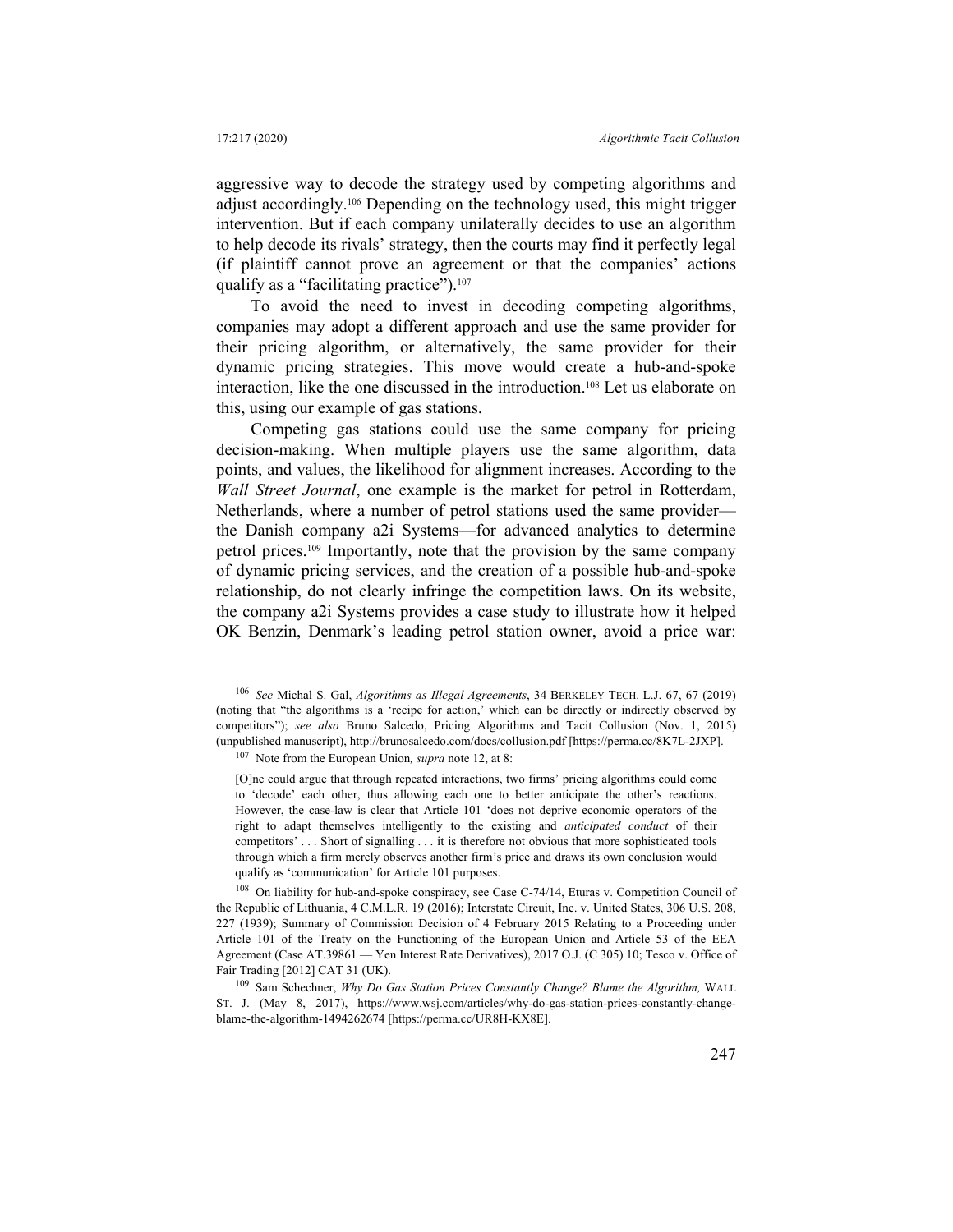"Between 2007 and 2012 the market was characterized by fierce competition and high volatility. At the peak there were 10 to 20 price changes a day, and the spread between the highest and the lowest price of the day could be up to 15 eurocent."110 In enlisting a2i Systems, the leading retail network of approximately 700 petrol stations (which accounted for 25% of the Danish retail fuel market), sought "to improve the pricing analysis and decision process and optimize pricing according to their overall strategy in order to lower the cost of price wars or better yet, to avoid them."111 As the *Wall Street Journal* reported, the complex algorithm operated by a2i Systems was tested against a control group which did not use the system to determine price. The result? "The group using the software averaged 5% higher margins."<sup>112</sup> For the petrol company, a2i Systems notes, this "means millions of Euros" more, annually.<sup>113</sup>

Note that the a2i pricing algorithm was used to lower the cost of price wars or eliminate them altogether. This is not a case of a2i marketing its ability to coordinate a price-fixing cartel. That would subject it and the European petrol stations to civil liability. Rather, it is about the unilateral use of a decision-making algorithm to soften competition. It is about using the a2i pricing algorithm to service multiple clients.

The sharing of the same focal point, in our opinion, should raise concerns in such instances and call for some form of intervention. The Hub-and-Spoke algorithmic structure brings us further away from typical tacit collusion, but is yet to be challenged by competition agencies. It is important to stress that it differs from a cartel being facilitated by a huband-spoke structure.114 (The head of the DOJ in 2018 intimated a potential criminal case that may inform the legality of this practice.115) Indeed, it is

<sup>110</sup> *PriceCast Fuel Case Story*, A2I SYSTEMS (Nov. 2011), https://www.a2isystems.com/wpcontent/uploads/2018/11/PriceCast-Fuel-Case-Story-15.pdf [https://perma.cc/2HAB-SRRU].

<sup>111</sup> *Id.*

<sup>112</sup> Schechner, *supra* note 109. 113 *Id.*

<sup>114</sup> Interstate Circuit, Inc. v. United States, 306 U.S. 208 (1939) (finding an antitrust price-fixing conspiracy based on a hub-and-spoke conspiracy theory, where one actor (the "hub"), such as a distributor, enters into agreements with a number of actors (the "spokes"), such as movie studios, who are aware that the distributor is entering into similar agreements with each movie studio and that the success of the plan agreed to depends on the studios all performing in accordance with the agreements).

<sup>&</sup>lt;sup>115</sup> The head of the DOJ Antitrust Division said that the anticompetitive use could take a couple of forms, either two potential competitors using the same algorithm "as a way of effectuating a pricefixing scheme. . . . We actually have a case that's a criminal case that is going to be coming to conclusion in the next two weeks, I think, and then we will make public the use of that, and I believe it is the first of its kind." John Eggerton, *Delrahim: Criminal Case Against Anti-competitive Search Algorithms Coming*, BROADCASTINGCABLE (Oct. 4, 2018), https://www.broadcastingcable.com/ news/delrahim-criminal-case-against-anti-competitive-search-algorithms-coming [https://perma.cc/R4B2-MH62].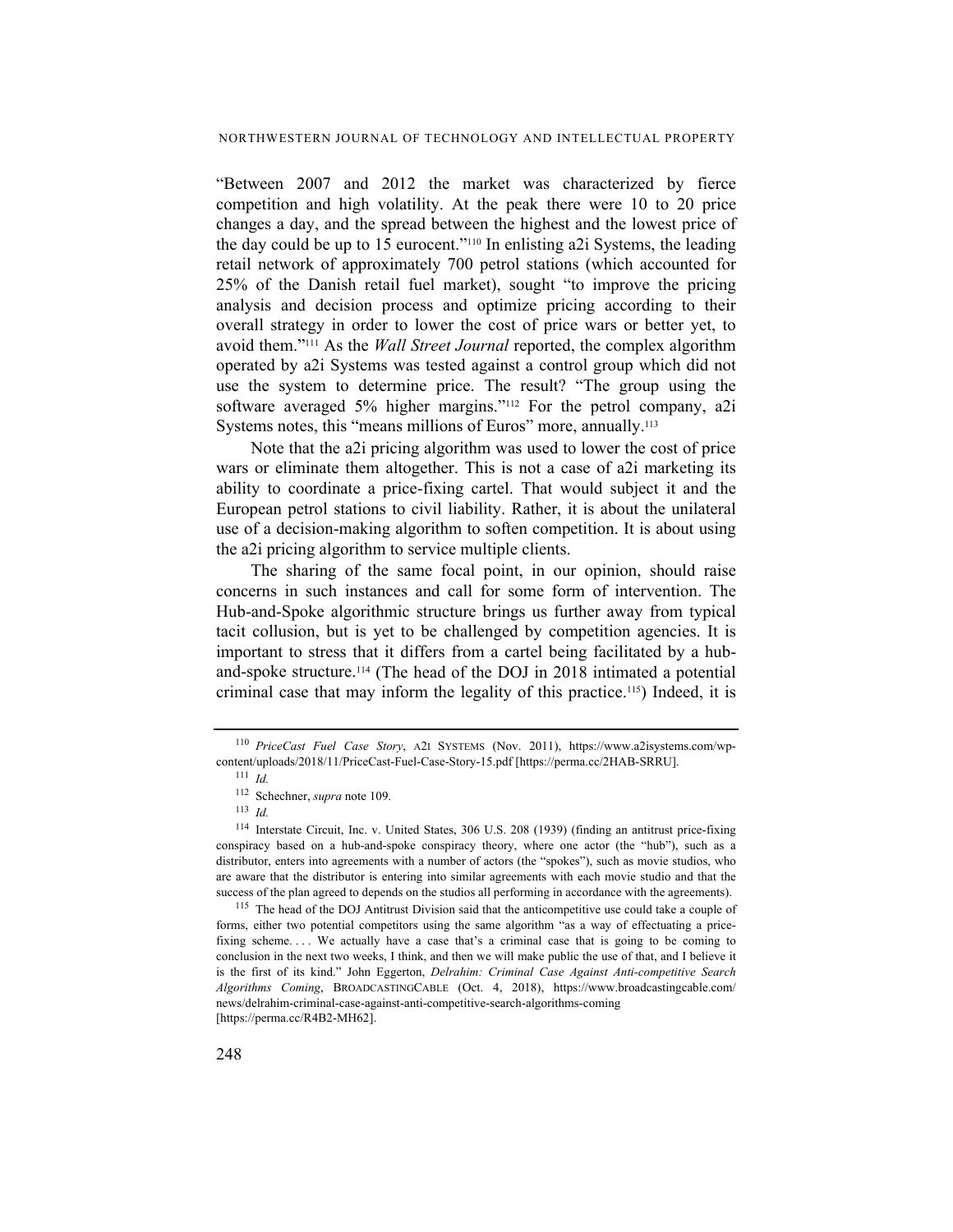an "incidental" hub-and-spoke, which while not driven by a cartel agreement, may nonetheless facilitate alignment. The UK Competition and Markets Authority expressed the greatest concern over this algorithmic hub-and-spoke structure, "because it simply requires firms to adopt the same algorithmic pricing model."116 As we indicated in *Virtual Competition*, such incidental hub-and-spoke, while not indicative of a cartel agreement, could nonetheless undermine competition.

Let us move beyond hub-and-spoke and note how algorithms may be used to amplify the effects of anticompetitive agreements.

One recent example involves resale price maintenance (RPM), which is where the manufacturer/distributor agrees with the retailer on what the minimum price should be for the manufacturer's product. Absent RPM, some retailers may discount that product to attract customers and increase sales. Historically, the manufacturer would monitor and individually punish retailers that sold the manufacturer's product below its suggested retail price. For example, after punishing retailer A, the manufacturer would shift its attention to retailers B, C, and D. Punishing each offending retailer increases the manufacturer's potential risks of antitrust liability, especially in jurisdictions where RPM is per se (or presumptively) illegal.<sup>117</sup>

But in an environment in which pricing algorithms are used, the manufacturer may achieve the same outcome without communicating with each of the offending retailers. In its e-commerce sector inquiry, the European Commission found that retailers were increasingly using automatic software "for price monitoring and price setting."118 Many, including the biggest online retailers, are using "pricing algorithms which automatically adapt retail prices to those of competitors."119 In this environment, the manufacturer need not punish every offending retailer. Instead, the manufacturer would only have to punish one or two significant retailers that are discounting, and whose prices the other retailers' pricing algorithms are tracking and matching. Once these discounters raise their

<sup>116</sup> Competition and Mkt. Auth., *supra* note 26.

<sup>117</sup> RPM is presumptively illegal in Europe and in some states in the US. *See* A.B.A Pricing Conduct, Corporate

Counseling, and International Committees, *Around the World Enforcement Update on Resale Price Maintenance* 30-37 (July 11, 2016), https://www.americanbar.org/content/dam/aba/ publications/antitrust\_law/20160711\_at160711\_materials.authcheckdam.pdf [https://perma.cc/PDJ4-XH2S]; Michael A. Lindsay, *Repatching the Quilt: An Update on State RPM Laws*, 13 ANTITRUST SOURCE (Feb. 2014). RPM was per se illegal for nearly a century under the Sherman Act until the Supreme Court, in a controversial 5-4 decision, subjected it to a more deferential rule of reason standard. *See* Leegin Creative Leather Prod., Inc. v. PSKS, Inc., 551 U.S. 877 (2007).

<sup>118</sup> European Commission Press Release IP/18/4601, Antitrust: Commission Fines Four Consumer Electronics Manufacturers for Fixing Online Resale Prices (July 24, 2018).

<sup>119</sup> *Id*.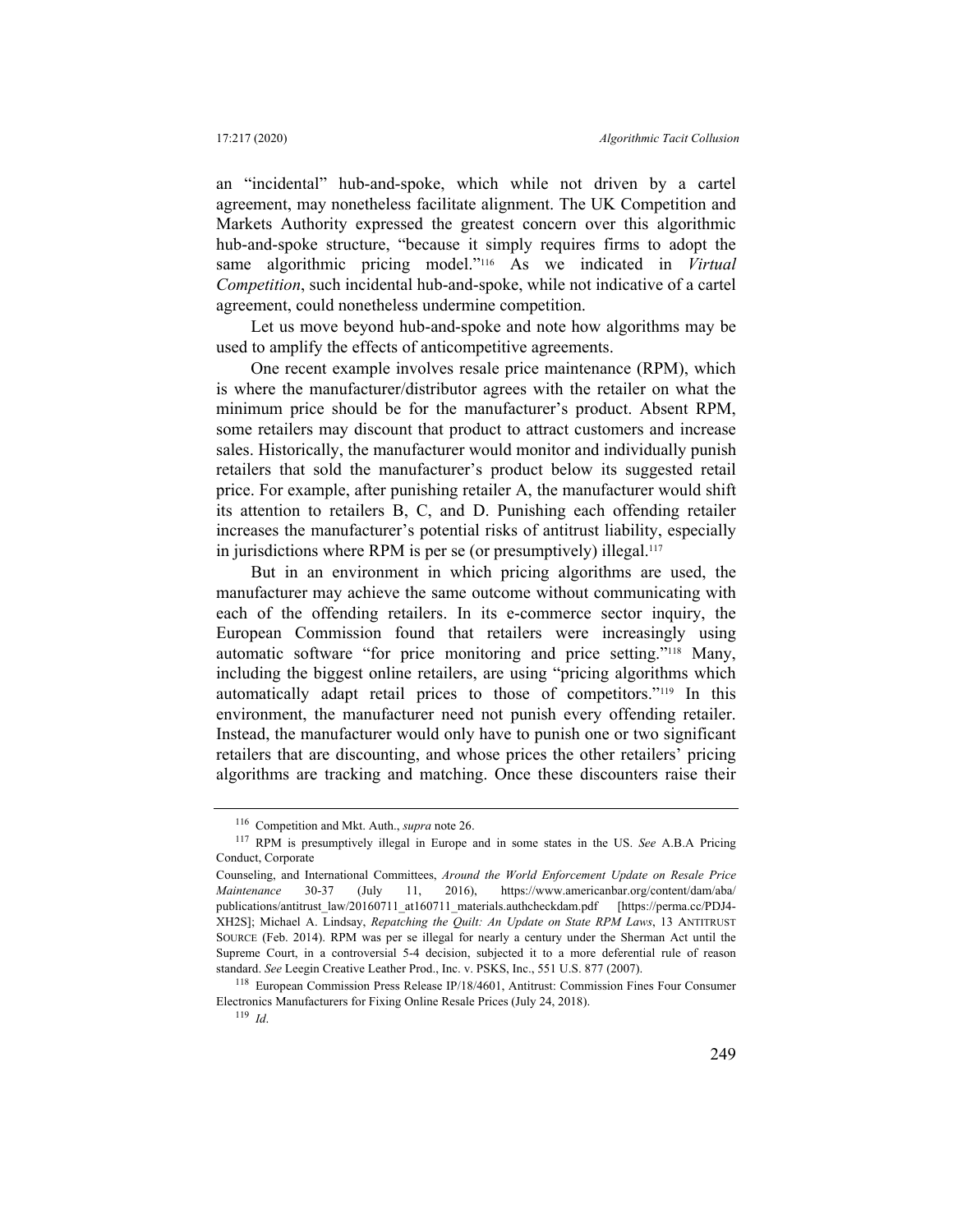prices, the other retailers' pricing algorithms will automatically follow. The manufacturer's risk of detection and ensuing antitrust liability is reduced, due to the more limited communications.<sup>120</sup>

The Commission observed this anticompetitive dynamic in a 2018 vertical price-fixing case. As the Commission found, because many, including the biggest online retailers, were using pricing algorithms that automatically adapted the retail prices to those of competitors, the resale "pricing restrictions imposed on low pricing online retailers typically had a broader impact on overall online prices for the respective consumer electronics products."121 In effect, the consumer electronics manufacturer only had to punish a few online discounters, and could be assured that many other retailers would automatically increase their prices. Thus, even in industries not susceptible to tacit collusion, one can obtain the same effect when manufacturers vertically fix prices with one significant retailer, and the other retailers' pricing algorithms automatically follow suit. Consequently, the emerging evidence suggests that enforcers will likely uncover evidence of anticompetitive human intent in using relatively "simple" algorithms to sustain tacit collusion without any evidence of actual communications. After all, tech firms currently promote how their price optimization software can put an end to price wars before they even begin.

#### *B. Artificial Intelligence*

Now, let us turn to our fourth scenario, *Digital Eye*, where we raise the question of whether conscious parallelism could be established by selflearning algorithms without the humans' express intent or direction. Could algorithms that are based on reinforced learning provide a superior tool to sustain tacit collusion? And if so, when left to their own devices, might the pricing algorithms identify conscious parallelism as a superior strategy?

The question is whether in future markets, where the majority of pricing decisions will involve minimal human intervention, price levels may be established above competitive levels – not as a result of express collusion, nor as a result of humans appreciating the benefits of tacit collusion (and programming their pricing algorithms accordingly), but rather the result of action taken by independent learning algorithms that take account of various data points.

<sup>120</sup> Background note by the Secretariat*, Hub and Spoke Arrangements,* OECD Doc. DAF/COMP(2019)14 (Oct. 17, 2019), https://one.oecd.org/document/DAF/COMP(2019)14/en/pdf [https://perma.cc/R5KW-EMP6].

<sup>121</sup> *See* European Commission Press Release IP/18/4601, *supra* note 118.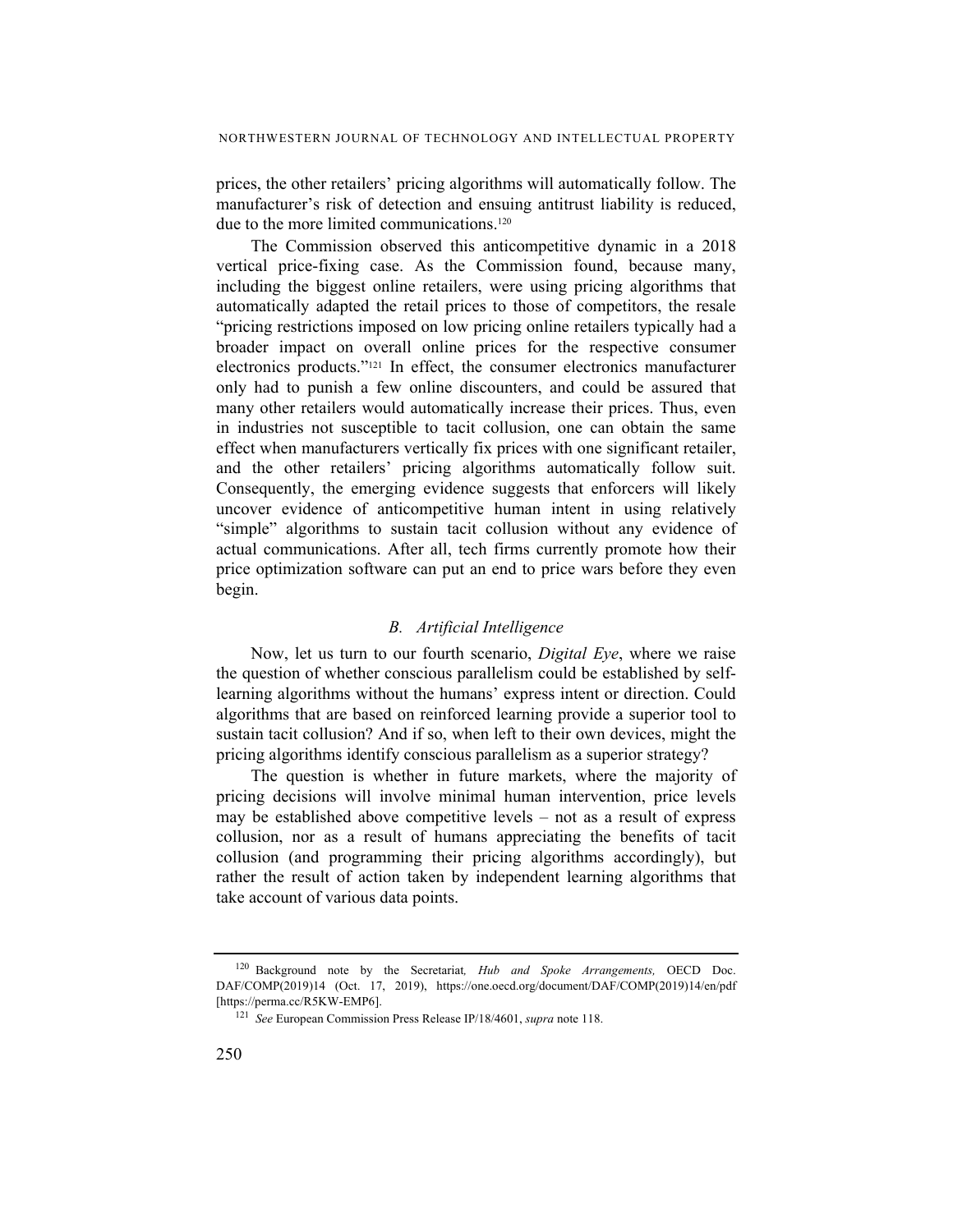We are beginning to see Wall Street firms shift from simpler, programmed algorithms to machine-learning algorithms that pick the optimal trading strategy. As *The Economist* observed in 2019:

Quant funds can be divided into two groups: those like Stockfish [the best chess game engine programmed with human tactics], which use machines to mimic human strategies; and those like AlphaZero [Google's self-learning computer program that had been given only the rules of chess and then taught itself how to play], which create strategies themselves. For 30 years quantitative investing started with a hypothesis, says a quant investor. Investors would test it against historical data and make a judgment as to whether it would continue to be useful. Now the order has been reversed. "We start with the data and look for a hypothesis," he says.

Humans are not out of the picture entirely. Their role is to pick and choose which data to feed into the machine. "You have to tell the algorithm what data to look at," says the same investor. "If you apply a machine-learning algorithm to too large a dataset often it tends to revert to a very simple strategy, like momentum."

But just as AlphaZero found strategies that looked distinctly inhuman, Mr Jacobs of Lazard says AI-driven algorithmic investing often identifies factors that humans have not. The human minders may seek to understand what the machine has spotted to find new "explainable" factors. Such new factors will eventually join the current ones. But for a time they will give an advantage to those who hold them.<sup>122</sup>

Again, we should start by stressing that the issue is not about algorithms conspiring against humans, but rather, whether a self-learning algorithm that is programmed to optimize profit by interacting in a dynamic environment, may identify conscious parallelism as an optimal strategy and identify unique means to foster this tacit collusion.

Much is still uncertain as to the capacity of future reinforced-learning or deep learning algorithms to reach conscious parallelism with no human intervention.123 Doubts as to learning algorithms' ability to sustain collusion

<sup>123</sup> As the ACCC summarized:

<sup>122</sup> *The Stock Market Is Now Run by Computers, Algorithms and Passive Managers*, ECONOMIST (Oct. 5, 2019), https://www.economist.com/briefing/2019/10/05/the-stockmarket-is-now-run-bycomputers-algorithms-and-passive-managers [https://perma.cc/5PXT-HQRB].

<sup>&</sup>quot;Machine learning" and related "deep learning" technology enable software to autonomously improve its knowledge and processes through iteration and experience, without being explicitly programmed with new information or instructions. This can include:

algorithms that teach machines to learn cause and effect by analyzing samples of data that were manually labelled in order to highlight clear distinctions between different features of data (supervised learning)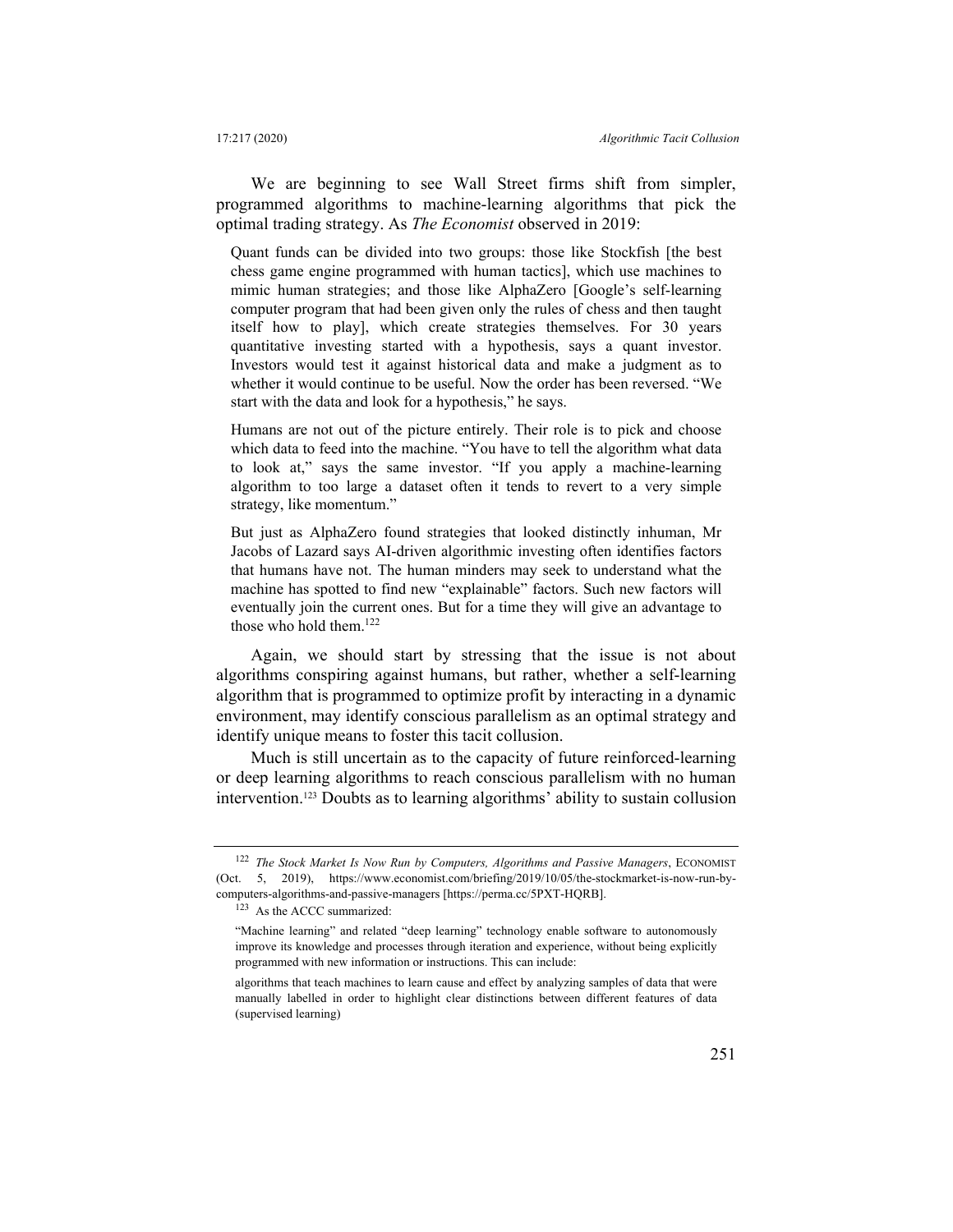refer to their increased sophistication, which could make alignment difficult. Doubts are also linked to the need and ability of algorithms to establish a hidden channel of communication, that may address problems of entering and sustaining collusion.<sup>124</sup> While acknowledging current uncertainty, competition agencies around the world have begun looking into these developments. The technology is still at its infancy, but it is important to acknowledge that the tech industry is taking its first steps in this direction for its algorithms.

From an enforcement perspective, and at a high level of simplification, one may envisage two outcomes:

#### *1. Outcome 1*

If the algorithms are uncapable of autonomously reaching tacit collusion, humans in markets that tilt toward conscious parallelism would either train them to achieve that outcome, program them with human strategies that foster tacit collusion, or refrain from using the algorithms (as such use, absent any significant offsetting gains and efficiencies, would reduce profits). Accordingly, in a market where humans appreciate the benefits of interdependence, and can do so without infringing the competition laws, they would not introduce uncontrolled disruptors that could unleash a price war. They will continue using simple adaptive algorithms.

Indeed, we have not found that in the online context that any thirdparty developer of pricing algorithms that promotes its algorithms' ability to unleash and prevail in an all-out price war. If self-learning pricing algorithms reduced overall profits by destabilizing pre-existing tacit collusion, competitors would unlikely employ them. Thus, in industries already susceptible to tacit collusion, companies would ensure alignment of the learning algorithm with the overall strategy. They would ensure to exploit the freedom offered to them under the law and unilaterally use adaptive or simple algorithms. Under this scenario we return to our previous category of human-driven tacit collusion enhanced by algorithms.

algorithms that try to identify hidden structures and patterns from unlabeled data (unsupervised learning)

algorithms performing tasks and learning through trial and error (reinforced learning).

ACCC, *Digital Platform Inquiry Final Report*, ACCC 523 (July 26, 2019), https://www.accc.gov.au/publications/digital-platforms-inquiry-final-report [https://perma.cc/NQA3- C6WU].

<sup>124</sup> For papers dismissing the possibility for algorithm-driven tacit collusion, *see* Schwalbe, *supra* note 16.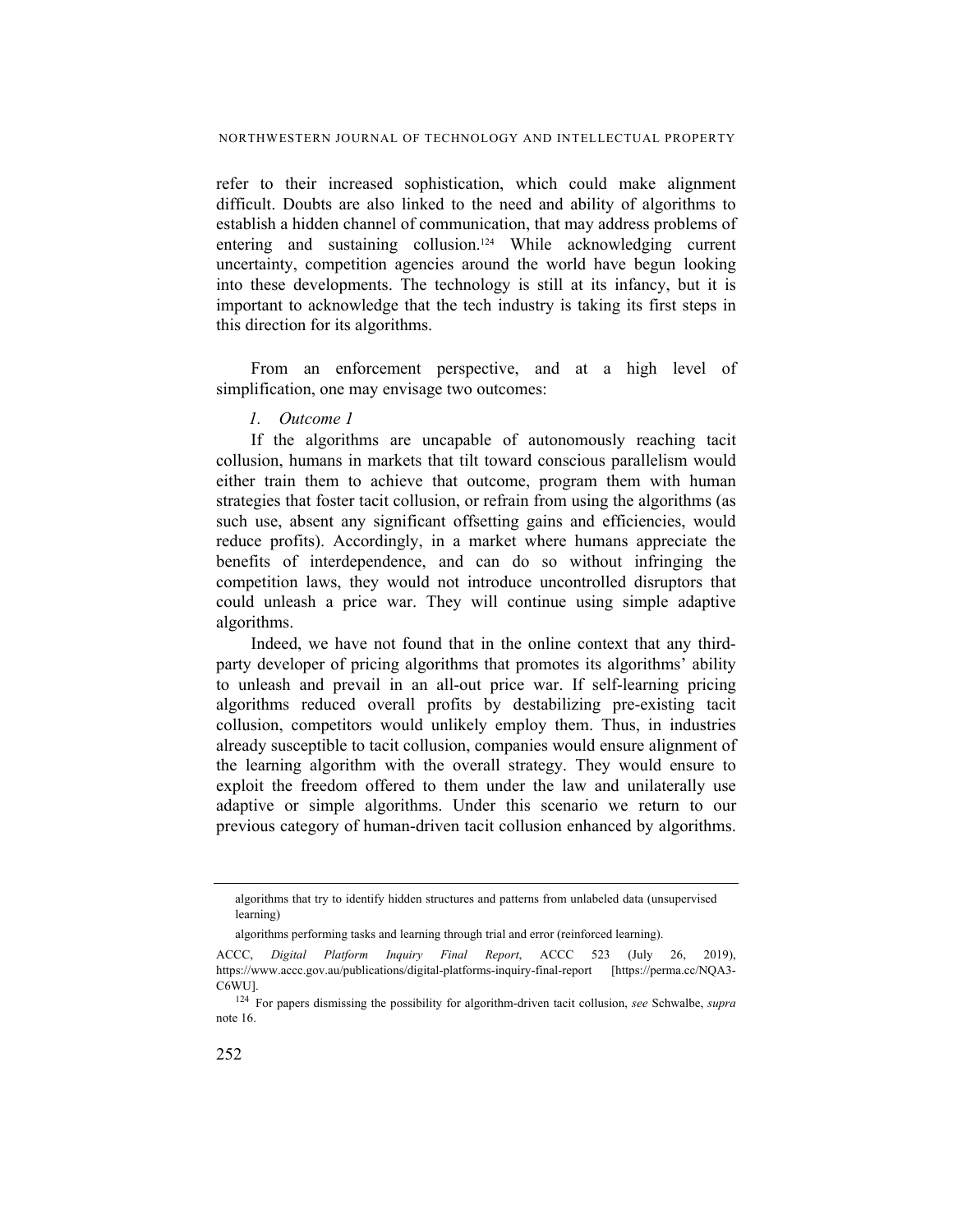The question is whether such use should be condemned by competition law or remain unchallenged.

#### *2. Outcome 2*

If, on the other hand, self-learning algorithms could solve the coordination problem through trial- and-error and with no human intervention, then we face an additional complexity in the form of undetected and unchallenged conscious parallelism. In such scenarios, algorithms can learn through experimentation and without the knowledge of the human executives to shift from competitive pricing rules to collusive pricing rules and sustain that new anticompetitive equilibrium.

Economists and computer scientists are now exploring this avenue. Research has already shown how, under certain conditions, reinforcement learning can sustain cooperation.<sup>125</sup> Furthermore, learning algorithms have been shown to gravitate toward conscious parallelism in simple oligopolistic setting.126 These observations support the possibility that selflearning algorithms may autonomously establish conscious parallelism with no human input in environments in which they operate in parallel (rather than only in simplified environments, in which they face a stable fixedstrategy opponent).

With all the uncertainty and caveats in mind, let us briefly note recent observations of one group of scholars who have shown that self-learning algorithms can have the capacity to achieve coordination on the tacit collusive outcome.127 In experiments with two Q-learning pricing algorithms, tacit collusion emerged in more than 60% of the cases, and at even higher levels following sufficient simulation. Importantly, these results were observed in significantly rich environment with up to 100 price levels. As illustrated below, forcing a price deviation by one algorithm to the "Nash Price" (in this experiment, reflecting the static equilibrium price which would emerge if there was no tacit coordination), led the other Qlearning algorithm to react. Subsequently, both returned to the pre-existing

<sup>125</sup> *See*, *e.g.*, Jacob W. Crandall et al., *Cooperating with Machines*, 9 NATURE COMM. 233, 233, 240 (2018); Joel Z. Leibo et al., Multi-Agent Reinforcement Learning in Sequential Social Dilemmas, *in* PROCEEDINGS OF THE 16TH INTERNATIONAL CONFERENCE ON AUTONOMOUS AGENTS AND MULTIAGENT SYSTEMS 464, 469-71 (2017), http://www.ifaamas.org/Proceedings/aamas2017/ pdfs/p464.pdf [https://perma.cc/8HXZ-ZSUQ] (analyzing fruit gathering and wolfpack hunting games, and illustrating conflict emergence and dilemmas affecting cooperation).

<sup>126</sup> *See* Timo Klein, *Autonomous Algorithmic Collusion: Q-Learning Under Sequential Pricing*, (Tinbergen Institute, Discussion Paper TI 2018-056/VII), https://papers.tinbergen.nl/18056.pdf [https://perma.cc/CB9K-KDPG]; Gerald Tesauro & Jeffrey O. Kephart, *Pricing in Agent Economies Using Multi-Agent Q-Learning*, 5 AUTONOMOUS AGENTS & MULTI-AGENT SYS. 289, 301-02 (2002).

<sup>127</sup> Emilio Calvano et al., *Algorithmic Pricing: What Implications for Competition Policy*?, 1 REV. INDUS. ORG. 155 (2019).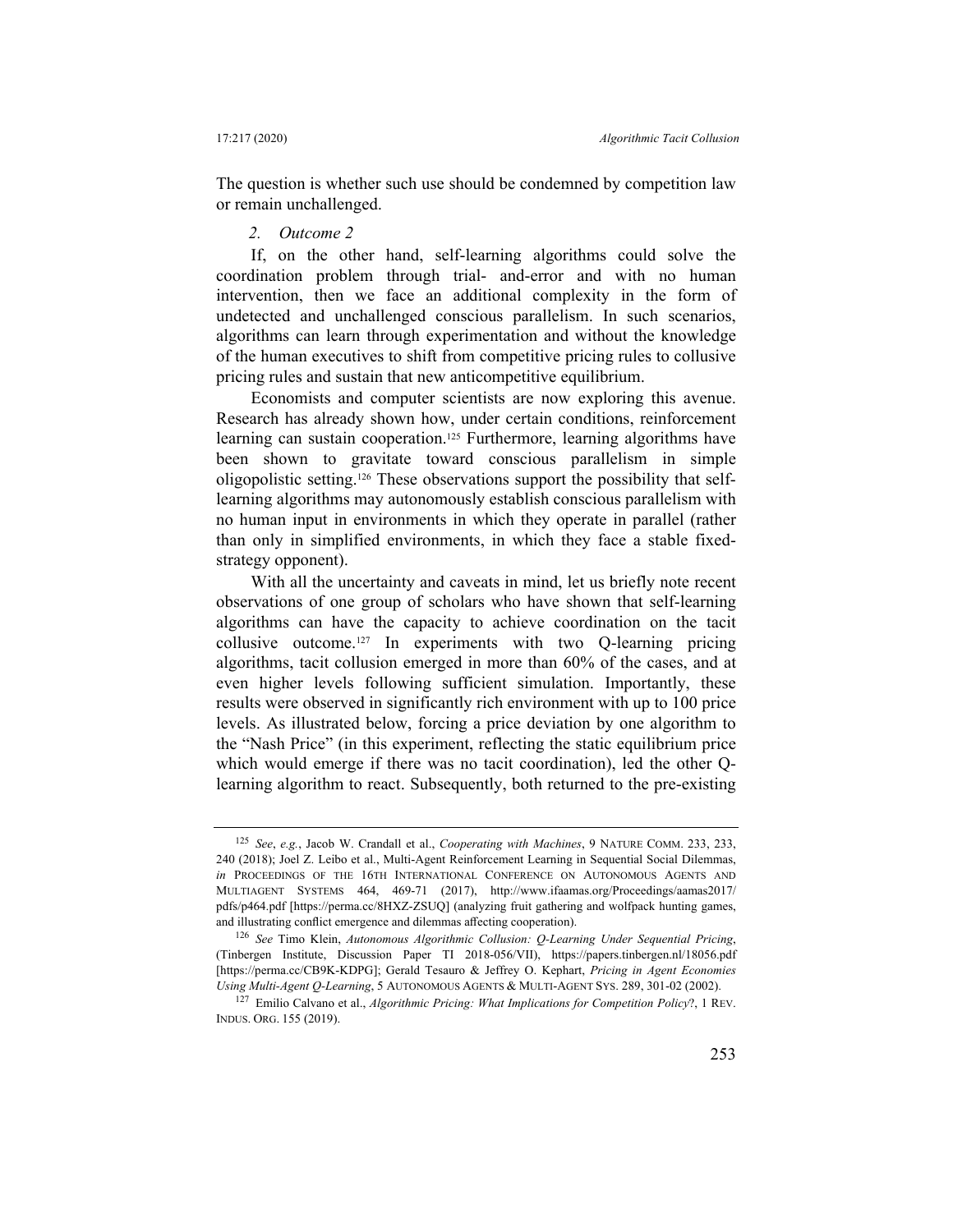price level, which represents the tacit collusive equilibrium (which is above the competitive price, but below the monopolistic (cooperation) price). And so, the self-learning algorithms identified tacit collusion as an optimal strategy. When one of the pricing algorithms diverted from that price, the other algorithm reacted (thus making the diversion unprofitable), leading both to return to a higher anticompetitive price point, which, if applied in the real world, would benefit the companies, and harm the consumer. Importantly, this outcome was achieved without human guidance or programming.

#### Impulse responses, average prices



Source: Calvano et al., *Q-Learning to Cooperate*<sup>128</sup>

In an extension of their experiment, Professors Calvano, Calzolari, Denicolò and Pastorello used three Q-learning algorithms (that is, more than what some argue is possible for tacit collusion without communications) in a rich price environment. Their experiment again found conscious parallelism and increased profitability with short learning times. The scholars observed how difficult it may be to detect such algorithmic tacit collusion: "What is most worrying is that the algorithms leave no trace of concerted action – they learn to collude purely by trial and error, with no prior knowledge of the environment in which they operate, without communicating with one another, and without being specifically designed or instructed to collude."129

<sup>128</sup> Emilio Calvano et al., *Q-Learning to Cooperate*, Address at the NBER Economics of Artificial Intelligence Conference 2018 (Sept. 14, 2018), slides *available at* https://conference.nber.org/ conf\_papers/f114616.slides.pdf [https://perma.cc/4YDF-VA3C].

<sup>129</sup> Emilio Calvano et al., *Artificial Intelligence, Algorithmic Pricing, and Collusion*, VOXEU.ORG (Feb. 3, 2019), https://voxeu.org/article/artificial-intelligence-algorithmic-pricing-and-collusion [https:// perma.cc/6WTL-DAMS].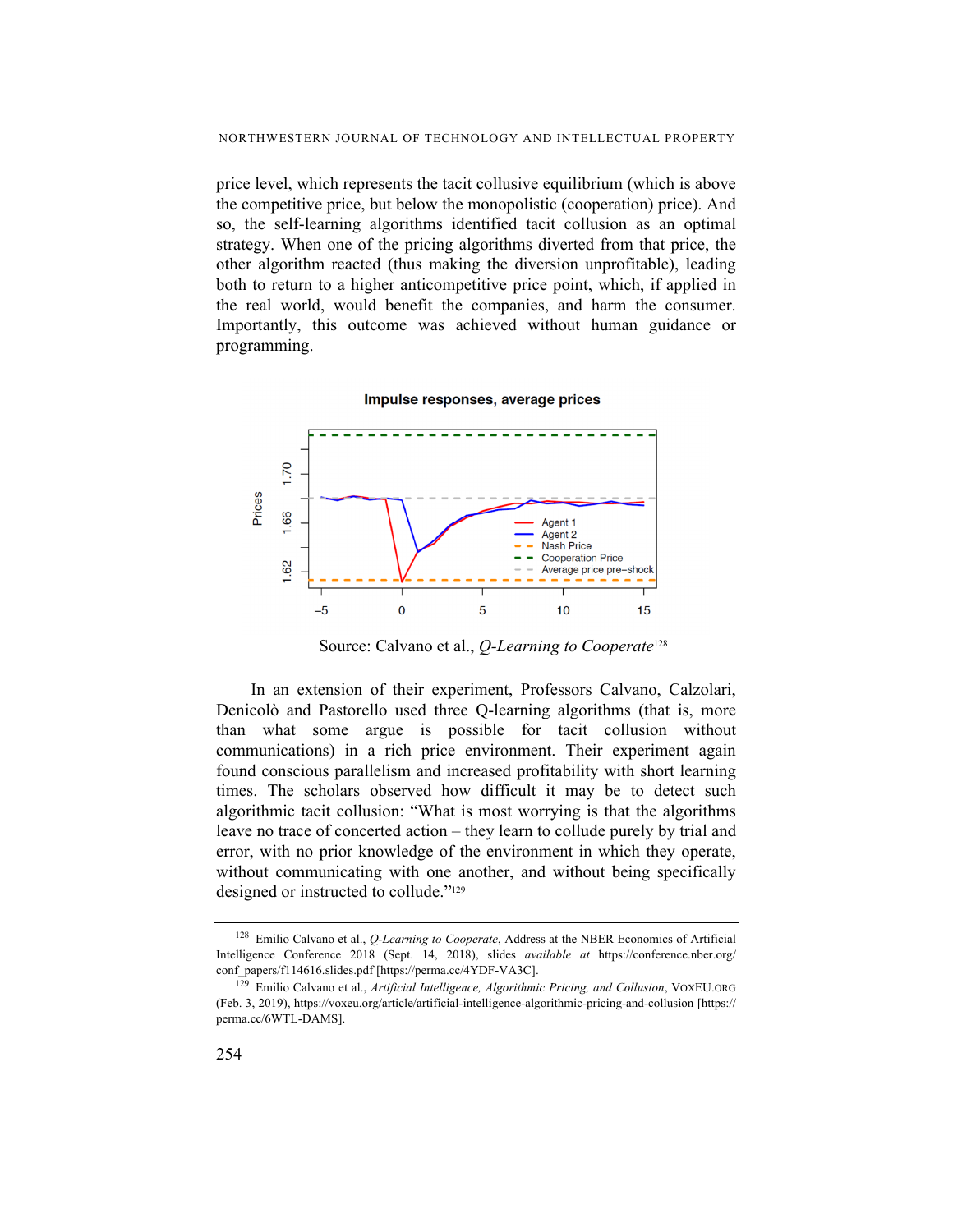Researchers are continuing to experiment the likelihood of algorithmic tacit collusion in even more complex environments - with increased and changing numbers of algorithms, increased sophistication of algorithms, and increased price levels.

As the economist Ai Deng noted, the algorithm in the researchers' experiments took "an average of 850,000 periods of training to learn to 'tacitly collude.'"130 While that amounts to less than one minute of CPU time, he noted that in the real world, the algorithms "learn" after 97 years if they change prices every hour, and companies may not allow the algorithm to learn on the job. So, companies will likely first train their algorithms offline, which means they might know of their algorithms' capacity to collude and may take steps to enhance it.

We are still early in the development of AI and its application to pricing decisions. Uncertainty remains as to the operation of future markets, costs associated with the learning phase, the ability to simulate and operate in a multi-agent environment, and the likely competitive effects in different markets as the complexity and diversity of self-learning algorithms increase.131 Furthermore, developments in the ability of algorithms to signal,132 monitor, decode and communicate in stealth mode,133 will affect any future equilibria. But we encourage researchers to continue to develop algorithmic tacit collusion incubators that model rich and realistic environments.

#### IV. RECOMMENDATIONS

If the current pricing algorithms leave no trace of their concerted action in the lab, then these self-learning algorithms – when unleashed in concentrated industries – may escape detection from the unwitting antitrust enforcer who assumes that this collusion will somehow be detected.

Pricing algorithm suppliers already tout, as a benefit, their clients' avoiding price wars. If this is real, and not marketing hype, then there are significant potential profits from algorithms that can foster tacit collusion.

<sup>130</sup> Ai Deng, How Concerned Should We Be About Algorithmic Tacit Collusion? Comments on Calvano et al. (unpublished working paper, NERA Economic Consulting and Johns Hopkins University) (October 11, 2019), https://ssrn.com/abstract=3467923 [https://perma.cc/Z7KW-5YGQ].

<sup>131</sup> *See*, *e.g.*, Mary McGlohon & Sandip Sen, Learning to Cooperate in Multi-agent Systems by Combining Q-learning and Evolutionary Strategy (unpublished working paper, The University of Tulsa), http://www.cs.cmu.edu/~mmcgloho/pubs/wclc.pdf [https://perma.cc/R9J9-ME37].

<sup>132</sup> *See*, *e.g.*, Jacob W. Crandall et al., *Cooperating with Machines*, 9 NATURE COMMC'NS 233 (2018); *see also* Gal, *supra* note 106.

<sup>133</sup> *See*, *e.g.*, Martín Abadi & David G. Andersen, Learning to Protect Communications with Adversarial Neural Cryptography (Oct. 24, 2016) (unpublished working paper, Google Brain), https://arxiv.org/pdf/1610.06918.pdf [https://perma.cc/2HDP-XEJB].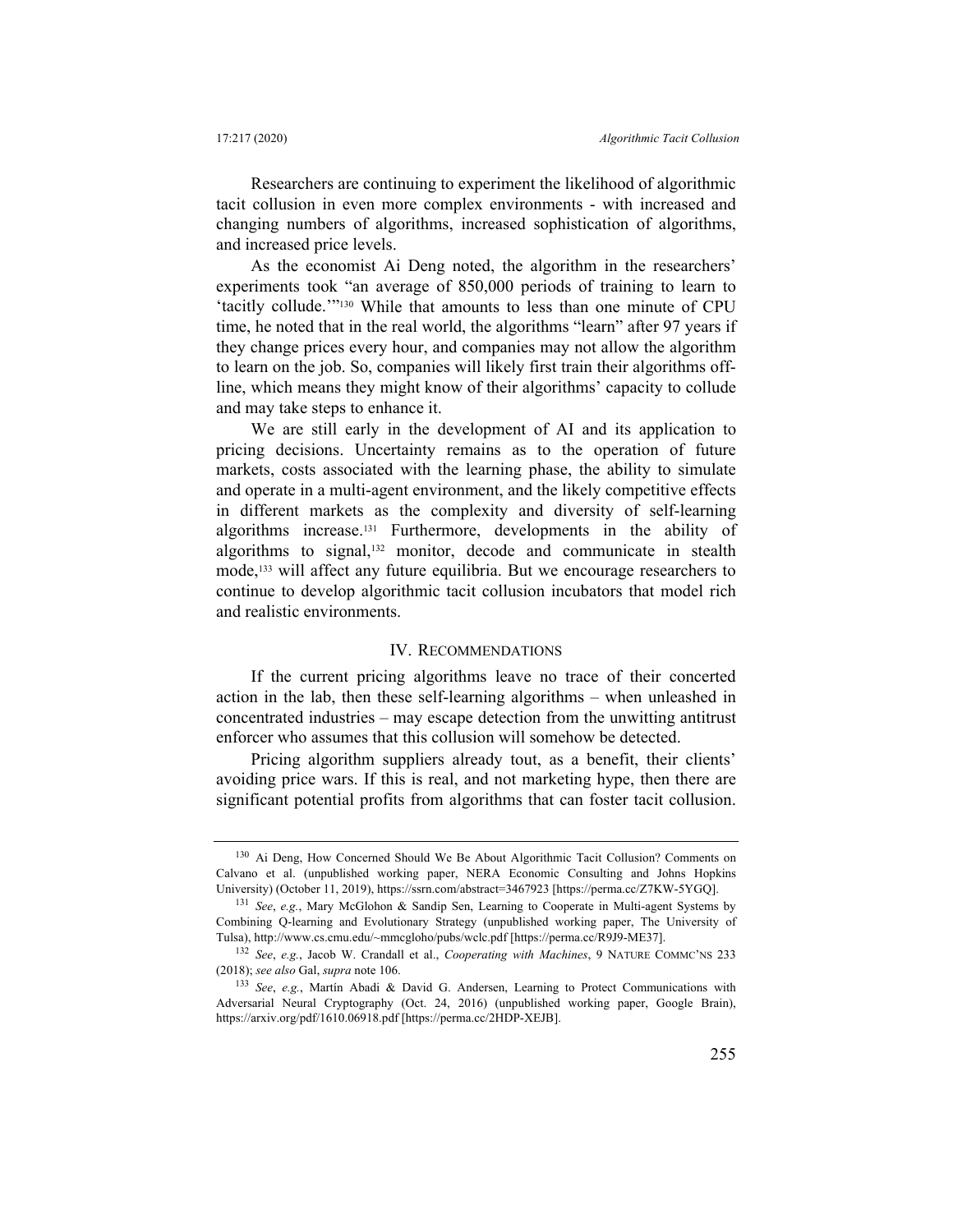This would represent an area ripe for further exploration by companies and developers of pricing algorithms, who, at present, benefit from an emerging gap in antitrust enforcement that may enable the attainment of higher profits (without the fear of antitrust liability, which includes in the US, criminal fines, incarceration, and treble damages for the injured antitrust plaintiffs).

This emerging gap merits closer consideration by competition agencies. But algorithmic tacit collusion can be even harder to detect – especially when the algorithms leave no trace of concerted action. As EU Commissioner Vestager noted, "[t]he trouble is, it's not easy to know exactly how those algorithms work. How they've decided what to show us, and what to hide. And yet the decisions they make affect us all."134 Likewise, the UK competition authority recognized the "complexity of algorithms and the consequent challenge of understanding their exact operation and effects can . . . make it more difficult for consumers and enforcement agencies to detect algorithmic abuses and gather relevant evidence."135 Even if the competition agencies detect tacit collusion, the current law limits their ability to challenge it.

So, where does this leave us?

If one accepts tacit coordination as a material risk in susceptible industries, then the competition agencies must develop tools to assess (and deter) this risk.136 No doubt enforcement action, at times, will be challenging. After all, condemning rational reaction for market characteristics would, in itself, distort competition. Condemning it when it is assisted by bots may lead to a similar anomaly. Identifying, auditing, or monitoring algorithms may be expensive and illusive. Using means to affect market transparency, undermine detection, or delay reaction can undermine the essence of competition.

These challenges should give us a pause. When considering any likely enforcement action, we must acknowledge the costs of over-intervention. Yet, the cost of under-intervention must also be acknowledged, especially when premised on the theory that tacit collusion is implausible without

<sup>134</sup> Margrethe Vestager, Commissioner, European Commission, *Algorithms and Competition*, Remarks at Bundeskartellamt 18th Conference on Competition in Berlin (March 16, 2017), https://ec.europa.eu/commission/commissioners/2014-2019/vestager/announcements/bundeskartellamt-18th-conference-competition-berlin-16-march-2017\_en [https://perma.cc/LD5J-HGE5].

<sup>135</sup> Note from the United Kingdom, *Algorithms and Collusion*, OECD Doc. DAF/COMP/WD(2017)19, at 12 (May 30, 2017), https://one.oecd.org/document/DAF/COMP/WD(2017)19/en/pdf [https://perma.cc/P7QA-NJSV].

<sup>136</sup> *See* Note by the European Union, *supra* note 12, at 9; Note by the United States, *supra* note 12, at 6; Note from the United Kingdom, *supra* note 135.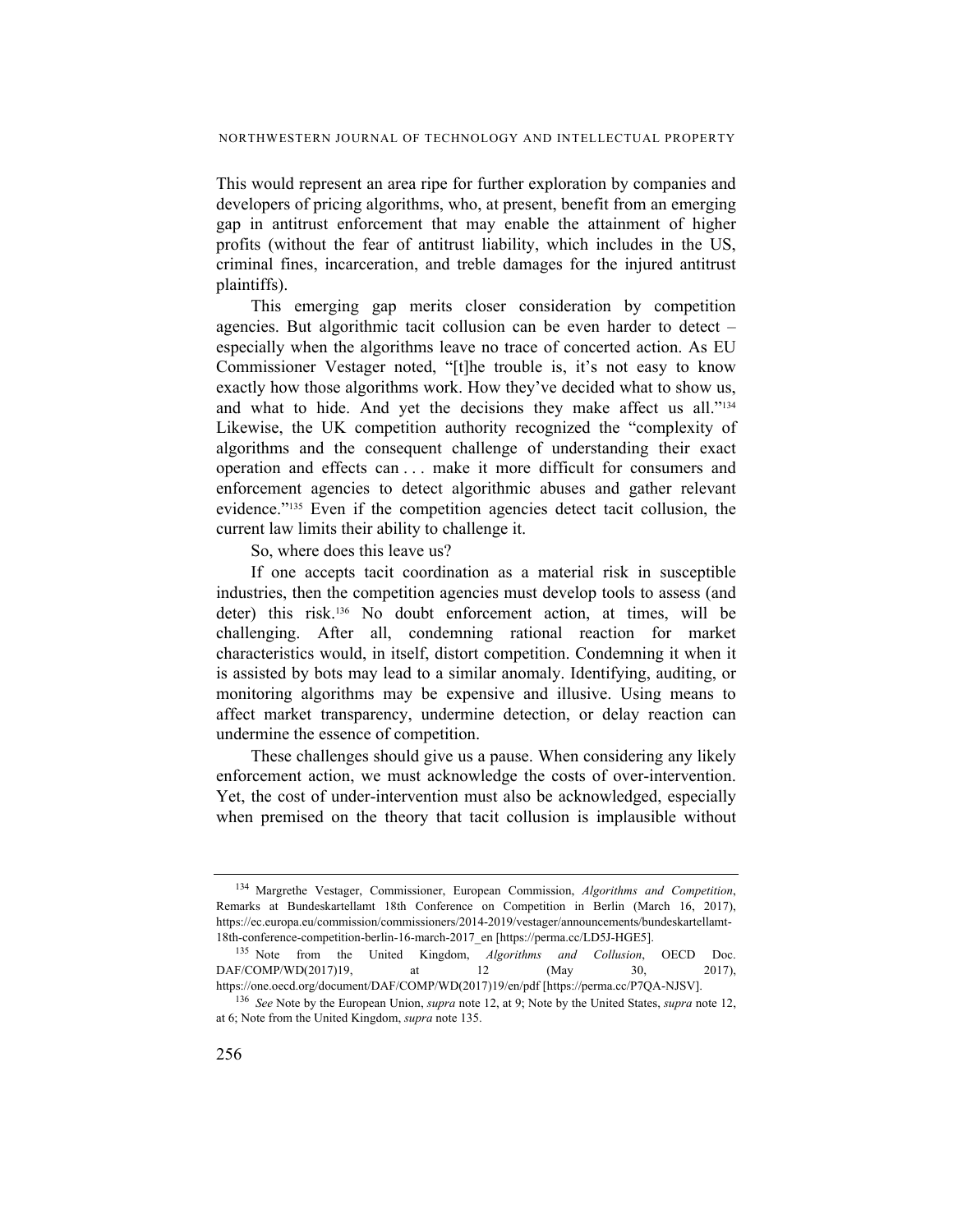human communication. Consumers and enforcers with the current tools cannot blunt the siren song of profits from algorithmic tacit collusion.

So, what are three things that the United States and other jurisdictions can do to better understand and deter algorithmic tacit collusion?

The first step is to better understand the risks of algorithmic collusion. The French and German antitrust agencies conducted a joint research project to investigate algorithms and their implications on competition.<sup>137</sup> The European Commission has also announced a consultation process with a view towards shaping competition policy in the era of digitization. Thus, the US, where the FTC and DOJ are both currently investigating the tech platforms, should coordinate efforts with these other agencies.

Moreover, Germany's Monopolies Commission in 2018, offered several additional proposals to better understand the risks of algorithmic tacit collusion.138 The Commission recommends, among other things, that the competition authorities systematically investigate markets with algorithm-based pricing for adverse effects on competition. Sector inquiries (which the FTC can undertake in the US), should be used more often to identify markets at risk. Additionally, consumer associations could be given a right to initiate competition sector inquiries, as they are most likely to receive information about potentially coordinated prices.

Competition agencies should also have dedicated teams dealing with algorithmic collusion and other competition issues raised by Big Data and AI. The Australian Competition & Consumer Commission, for example, has a Data Analytics Unit to analyze and build its expertise on pricing algorithms, help conduct market studies, and support the work of the antitrust agency's investigations teams and economists.139

After better understanding the risks of algorithmic collusion, the agencies' next step is to improve their tools in detecting collusion. Collusion -- whether express or tacit -- is already difficult to detect. In a market dominated by algorithms, the dynamic algorithmic price may be the only ascertainable price. Absent a natural experiment or counterfactual (such as a similar market without algorithms), enforcers may not readily discern whether (and why) the market price is too high. Is it the result of artificial intervention or natural supply and demand dynamics? One key tool that we discuss elsewhere is developing Algorithmic Collusion

<sup>137</sup> Autorité de la Concurrence & Bundeskartellamt*, supra* note 26. The results of the study were presented in Paris in November 2019.

<sup>138</sup> *Biennial Report of the Monopolies Commission under § 44(1) ARC*, MONOPOLKOMMISSION (July 3, 2018), https://www.monopolkommission.de/index.php/en/beitraege/223-concentration-amongcompanies [https://perma.cc/K455-5KZU].

<sup>139</sup> Sims, *supra* note 26.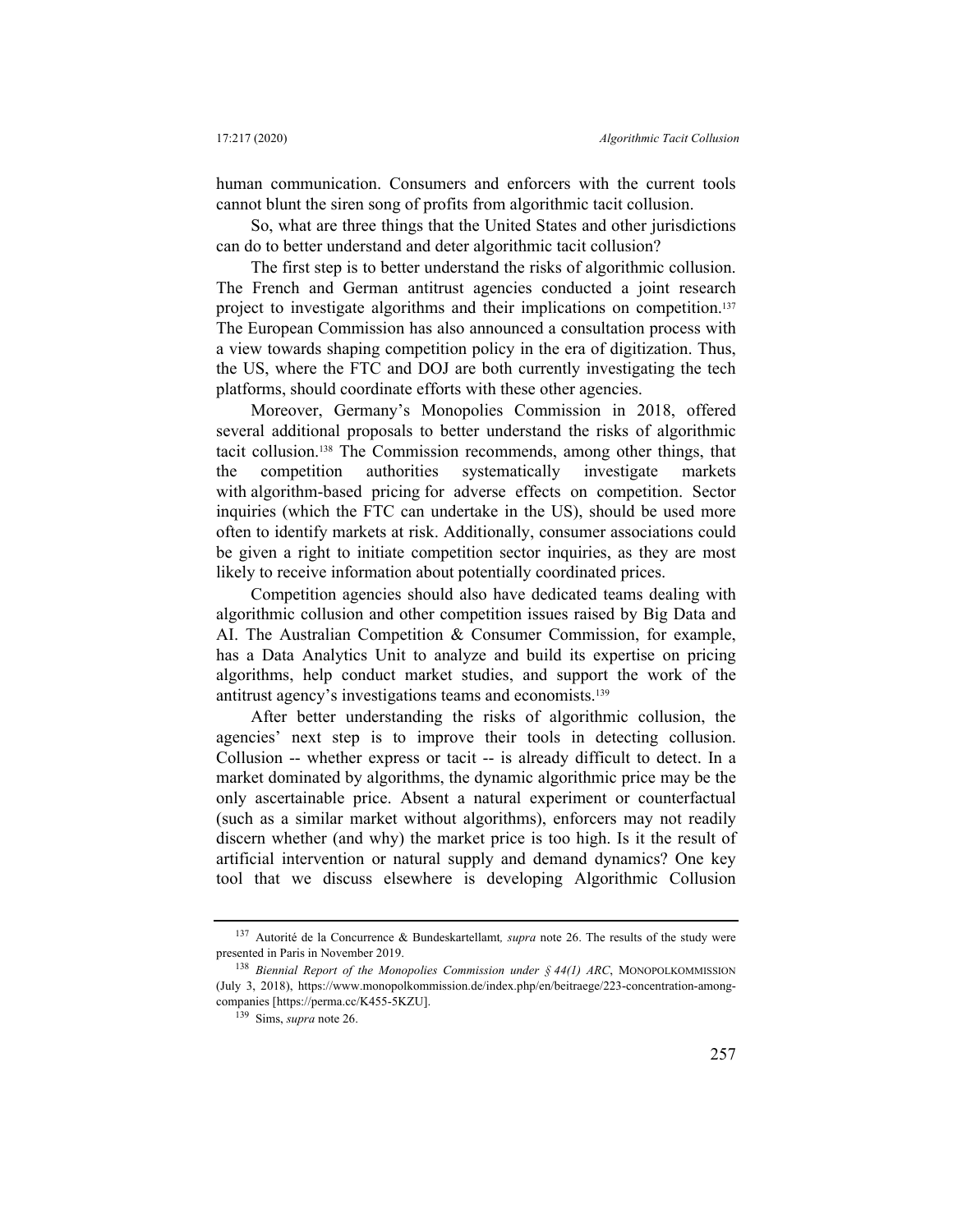Incubators, a computer simulation which takes into account the market characteristics, demand, and supply, and enables competition officials to test under what conditions tacit collusion occurs, and the effects and likelihood of different counter-measures to destabilize this conscious parallelism.140 Basically, antitrust enforcers should use pricing algorithms deployed in the field to see pricing levels (and margins) for particular products. It would be of interest if the agency could inquire how algorithms responded in their simulations when one competitor exited (or entered) the marketplace (perhaps informing future merger review).

Third, once the agencies have a better understanding of the risks of algorithmic tacit collusion, and if the evidence shows that the use of pricing algorithms enhances collusive market results and obfuscates its discovery, then the agencies should consider updating current antitrust policies. Germany's Monopolies Commission, for example, considers two legal aspects:

- Reversal of the burden of proof in competition proceedings with regard to the damage caused by an infringement of competition law; meaning that the finding of a collusive use of price algorithms would give rise to the presumption of an excessive price.
- Far-reaching extension of liability for competition law infringements to third parties such as IT service providers regarding the design of price algorithms.

A primary way to deter tacit collusion is merger review. In markets where pricing algorithms are present and the risk of algorithmic tacit collusion is great, then the competition agencies should consider lowering their threshold of intervention and investigate the risk of coordinated effects not only in cases of  $3 - 10 - 2$  mergers, but also potentially also in 4  $-$  to  $-$  3 or even in  $5 -$  to  $-$  4 mergers, and to reconsider the approach to conglomerate mergers when tacit collusion can be facilitated by multimarket contacts.141

This may also require the agencies to distinguish their approach to human and algorithmic tacit collusion. It will likely require a refined approach that identifies and punishes instances where algorithms are used to facilitate collusion. A refinement of the approach to signalling may be a good place to start. Restrictions on certain market manipulations (through bots that underscore parallelism) may be another. The issue should be approached in a measured manner, and as part of the continual adjustment

<sup>140</sup> Ezrachi & Stucke, *supra* note 8, at 28.

<sup>141</sup> Background Note by the Secretariat, *supra* note 22, at 40.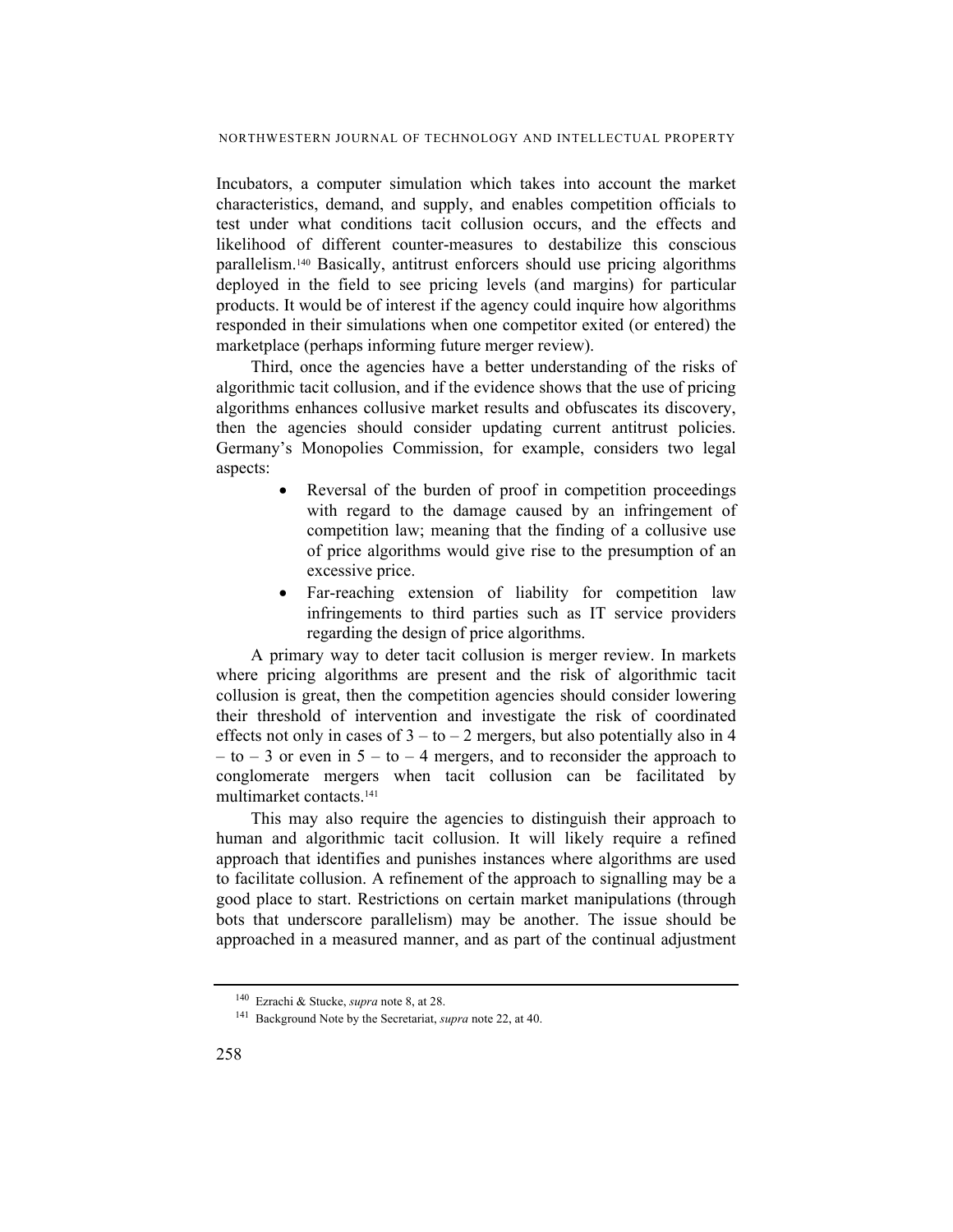of antitrust policy to market and technological reality. Failing to do so, may well lead us to future markets where a competitive price is a mere illusion, and *price optimization* is used as code for tacit collusion's supracompetitive profits.

#### **CONCLUSION**

Price-fixing cartels, despite the fines, leniency programs, and in some jurisdictions, criminal penalties, persist. Enforcers and policy makers increasingly recognize that their current antitrust enforcement tools are even more limited in effectively deterring algorithmic tacit collusion.142 The current tools to combat price-fixing do not materially deter tacit collusion. And merger review, the primary mechanism to deter conscious parallelism, is likely misaligned with the true ability of markets to support algorithmic tacit collusion. As a result, competition will likely soften, and consumers will pay the price.

As brick-and-mortar shops are closing at a faster rate, as sellers and buyers migrate to the online world, and as technology, communications, big data and big analytics reach new highs, the effects of pricing algorithms will become more prominent. In the digitalised environment, tacit collusion might turn from being a mere outcome of market characteristics, into a strategy. While the phenomenon of tacit collusion is limited to markets with given characteristics, it nonetheless is likely to exhibit greater durability in an algorithm-driven environment.

So, with that risk in mind, we are encouraged that many policy makers and competition agencies are not only taking this risk seriously but are devoting resources to better understand the implications of algorithmic collusion. While it might not be as glamorous as the dawn raid, their efforts might deter competitors in devising pricing algorithms that can better exploit consumers.

<sup>142</sup> John Naughton, *How do you Throw the Book at an Algorithm?*, GUARDIAN (Dec. 4, 2016), https://www.theguardian.com/commentisfree/2016/dec/04/how-do-you-throw-book-at-an-algorithminternet-big-data [https://perma.cc/FP7H-HPBM].